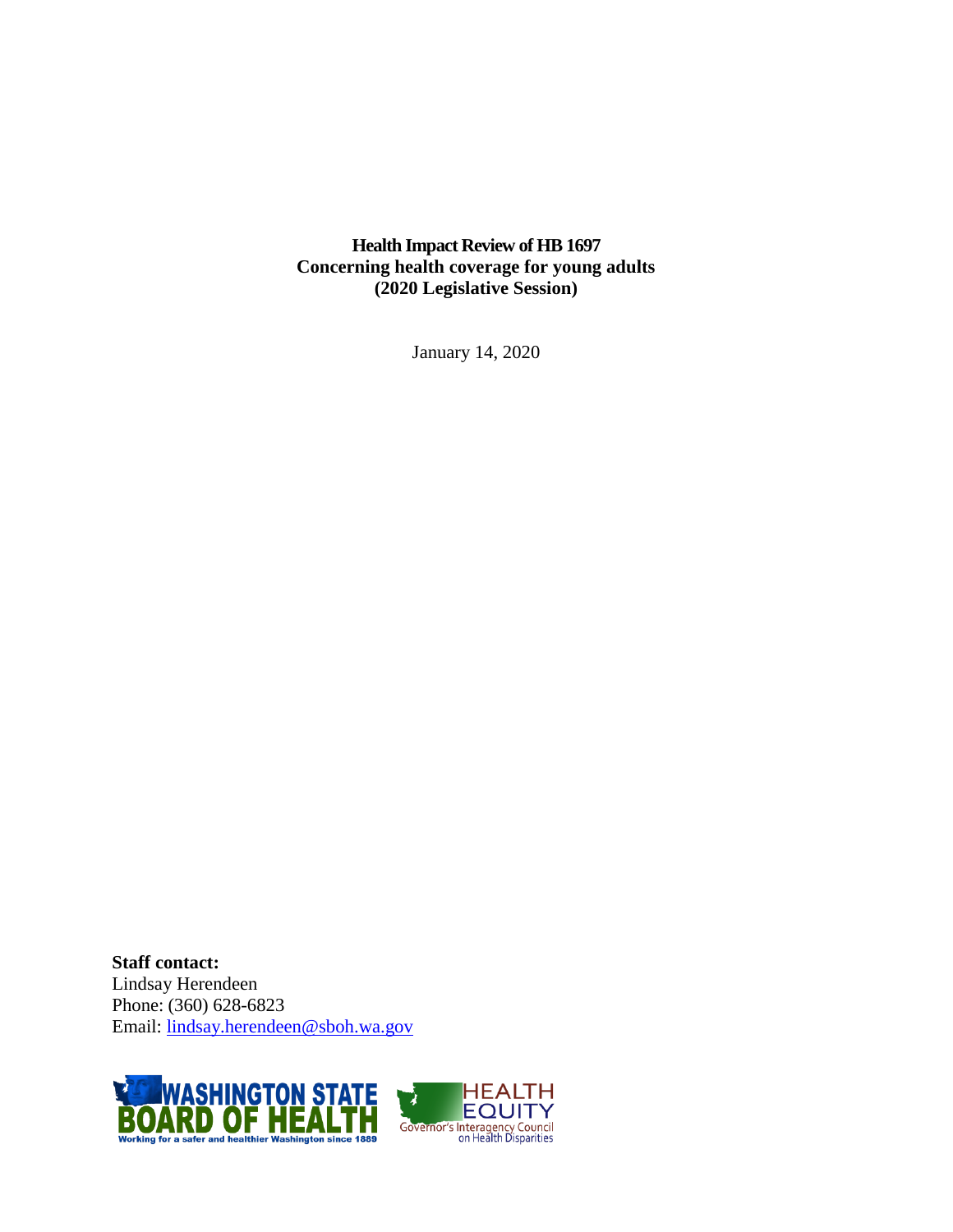### **Full review**

The full Health Impact Review report is available at: <https://sboh.wa.gov/Portals/7/Doc/HealthImpactReviews/HIR-2020-05-HB1697.pdf>

### **Acknowledgements**

We would like to thank the key informants who provided consultation and technical support during this Health Impact Review.

# **Contents**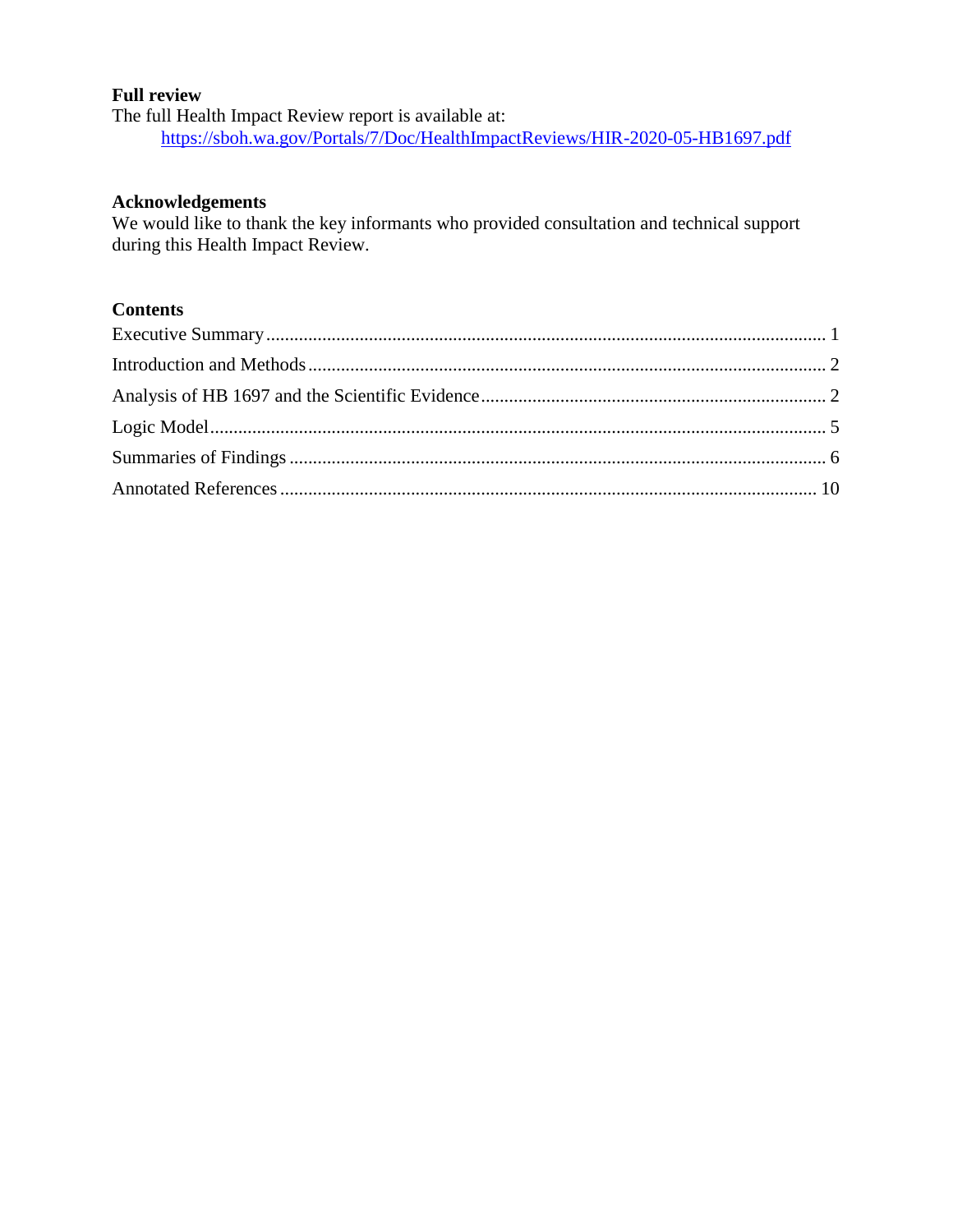### **Executive Summary HB 1697, Concerning health coverage for young adults (2020 Legislative Session)**

**Evidence indicates that HB 1697 has the potential to increase access to health insurance for young adults 19 to 26 years of age who are income-eligible, regardless of immigration status, which may increase access to and use of healthcare services, improve health outcomes, and decrease health inequities by immigration status.**

# **BILL INFORMATION**

**Sponsors:** Macri, Lekanoff, Thai, Jinkins, Dolan, Robinson, Pettigrew, Peterson, Stonier, Valdez, Ortiz-Self, Wylie, Doglio, Riccelli, Santos, Appleton, Ryu, Stanford, Bergquist, Goodman, Pollet, Gregerson, Frame

### **Summary of Bill:**

- Directs Health Care Authority (HCA) to extend Apple Health coverage to young adults 19 to 26 years of age who are income-eligible, regardless of immigration status.
- Specifies that the amount, scope, and duration of healthcare services must be the same as that provided to individuals under categorically needy medical assistance.
- Requires HCA to provide a seamless transition in coverage, and to manage application and renewal processes to maximize enrollment of eligible individuals.
- Directs HCA to seek federal funding to defray state costs associated with this coverage.

# **HEALTH IMPACT REVIEW**

#### **Summary of Findings:**

This Health Impact Review found the following evidence for provisions in HB 1697:

- **Very strong evidence** that HCA extending Apple Health coverage to young adults 19 to 26 years of age who are income eligible, regardless of immigration status, would increase access to health insurance for these individuals.
- **Very strong evidence** that increased access to health insurance would improve health outcomes.
- **Very strong evidence** that increased access to health insurance would increase access to and use of healthcare services.
- **Very strong evidence** that increased access to and use of healthcare services would improve health outcomes.
- **Very strong evidence** that improved health outcomes would decrease health inequities by immigration status.

**For more information:** Phone: (360) 628-6823 Email: [hir@sboh.wa.gov](mailto:hir@sboh.wa.gov) [sboh.wa.gov/](http://sboh.wa.gov/)hir



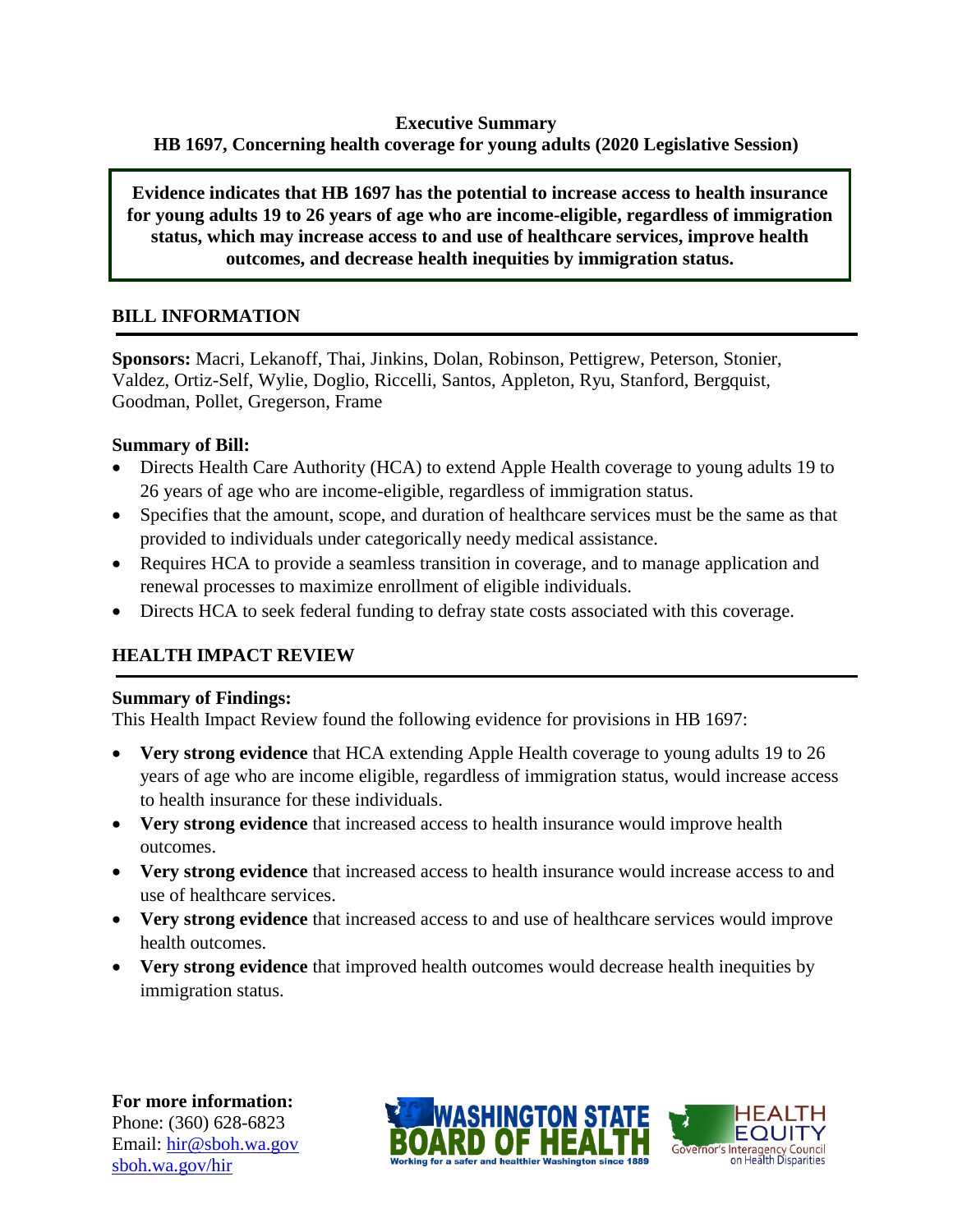### **Introduction and Methods**

<span id="page-3-0"></span>A Health Impact Review is an analysis of how a proposed legislative or budgetary change will likely impact health and health disparities in Washington State [\(RCW 43.20.285\)](http://apps.leg.wa.gov/rcw/default.aspx?cite=43.20.285). For the purpose of this review 'health disparities' have been defined as the differences in disease, death, and other adverse health conditions that exist between populations [\(RCW 43.20.270\)](http://apps.leg.wa.gov/rcw/default.aspx?cite=43.20.270). This document provides summaries of the evidence analyzed by State Board of Health staff during the Health Impact Review of [House Bill 1697 \(HB 1697\).](https://app.leg.wa.gov/billsummary?BillNumber=1697&Year=2019&Initiative=false)

Staff analyzed the content of HB 1697 and created a logic model depicting possible pathways leading from the provisions of the bill to health outcomes. We consulted with experts and contacted key informants about the provisions and potential impacts of the bill. We conducted an objective review of published literature for each pathway using databases including PubMed, Google Scholar, and University of Washington Libraries. More information and detailed methods are available upon request.

The following pages provide a detailed analysis of the bill including the logic model, summaries of evidence, and annotated references. The logic model is presented both in text and through a flowchart (Figure 1). The logic model includes information on the strength-of-evidence for each relationship. The strength-of-evidence has been defined using the following criteria:

- Very strong evidence: the review of literature yielded a very large body of robust evidence supporting the association with few if any contradictory findings. The evidence indicates that the scientific community largely accepts the existence of the association.
- **Strong evidence:** the review of literature yielded a large body of evidence on the relationship (a vast majority of which supported the association) but the body of evidence did contain some contradictory findings or studies that did not incorporate the most robust study designs or execution or had a higher than average risk of bias; or there were too few studies to reach the rigor of "very strong evidence;" or some combination of these.
- **A fair amount of evidence:** the review of literature yielded several studies supporting the association, but a large body of evidence was not established; or the review yielded a large body of evidence but findings were inconsistent with only a slightly larger percentage of the studies supporting the association; or the research did not incorporate the most robust study designs or execution or had a higher than average risk of bias.
- Not well researched: the review of literature yielded few if any studies or only yielded studies that were poorly designed or executed or had high risk of bias.

<span id="page-3-1"></span>This review was subject to time constraints, which influenced the scope of work for this review. The annotated references are only a representation of the evidence and provide examples of current research. In some cases only a few review articles or meta-analyses are referenced. One article may cite or provide analysis of dozens of other articles. Therefore, the number of references included in the bibliography does not necessarily reflect the strength-of-evidence. In addition, some articles provide evidence for more than one research question, so are referenced multiple times.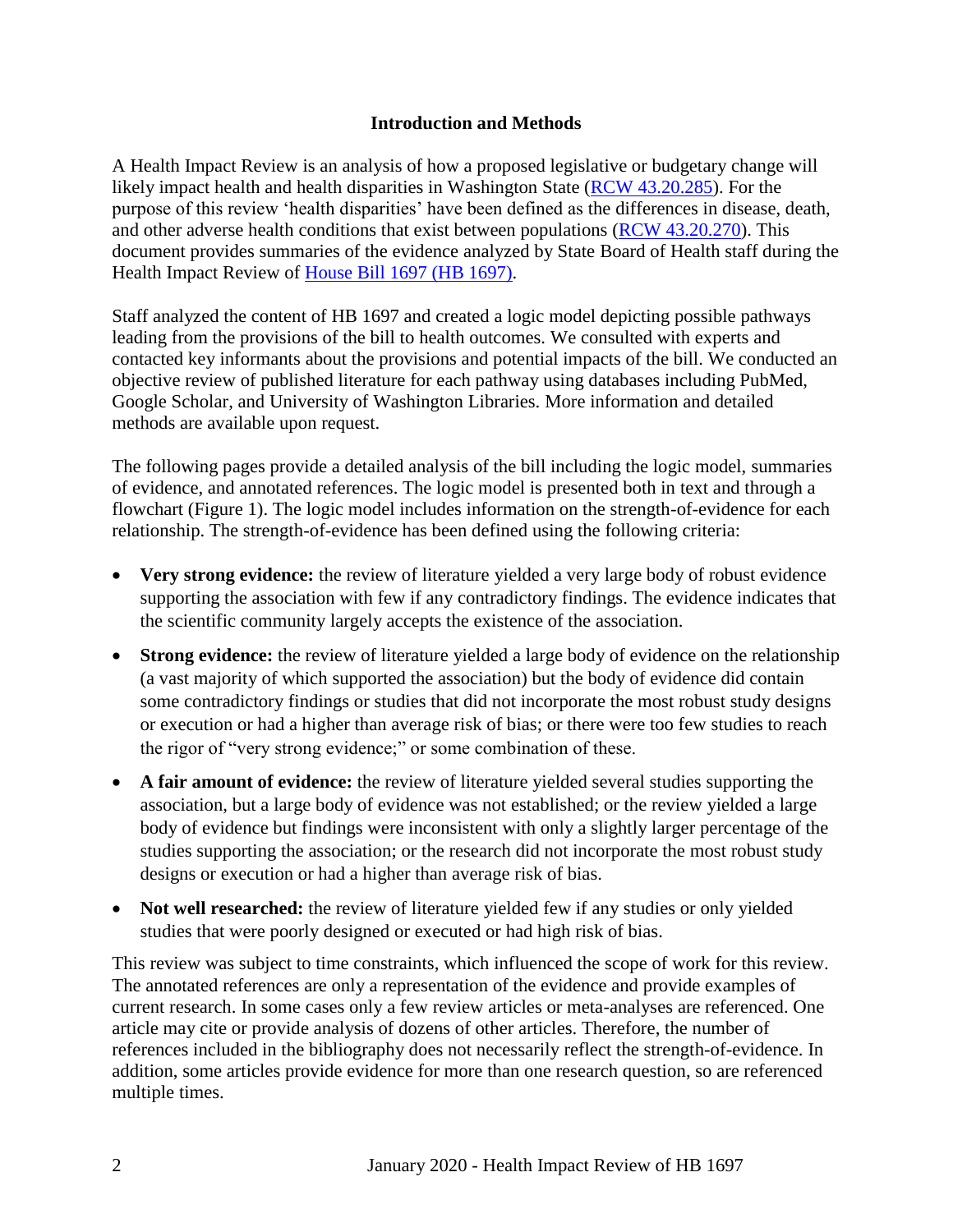# **Analysis of HB 1697 and the Scientific Evidence**

# **Summary of relevant background information**

- The Personal Responsibility and Work Opportunity Act of 1996 restricted legal immigrants' access to federally-funded health insurance for the first five years they have lawful status in the U.S. (known as the five-year-bar).<sup>5,6,17</sup>
- Federal law prohibits the use of federal Medicaid dollars for the provision of care for individuals who are undocumented, Deferred Action for Childhood Arrivals (DACA) recipients, and lawfully-present individuals who have not met the five-year-bar.<sup>1,3,4</sup>
- Under the Washington State Apple Health plan, young adults aged 19 years of age and older who meet income-eligibility may continue to qualify for Apple Health on an adult plan. <sup>1</sup> Currently, only individuals who are citizens and individuals who are lawfullypresent immigrants who have met or are exempt from the 5-year-bar are eligible for Apple Health for Adults coverage (personal communication, HCA, January 2020).<sup>2</sup>
- While Washington State extended the Apple Health program to children 18 years of age and younger who are income-eligible, regardless of immigration status, young adults who are undocumented age out of eligibility at 19 years of age.<sup>1</sup>
- Young adult alumni of the foster care program are eligible for Apple Health coverage until 26 years of age. $<sup>1</sup>$ </sup>
- The Patient Protection and Affordable Care Act (ACA) allows young adults to remain on their parent's health plan until 26 years of age.<sup>3</sup>

# **Summary of HB 1697**

- Directs HCA to extend Apple Health coverage to young adults 19 to 26 years of age who are income-eligible, regardless of immigration status.
- Specifies that the amount, scope, and duration of healthcare services must be the same as that provided to individuals under categorically needy medical assistance.
- Requires HCA to provide a seamless transition in coverage, and to manage application and renewal processes to maximize enrollment of eligible individuals.
- Directs HCA to seek federal funding to defray state costs associated with this coverage.

# **Health impact of HB 1697**

Evidence indicates that HB 1697 has the potential to increase access to health insurance for young adults 19 to 26 years of age who are income-eligible, regardless of immigration status, which may increase access to and use of healthcare services, improve health outcomes, and decrease health inequities by immigration status.

### **Pathway to health impacts**

The potential pathway leading from the provisions of HB 1697 to decreased health inequities are depicted in Figure 1. This analysis found very strong evidence that HCA extending Apple Health coverage to young adults 19 to 26 years of age who are income eligible, regardless of immigration status, would increase access to health insurance for these individuals.<sup>5-19</sup> There is very strong evidence and it is well-documented that access to health insurance leads to improved health outcomes<sup>20-32</sup> and to increased access to and use of healthcare services,  $20,21$  including for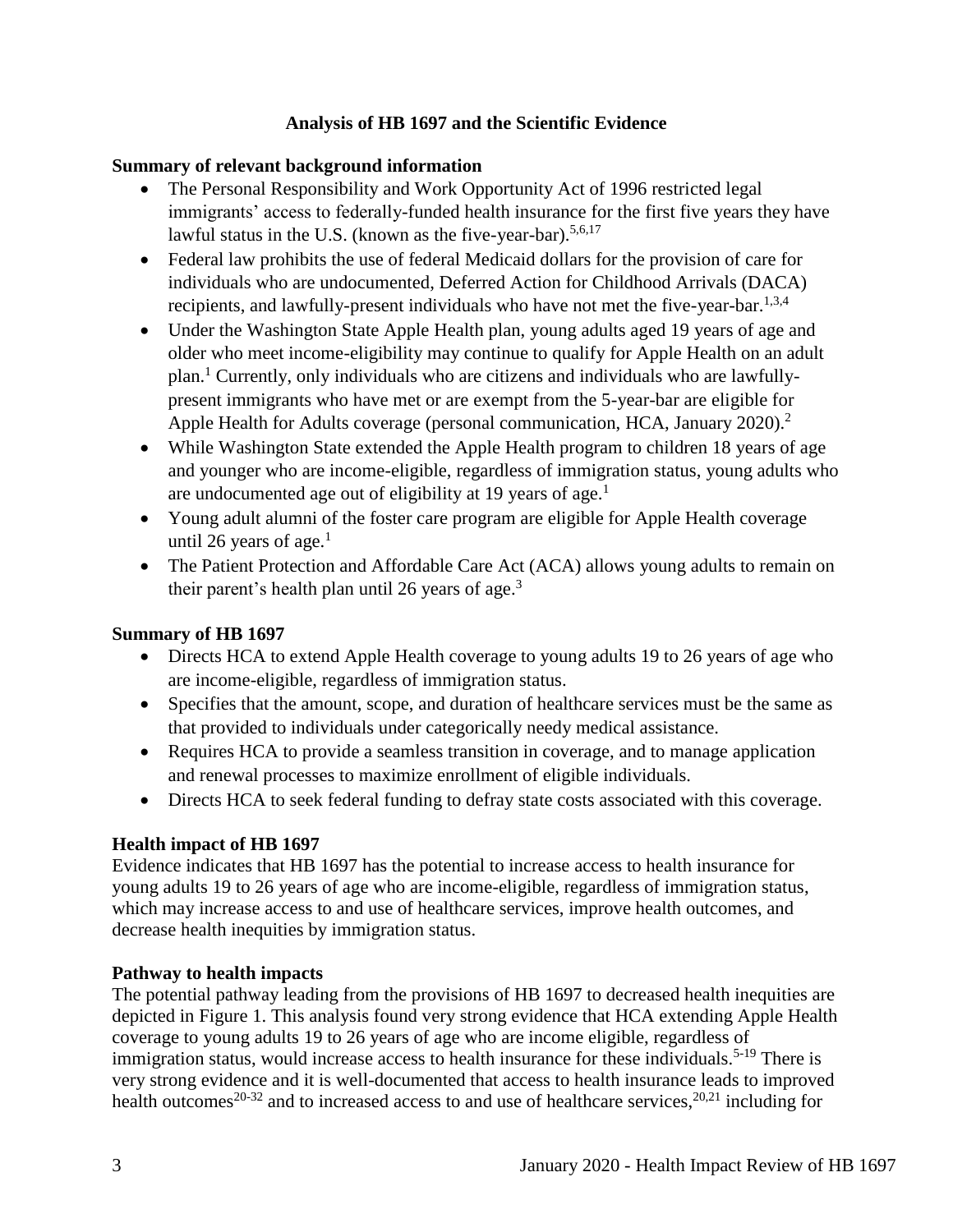young adults. There is also very strong evidence that increasing access to and use of healthcare services will improve health.<sup>20,33-35</sup> In turn, since HB 1697 extends coverage to income-eligible DACA recipients and young adults 19 to 26 years of age who are undocumented or who are legally-present but have not met the five-year-bar, there is also very strong evidence that HB 1697 will decrease inequities by immigration status.5-7,9,10,12,15,16,18,36

### **Scope**

Due to time limitations, we only researched the most direct connections between the provisions of the bill and decreased health inequities and did not explore the evidence for all possible pathways. For example, we did not evaluate potential impacts related to:

- Current individuals receiving health coverage through the Compact of Free Association (COFA) Islander Health Care plan. Individuals aged 19 to 26 who currently receive care through the COFA Islander Health Care plan would be switched to this health plan as a result of extended coverage (personal communication, HCA, January 2020).
- Individuals aged 19 to 26 who have already aged out of eligibility for Apple Health and who may be eligible to reapply as a result of extended coverage.

#### **Magnitude of impact**

Individuals may enter and remain in the U.S. under a variety of circumstances and immigration statuses, including as legal aliens, refugees, migrants, detainees, asylum-seekers, DACA recipients, or as individuals who are undocumented.<sup>37</sup> Access to healthcare varies by immigration status, and individuals and communities experience different barriers to care based on immigration status, nativity, length of time in the U.S., and level of acculturation.<sup>9,12,13,16,38,39</sup>

HB 1697 extends coverage to income-eligible individuals 19 to 26 years of age, regardless of immigration status, including DACA recipients and young adults who are undocumented or who are legally-present but have not met the five-year-bar. There is limited data about these groups in Washington State. The Migration Policy Institute estimates there are approximately 229,000 individuals who are undocumented living in Washington State.<sup>40,41</sup> An estimated  $25,000$ individuals are eligible for DACA, and  $17,140$  (67%) had DACA status in August 2018.<sup>42</sup> The Washington State Office of Financial Management (OFM) estimated that, in 2017, approximately 3.5% (264,000) of the population included individuals who are undocumented, with 90.4% (242,000) of these individuals 18 to 64 years of age.<sup>18,43</sup> In addition, approximately 40% of individuals who are undocumented in Washington State had a family income below 200% of the federal poverty level.<sup>43</sup> Lastly, 40.7% of individuals who are undocumented in Washington State are uninsured.<sup>18</sup>

While it is not possible to predict exactly how many individuals aged 19 to 26 who are incomeeligible would be impacted by HB 1697, HCA anticipates that HB 1697 would increase Apple Health caseload (personal communication, HCA, January 2020).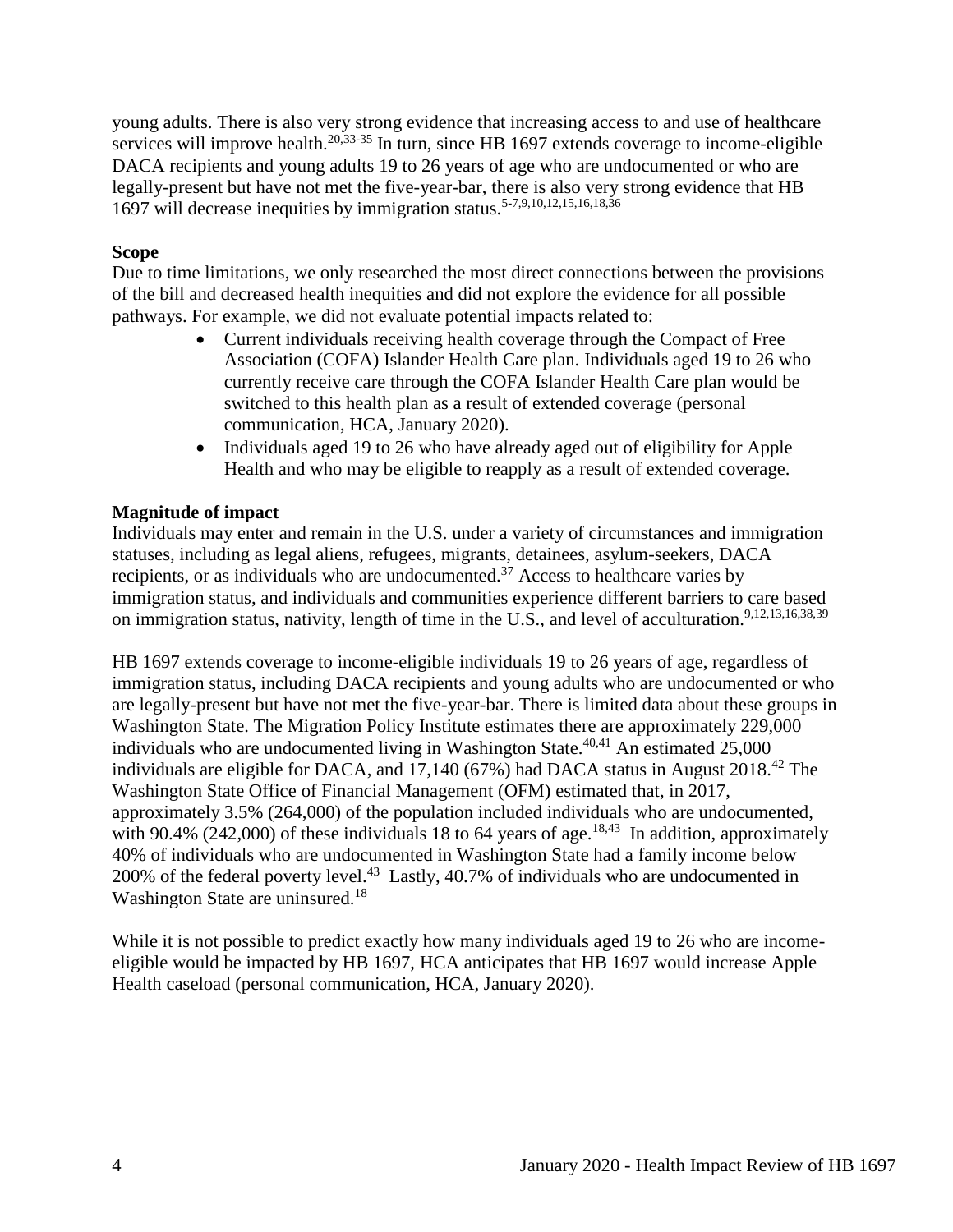**Logic Model**

<span id="page-6-0"></span>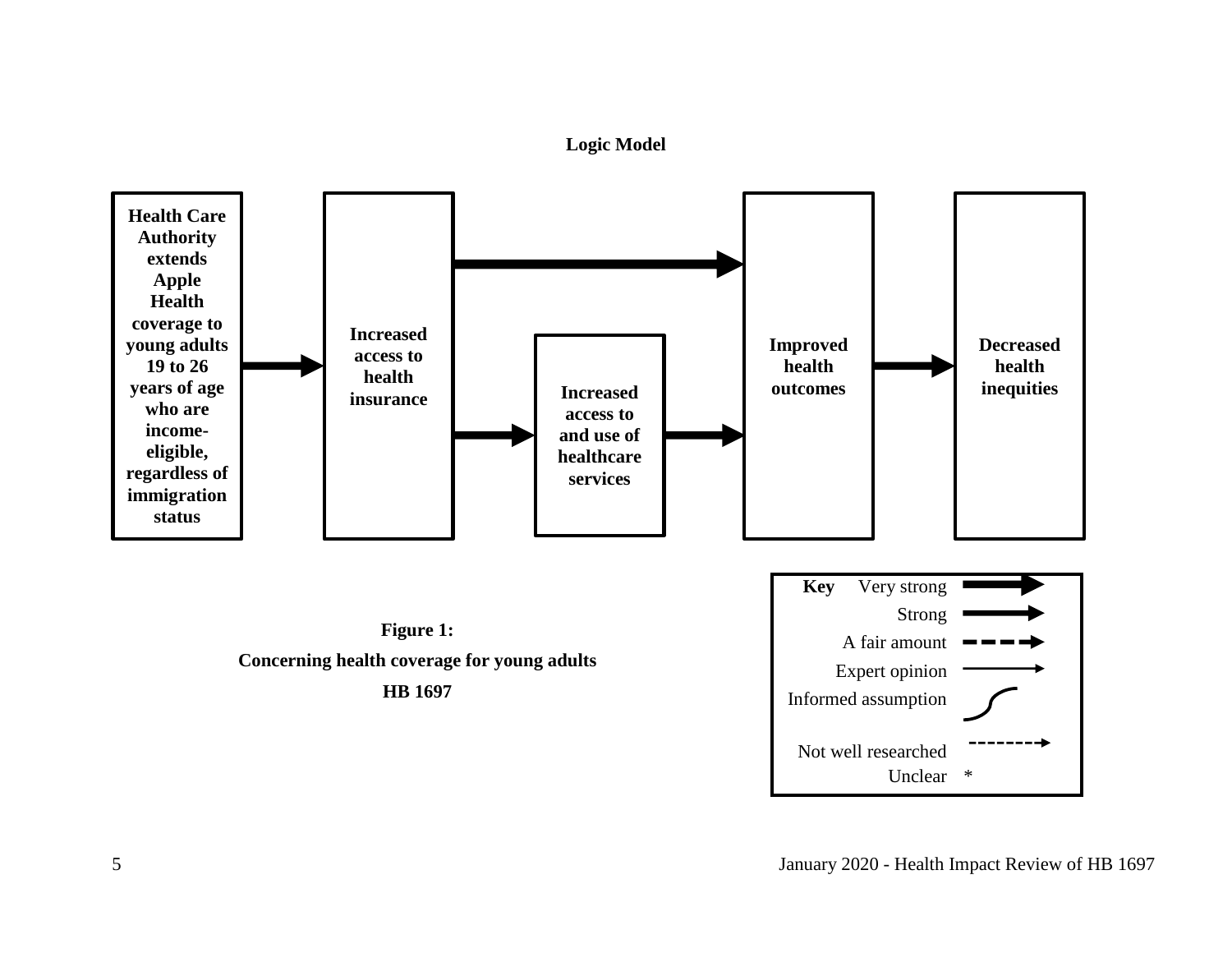### **Summaries of Findings**

#### <span id="page-7-0"></span>**Will Health Care Authority extending Apple Health coverage to young adults 19 to 26 years of age who are income-eligible, regardless of immigration status, increase access to health insurance for these individuals?**

There is very strong evidence that Washington State Health Care Authority (HCA) extending Apple Health coverage to young adults 19 to 26 years of age who are income eligible, regardless of immigration status, would increase access to health insurance for these individuals.

Immigrant communities in the U.S. have restricted access to health insurance.<sup>5-8,10,12-16</sup> Access is primarily restricted through federal and state legislation.<sup>5-11</sup> Federal and state legislation restricts immigrant access to health insurance coverage and care, regardless of immigration status.<sup>5-11</sup> The Personal Responsibility and Work Opportunity Act of 1996 restricted legal immigrants' access to federally-funded health insurance for the first five years they have lawful status in the U.S. (known as the five-year-bar).<sup>5,6,17</sup> However, the Act specified that Medicaid would provide emergency coverage, regardless of immigration status.<sup>6</sup> In 2002 and 2013, the federal government issued exceptions to the Act that allowed states to waive the 5-year-bar and provide Medicaid and Children's Health Insurance Program (CHIP) coverage to immigrant pregnant women and children.<sup>6</sup> While the ACA and corresponding Medicaid expansion increased health insurance access for many communities and enabled lawfully-present immigrants to purchase and receive subsidies for private health insurance through the Health Exchanges, it continued to exclude immigrants from receiving Medicaid for five years and made individuals who are undocumented and DACA recipients ineligible for public coverage or private insurance through the marketplace.<sup>5,6,8,17</sup> Health coverage expansion as a result of the ACA has also been uneven across groups depending on immigration status in Washington State.<sup>18</sup>

HCA defines four citizenship and immigration status groups for the purpose of health insurance coverage eligibility. These four eligibility groups include Lawfully Present "Qualified Alien," Lawfully Present "Unqualified Alien," Not Lawfully Present (Undocumented) Immigrant, and Citizen or U.S. National.<sup>19</sup> Currently, Washington State offers Medicaid coverage to lawfully residing children and pregnant women without the 5-year wait period, and to all pregnant women regardless of their immigration status.<sup>6</sup> Despite these options, individuals who are undocumented, especially adults over 18 years of age who are undocumented, have the most restricted access to health care coverage in Washington State,<sup>19</sup> and individuals who are undocumented are 11.1 times as likely to be uninsured as U.S.-born citizens in the state.<sup>18</sup>

While restricted access to insurance impacts all immigrant groups, a multi-country literature review of 66 articles published between 2004 and 2014 examining barriers to accessing health care for individuals who are undocumented concluded that the largest access barrier was "national policies excluding [individuals who are undocumented] from receiving health care."<sup>9</sup> The study concluded that, "because insurance was generally required for affordable care or required to receive services at all, these laws effectively barred access to care [for immigrants who are undocumented]."<sup>9</sup>

Overall, HB 1697 extends coverage to income-eligible individuals 19 to 26 years of age, regardless of immigration status, including DACA recipients and young adults who are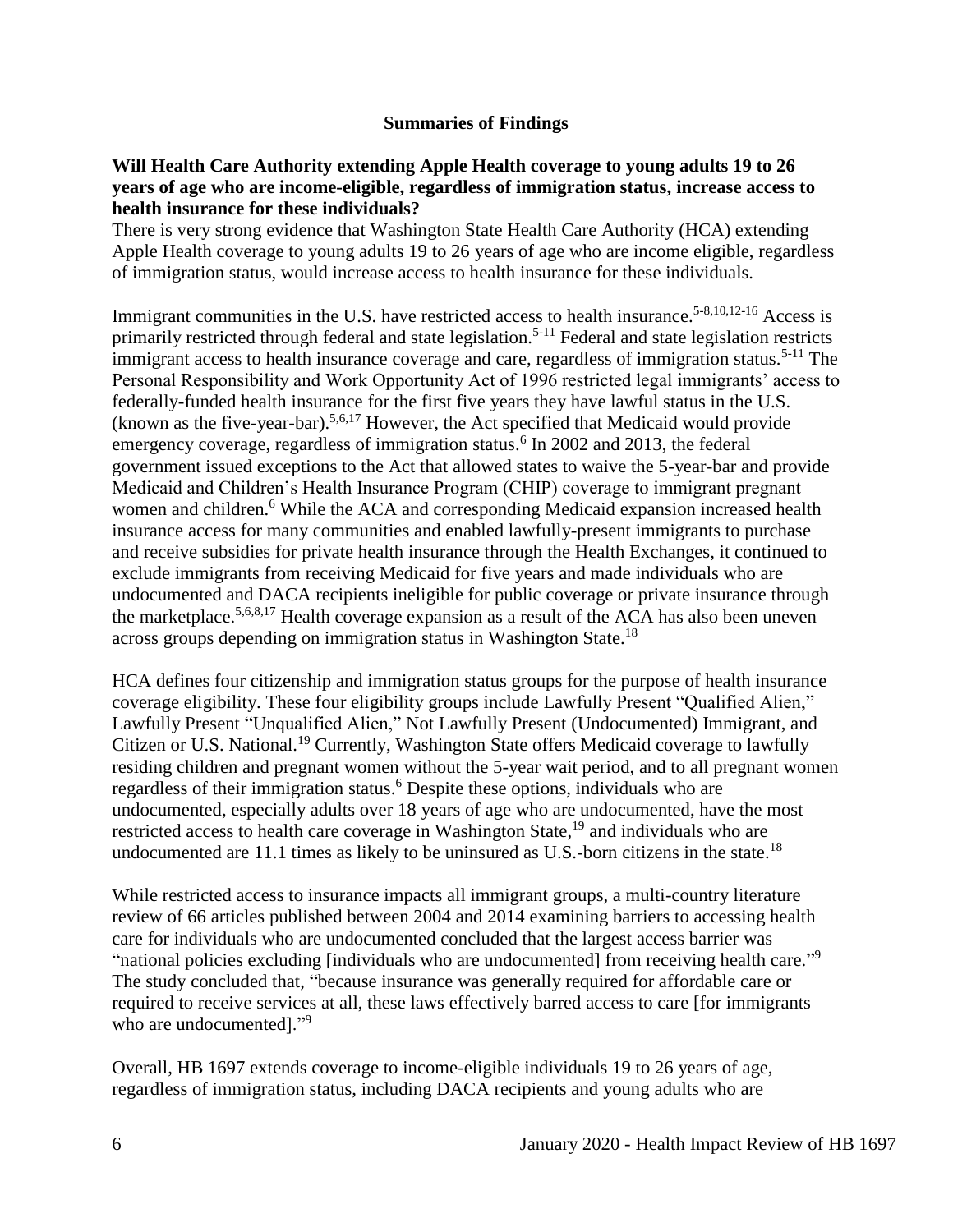undocumented or who are legally-present but have not met the five-year-bar, and it is welldocumented that these individuals lack access to health insurance. Since provisions in the bill require HCA to provide a seamless transition in coverage and to manage application and renewal processes to maximize enrollment of eligible individuals, and since these individuals may not otherwise have access to health insurance, there is very strong evidence that HB 1697 will increase access to health insurance for these individuals.

#### **Will increasing access to health insurance improve health outcomes?**

There is very strong evidence and it is well-documented that access to health insurance leads to improved health outcomes, including for young adults. Healthy People 2020 finds that individuals who are uninsured are, "more likely to have poor health status…and more likely to die prematurely" than individuals with insurance.<sup>20</sup> The author of a systematic literature review of 54 analyses (in 51 distinct studies) concluded, "[t]here is a substantial body of research supporting the hypotheses that having health insurance improves health. $"^{21}$  In addition, evidence indicates that health insurance is associated with better general,  $2<sup>3</sup>$  physical, and mental health, and that this increase in health status is greatest for participants in the lowest income group (< 300% of the federal poverty level).<sup>22</sup> A 2019 randomized study by the National Bureau of Economic Research found that health insurance reduces mortality.<sup>24</sup>

More specifically, in a study of individuals who experienced a health shock caused by an unintentional injury or a new chronic condition, uninsured individuals reported significantly worse short-term health and were more likely to not be fully recovered and no longer in treatment at follow-up compared to those with health insurance.<sup>25</sup> Having health insurance has also been associated with improved health outcomes for a number of conditions including stroke, heart failure, diabetes, melanoma, heart attack, serious injury or trauma, and serious acute conditions with hospital admission.<sup>26-29</sup> Further, having health insurance was associated with improved management and control of diabetes, hypercholesterolemia, and hypertension.<sup>30</sup> Among patients aged 18–64 years old, those with insurance have been shown to have a significantly lower risk of death than uninsured patients for cervical,<sup>44</sup> head and neck,<sup>45</sup> breast, colorectal, lung, prostate, and bladder cancers and non-Hodgkin lymphoma.<sup>31,32</sup>

Overall, increasing access to health insurance would improve health outcomes, especially for individuals who would otherwise be uninsured.

#### **Will increasing access to health insurance increase access to and use of healthcare services?**

There is very strong evidence and it is well-documented that increasing access to health insurance will increase access to and use of healthcare services, including for young adults. The Healthy People 2020 initiative noted that access to health insurance is the first step to improving access to health services generally as it provides entry into the healthcare system.<sup>20</sup> For example, individuals who are uninsured are less likely to receive medical care and more likely to be diagnosed later than individuals with insurance.<sup>20</sup> A systematic literature review of 54 analyses (in 51 distinct studies) found that 43 analyses reported a statistically significant and positive relationship between health insurance and medical care use and health.<sup>21</sup>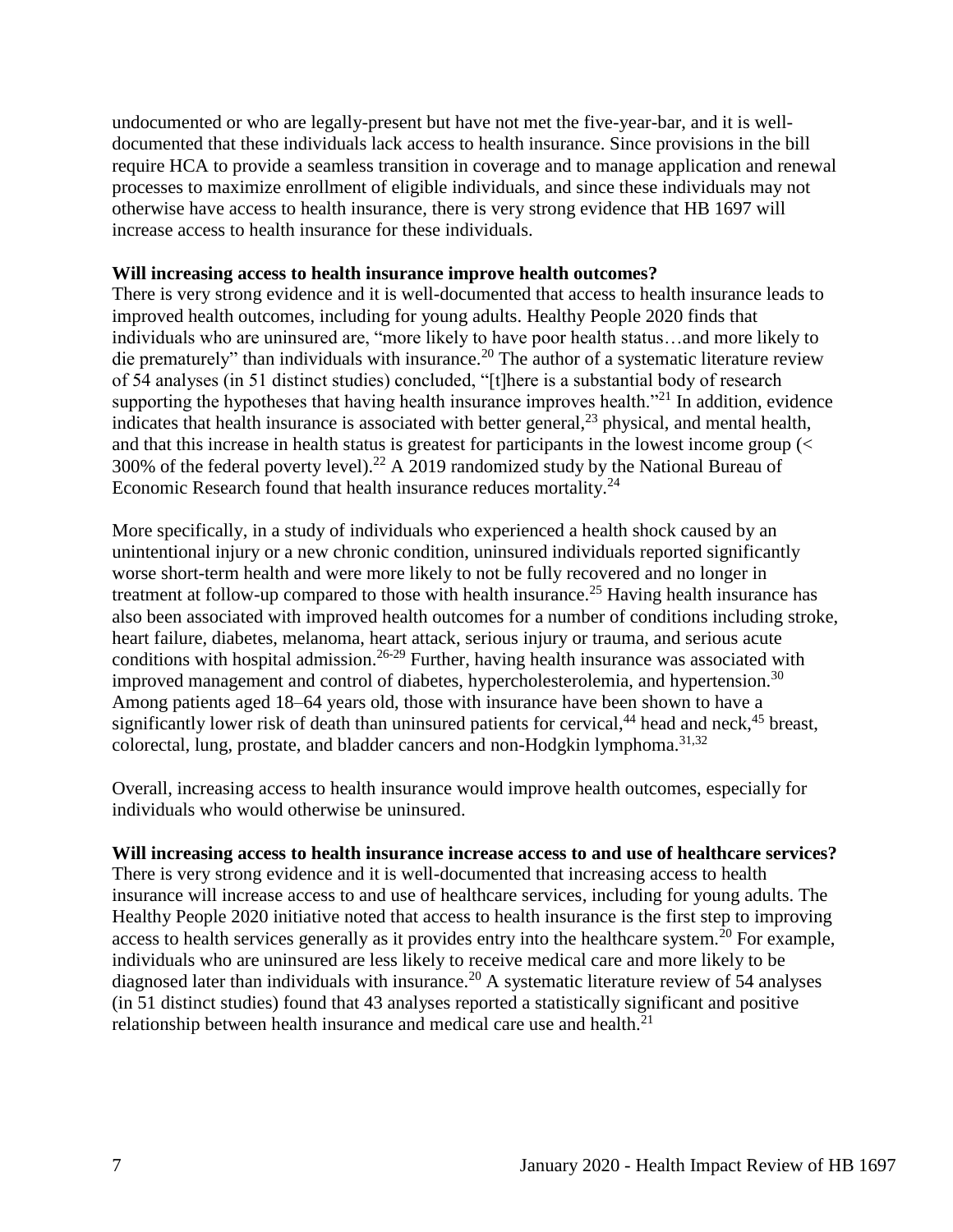#### *Access*

Evidence shows that lack of insurance is among the leading barriers to healthcare access.<sup>21,46,47</sup> There is very strong evidence that access to health insurance would increase access to and use of healthcare services. For example, evidence indicates that being uninsured is associated with a higher likelihood of not having a usual place for medical care and that having insurance coverage at any given time in the past year increased the likelihood that adults had a usual place for care.<sup>48-50</sup> One study estimated that adults aged 18 to 64 years of age who did not have health insurance for more than a year at the time of the survey were nearly six times as likely to not have a usual source of care compared to those who were continuously insured.<sup>51</sup> Further, evidence indicates that uninsured individuals more frequently reported delaying medical care (50.87%) and being unable to get medical care (38.87%), dental care (48.18%), mental health care (16.87%), and prescription drugs (40.23%) than insured individuals.<sup>50</sup>

In addition, because coverage for individuals who are undocumented, DACA recipients, and lawfully-present individuals who have not met the five-year-bar are excluded from the ACA, safety net providers (e.g., federally qualified health centers, community health centers, community organizations) may face funding and reimbursement challenges through the ACA, which could result in further reduction in coverage and care for these individuals.<sup>10</sup> Even after evaluating different combinations of vulnerability characteristics, such as health status, education, and region of residence, lacking health insurance had the strongest association with unmet health care needs, followed by family income and having a regular source of care.<sup>48</sup>

#### *Use*

Evidence indicates that health insurance is associated with increased use of healthcare services, such as visiting a doctor or healthcare professional.<sup>49</sup> For example, health insurance has been associated with higher rates of diagnosis of diabetes, hypercholesterolemia, and hypertension among nonelderly adults.<sup>30</sup> One study found that compared to those with continuous health insurance coverage and the same chronic conditions, persons without health insurance in the previous year were five to six times as likely to forgo needed care if they had hypertension  $(42.7\% \text{ versus } 6.7\%)$ , diabetes  $(47.5\% \text{ versus } 7.7\%)$ , and asthma  $(40.8\% \text{ versus } 8.0\%)$ .<sup>51</sup> Further, having health insurance has been positively associated with receiving recommended preventive care.<sup>26</sup> A 2012 study, found that having health insurance was significantly associated with a greater likelihood of receiving the influenza vaccine; tetanus and diphtheria toxoid (Td) or tetanus, diphtheria, and acellular pertussis (Tdap) vaccine; and the pneumococcal vaccine  $(PPSV)$ .<sup>52</sup> Further, vaccine coverage for influenza, PPSV, shingles, and human papillomavirus (HPV) were two to three times higher among those with health insurance. 52

A number of studies have used a quasi-experimental approach to evaluate use of healthcare services after statewide changes occurred following events such as the Massachusetts Health Care Reform in 2006, the Oregon Health Insurance Experiment in 2008, and Medicaid expansion. Evidence following the Oregon Health Insurance Experiment indicates that enrollment in Medicaid was associated with increased hospital admissions, outpatient visits, and prescription drug use; increased compliance with recommended preventive care; an increase in perceived access to and quality of care; and declines in exposure to substantial out-of-pocket medical expenses and medical debts.<sup>53,54</sup> Further, insured participants were more likely to receive preventive screening services for body mass index (BMI), blood pressure, smoking, Pap test,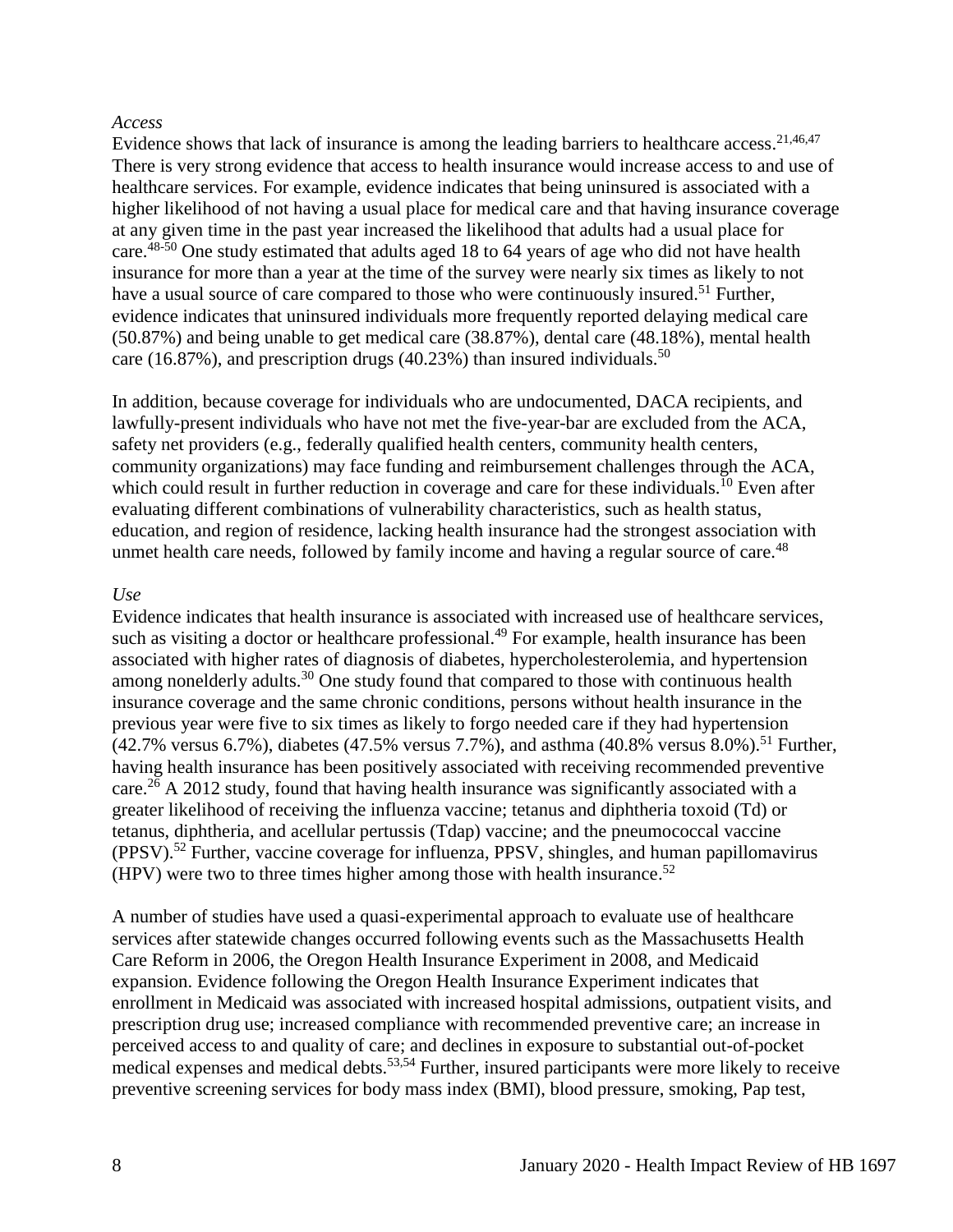mammography, chlamydia, and diabetes.<sup>55</sup> Finally, evidence from Medicaid expansion and the health care reform in Massachusetts indicates that an increased rate of insurance coverage is associated with increased use of healthcare services, and higher rates of diagnosis of chronic health conditions, particularly among adults with low-incomes.<sup>22,56</sup>

Therefore, increasing access to health insurance will likely increase access to and use of healthcare services.

### Will increasing access to and use of healthcare services improve health outcomes?

There is very strong evidence that increasing access to and use of healthcare services will improve health. Healthy People 2020 states that access to healthcare must be improved by increasing access to health insurance coverage, health services, and timeliness of care to promote and maintain health, prevent and manage disease, reduce unnecessary disability and premature death, and achieve health equity.<sup>20</sup> There is a large body of evidence supporting the positive association between use of health services for the early detection and treatment of physical and mental health disorders<sup>33</sup> and improved health outcomes. Since there is strong consensus in the scientific literature supporting this association, we are providing only a few examples here. For example, the U.S. Preventive Services Task Force (USPSTF) found evidence to support that screening tests for human immunodeficiency virus (HIV) are accurate and that antiretroviral therapy (ART) reduces the risk of death and sexual transmission of HIV.<sup>34</sup> Another study from USPSTF found that behavioral therapy and pharmacotherapy in combination demonstrated an 82% increase in tobacco cessation when compared to minimal intervention or usual standard of care.<sup>35</sup> While these examples do not indicate that all treatments are effective, they illustrate that evidence-based treatments are available.

#### **Will improving health outcomes decrease health inequities?**

There is very strong evidence that HB 1967 has the potential to decrease inequities by immigration status.

Overall, immigrants in the U.S. are less likely to have health insurance (due to federal and state regulations and employment in jobs less likely to provide insurance), less likely to receive preventive care, and more likely to delay seeking health services.<sup>7,12,16,36</sup> A 2019 report by the OFM found that, "because of the faster health coverage gains in the citizen groups through [key ACA coverage expansion programs], the coverage disparities between the non-citizens, particularly [individuals who are undocumented], and citizens widened."<sup>18</sup> The found that, "the gap between the [individuals who are undocumented] group's uninsured rate and that of the U.S.-born citizen group more than doubled between 2013 and 2017. In 2017, [individuals who are undocumented] were 11.1 times as likely to be uninsured as U.S.-born citizens, when other population characteristics are held as equal."<sup>18</sup> While approximately 5.7% of U.S.-born citizens in are uninsured, 40.7% of individuals who are undocumented in Washington State are uninsured.<sup>18</sup> Legally-present immigrants were twice as likely to be uninsured as U.S.-born citizens. 18

In addition to inequities in access to health insurance, individuals who are undocumented also experience higher rates of morbidity and mortality.<sup>10</sup> For example, individuals who are undocumented have lower immunization rates, untreated mental health issues, and are less likely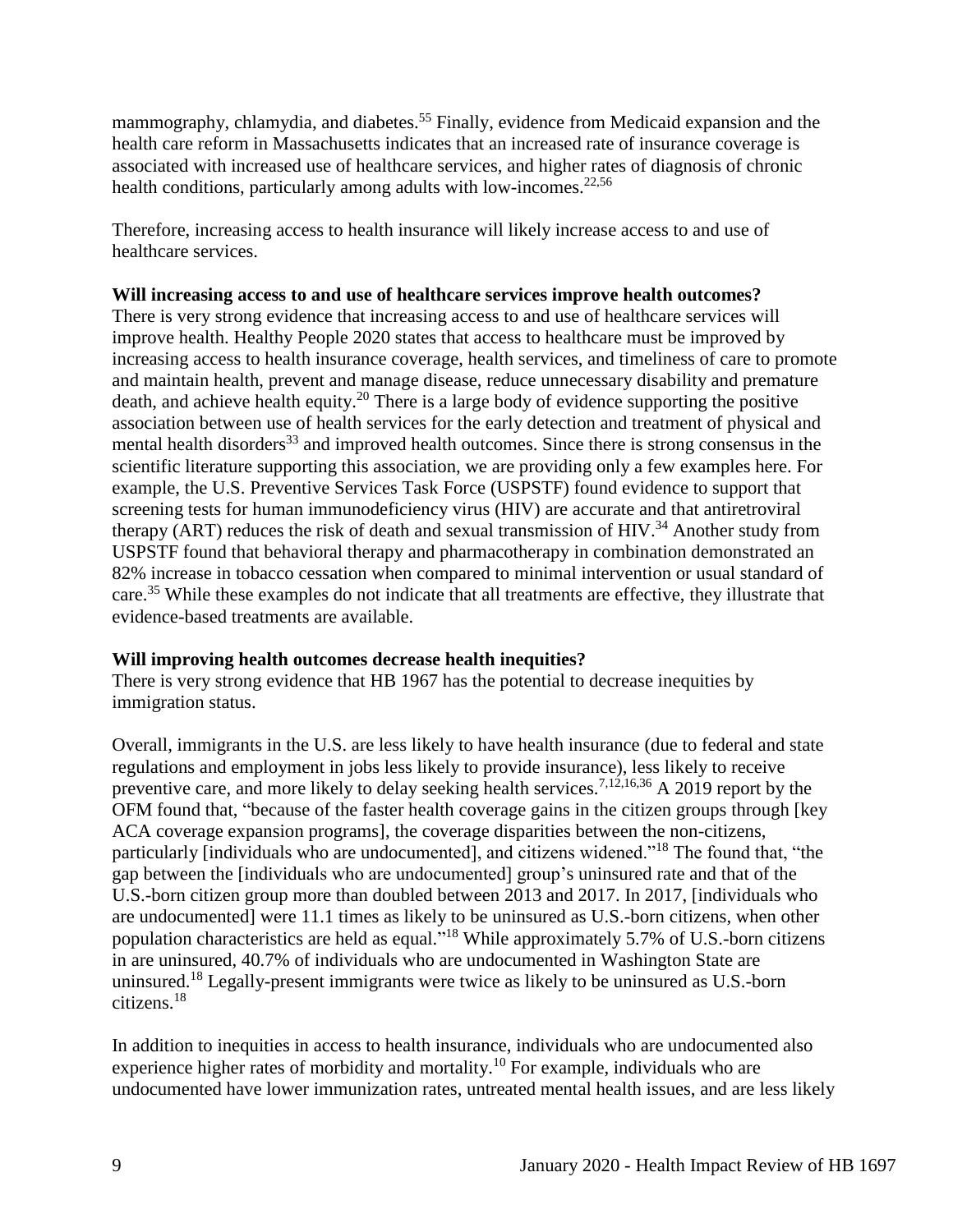to follow-up for treatment for infectious diseases, tuberculosis, and HIV.<sup>9</sup> A systematic review found that individuals who are undocumented "are at highest risk of depressive symptoms and are disproportionately impacted by [post-traumatic stress disorder], anxiety, and depression when compared to other documented immigrants and citizens."<sup>10</sup> Immigrants are also more likely to experience poor reproductive health outcomes, including unintended pregnancy, unintended birth, sexually transmitted infections, adverse birth outcomes, and longer durations of infertility than the general population.<sup>5,6,12,15,16</sup> Individuals who are undocumented experience worse reproductive health outcomes than immigrants with legal status or the general population.<sup>12</sup>

<span id="page-11-0"></span>Since HB 1697 extends coverage to income-eligible DACA recipients and young adults 19 to 26 years of age who are undocumented or who are legally-present but have not met the five-yearbar, there is very strong evidence that HB 1697 will decrease inequities by immigration status.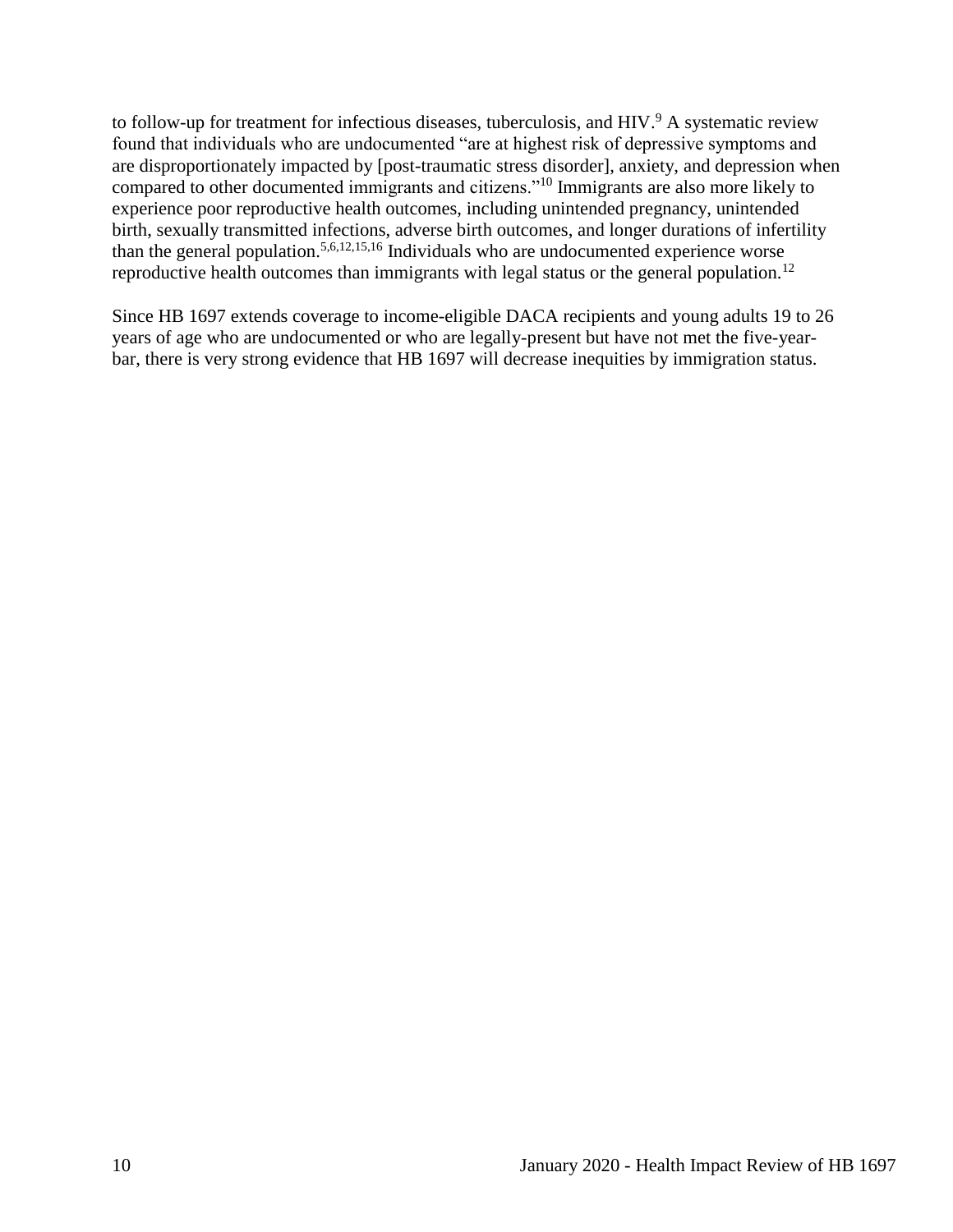# **Annotated References**

# 1. **Apple Health (Medicaid) coverage: Eligilbity. 2020; Available at:**

**[https://www.hca.wa.gov/health-care-services-supports/apple-health-medicaid](https://www.hca.wa.gov/health-care-services-supports/apple-health-medicaid-coverage/eligibility)[coverage/eligibility.](https://www.hca.wa.gov/health-care-services-supports/apple-health-medicaid-coverage/eligibility) Accessed.**

Health Care Authority provides eligiblity requirements for Apple Health programs, including program eligiblity for adults, children, and by immigration status.

# 2. **Authority Washington State Health Care. Citizenship and Alien Status Guide. 2018.**

The Washington State Health Care Authority provides an overview of potentially eligible programs based on four immigration status groups: 1) U.S. citizens; 2) Lawfully-present qualified immigrants; 3) Lawfully present non-qualified immigrants; and 4) individuals who are undocumented. This summary also provides further definitions and clarifications for immigration status categories for the purpose of health insurance coverage.

# 3. **Congress 111th. The Patient Protection and Affordable Care Act.** *Public Law 111- 148***2010.**

Subpart B--Eligiblity Determinations of the Patient Protection and Affordable Care Act outlines requirements related to citizenship and immigration status to access health coverage.

# 4. **Health Coverage for immigrants. 2020; Available at:**

# **[https://www.healthcare.gov/immigrants/coverage/.](https://www.healthcare.gov/immigrants/coverage/) Accessed.**

Through HealthCare.gov, the U.S. Centers for Medicare & Medicaid Services provides eligibility information for health insurance coverage by immigration status.

# 5. **Dehlendorf C., Rodriguez M. I., Levy K., et al. Disparities in family planning.**  *American Journal of Obestrics & Gynecology.* **2010;202(3):214-220.**

Dehlendorf et al. provide a descriptive summary of reproductive health disparities by race/ethnicity and socioeconomic status, and the barriers women of color and women of low socioeconomic status experience in accessing family planning services. They present background information that minority women and those with lower socioeconomic status are more likely to experience poor reprodutive health outcomes, including unintended pregnancy, unintended births, abortions, and teen pregnancies. They also state that low socioeconomic status has also been associated with earlier initiation of sexual intercourse, and adolescent pregancy and childbirth, and state that "undesired or mistimed pregnancies...significantly impact the course of a woman's life, and disparities in the ability to plan pregnancies as desired can contribute to the cycle of disadvantage experienced by vulnerable populations." Delendorf et al. present the barriers to accessing family planning services using a framework developed by Kilbourne 2006 to examine barriers related to patient preferences and behaviors, health care system factors, and provider-related factors. Patient preferences and behaviors include barriers such as health literacy; education level; culturally-based myths and misinformation; historical trauma and discrimination; cultural and familial differences in communication, attitudes, and practices related to reproductive health; and culturally and linguistically appropriate care and services. Health care system factors include, changes in federal and state legislation and funding (including Title X, Medicaid expansion and the Hyde Amendment), insurance status, insurance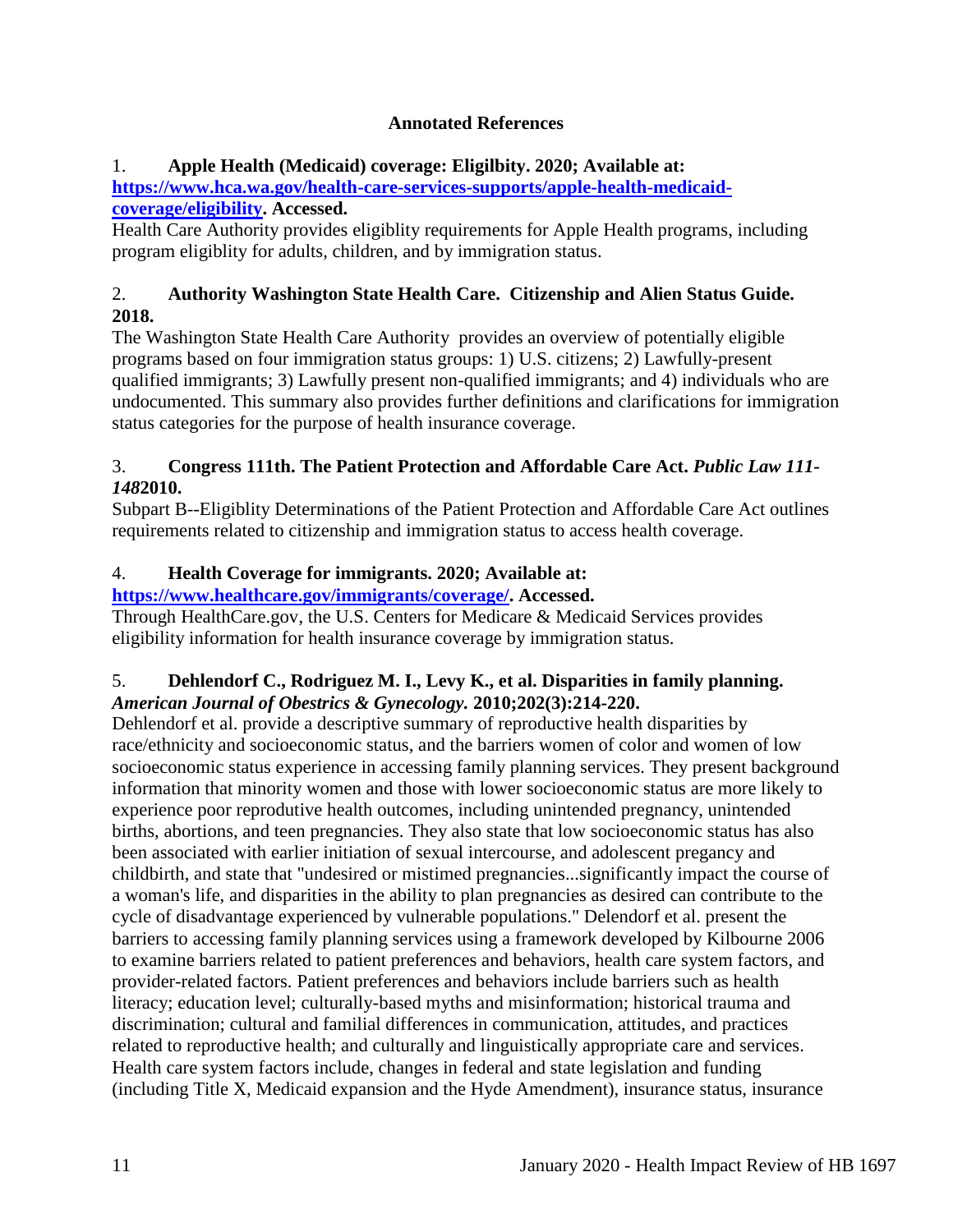coverage of contraception, and cost of care (e.g. abortions). Dehlendorf et al. also state that "immigrants often face unique challenges accessing family planning services due to language and insurance coverage barriers." Immigrants also face barriers due to legislative changes and the Personal Responsiblity and Work Opportunity Act of 1996 which, "restricted legal immigrants' access to publically financed health care for their first 5 years of residence." Dehlendorf et al. explain that immigrants are only elgible for "Emergency Medicaid" which only covers acute illnesses and obestric deliverty, not preventive services like contraception. Providerrelated barriers to care include provider biases and discrimination. Dehlendorf et al. also present five potential solutions to reduce disparities in access to care: 1. Provide universal converage for contraceptive methods (similar to the Family PACT program in California); 2. Provide public funding for abortion services; 3. Increase training related to abortions in obstetrics and gynecology and family medicine residency programs; 4. Provide information about birth control options in ways that are culturally and linguistically appopriate; and 5. Train providers to provide quality and patient-centered family planning care to all women.

#### 6. **Hasstedt K. Toward Equity and Access: Removing Legal Barriers to Health Insurance Coverage for Immigrants.** *Guttmacher Policy Review.* **2013;16(1):2-8.**

Hasstedt outlines curent and historic federal legislation restricting immigrants' access to health insurance and health care in the United States. The 1996 Personal Responsiblity and Work Opportunity Reconciliation Act states that individuals who immigrated to the United States after 1996 are ineligible for Medicaid or the Children's Health Insurance Program (CHIP) for the first five years they have "lawful status," effectively creating a "five year ban" on federally-funded health insurance. The act does specify that Medicaid will provide emergency coverage, including costs related to labor and delivery, regardless of immigration status. Also, in 2002 and 2013, the federal government issued exceptions to the law that allow states waive the 5 year ban and provide Medicaid and CHIP coverage to immigrant pregnant women and children. Washington State currently offers coverage to lawfully residing children and pregnant women without the 5 year wait period, and to all pregnant women regardless of their immigration status. While the Affordable Care Act (ACA) does not address the five-year-ban, it does enable lawful immigrants to purchase and recieve subsidies for private health insurance through the exchanges. Undocumented immigrants remain ineligible under the ACA to purchase private insurance, and grantees under the Deferred Action for Childhood Arrivals (DACA) program are ineligble for public and private health insurance. DACA grantees and undocumented immigrants are only eligible for Medicaid in states that do not use federal dollars to fund their Medicaid program and provide coverage regardless of immigration status, or for priviate insurance coverage obtained outside the exchanges. In addition, "immigrants are overrepresented in low-wage jobs that are unlikely to offere employer-sponsored health coverage." As a result, approximately 45% of noncitizen immigrant women of reproductive age are uninsured, compared to 24% of naturalized immigrants, and 18% of U.S. born women. The author concludes that current policies greatly hinder immigrants to access health insurance and health care.

### 7. **Association National Family Planning & Reproductive Health. Policy Brief--Title X: Helping Ensure Access to High-Quality Care. 2015.**

Title X of the Public Health Service Act was enacted in 1970 and is known as the "national family planning progarm." It is the only federal funding source for family planning services in the United States, and provides "high-quality family planning services and related preventive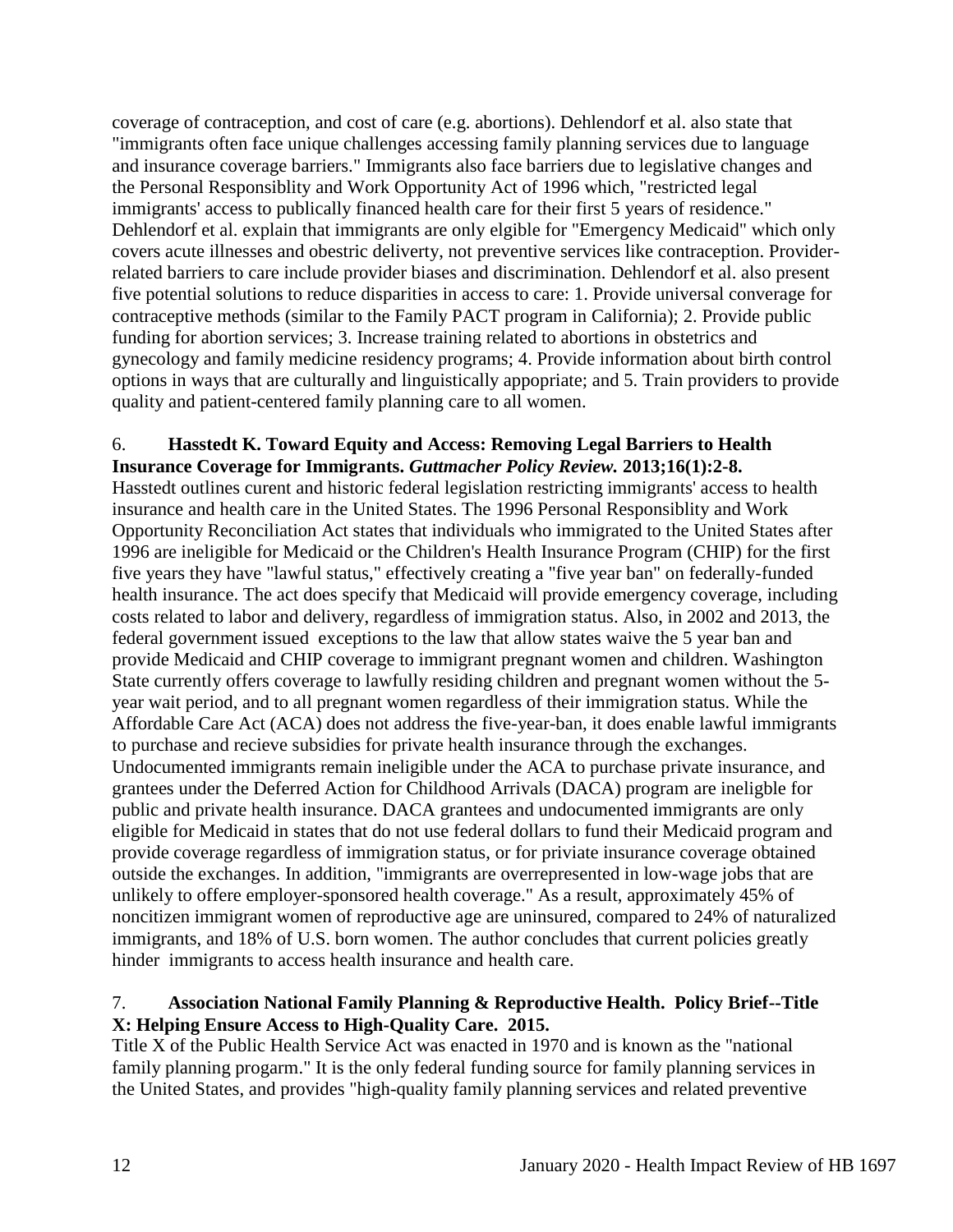health care to low-income and uninsured individuals who may otherwise lack access to health care." Funding provides care for both men and women regardless of ability to pay, insurance status, or immigration status. Approximately 70% of Title X patients have incomes below 100% of the Federal Poverty Level and 63% are uninsured. This policy brief outlines service by socioeconomic status, insurance status, race and ethnicty, and geography. It states that women, women of color, immigrant women, and women living in rural or frontier areas are less likely to have health insurance. An estimated 40% of women of reproductive age with low-incomes lacked health insurance. Of all women without health insurance, 39% are immigrants due to "policies and regulations restricting access to public and private health insurance as well as the overrepresentation of immigrants in jobs unlikely to provide health insurance."

### 8. **Dennis A., Blanchard K., Cordova D., et al. What happens to the women who fall through the cracks of health care reform? Lessons from Massachusetts.** *Journal of Health Politics, Policy, and Law.* **2013;38(2):393-419.**

In 2006, Massachusetts created Commonwealth Care, which expanded coverage to people living in Massachusetts with an income at or below 300 percent of the federal poverty level, without access to employer-sponsored health insurance, and not eligible for other public insurance (including Medicaid). Under the Commonwealth Care program, primary and preventive services are covered, including family planning services, prescription contraceptives, and abortion care. This system served as a model for the Affordable Care Act. The authors evaluated the impact of Massachusetts heatlh care reform on the ability of low-income women to access health insurance and reproductive health services. They completed a review of all Commonwealth Care plans, conducted surveys with family planning staff from 12 Massachusetts Department of Public Health family planning clinics, completed in-depth interviews with 16 family planning staff, and held nine focus groups with low-income women. The authors found that, while access increased overall, immigrants, minors and young adults, and women living outside urban areas had less access to health services. The authors found four main barrires for immigrant women to access health care: lack of plan information available in Spanish, lack of insurance options avilable to immigrants, fear of deportation or other legal action, and lack of awareness about services available at public health clinics. The authors state the family planning clinics and other safetynet providers (defined as those that provide a significant level of care to low-income, uninsured, and vulnerable populations) can help to reduce barriers to access and "are critical for helping the newly insured navigate their insurance plans while also providing affordable services to those inelgible for subsidized plans or who are temporarily uninsured." The authors also state, "our results suggest that immigrants who do not qualify for coverage may be unaware that they can continue to get low- or reduced-cost care at safety net providers." They also support recommendations to simplify Medicaid eligibility forms and to extend the period between eligiblity checks to make it more likely that individuls recieve continuous coverage.

# 9. **Hacker K., Anies M., Folb B. L., et al. Barriers to health care for undocumented**

**immigrants: a literature review.** *Risk Management and Healthcare Policy.* **2015;8:175-183.** Hacker et al. completed a literature review of 66 articles published in the 10 years prior to this review to examine barriers to accessing health care for undocumented immigrants, and identifying strategies to address these barriers. Articles in the review included research from multiple countries, including the United States. Policy barriers to accessing health care included health insurance laws and documentation requirements to get services. Health system barriers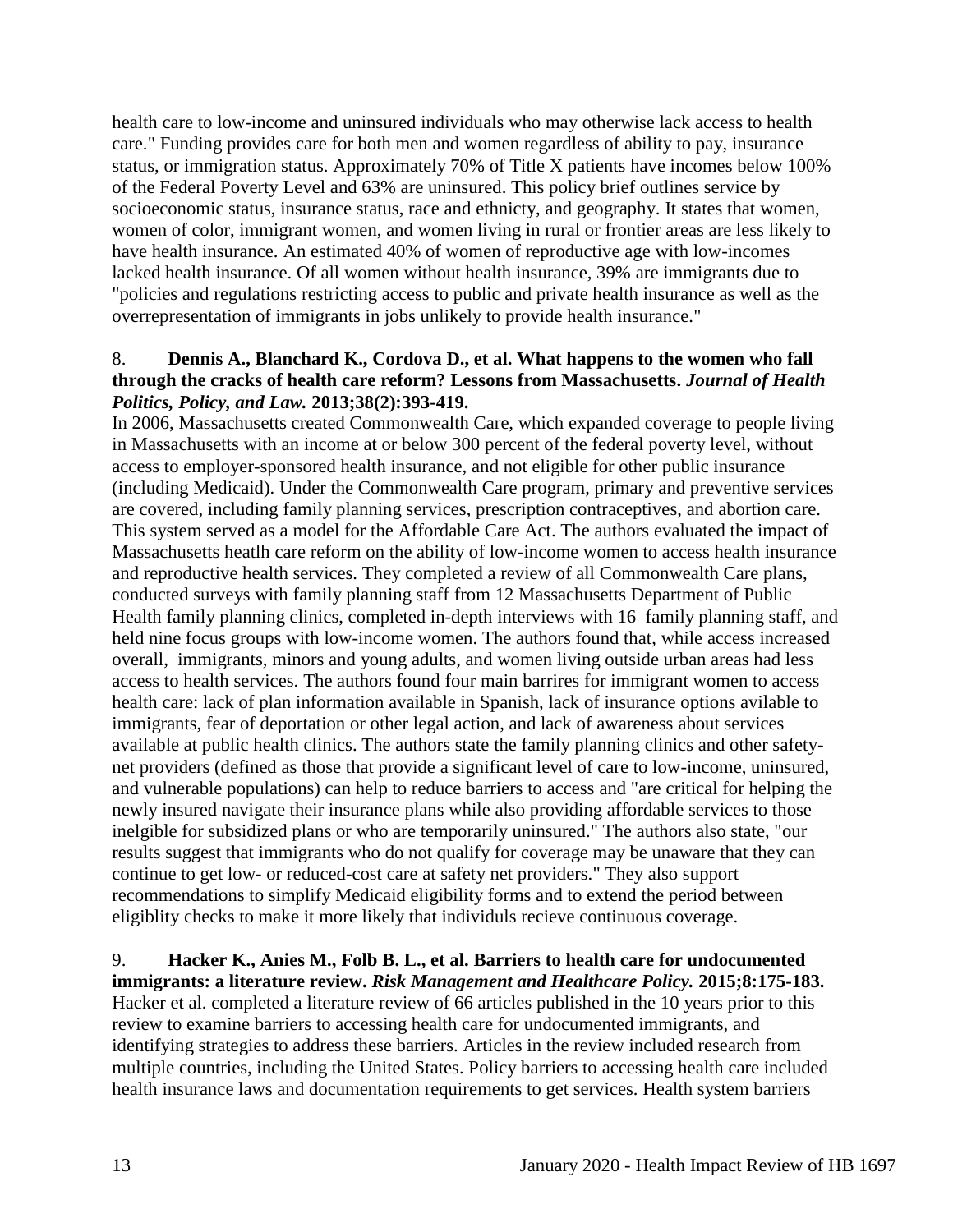included constraints related to work conflicts and transporation, constraints related to lack of translation services and culturally competent care, discriminantion in the clinic environment, and complex paperwork or registration systems to receive care. Individual level barriers included fear of deportation, stigma, shame about seeking services, lack of social capital, lack of financial capital to pay for services, limited health literacy or knowledge about the health care system, limited English proficiency, and cultural differences. Overall, the largest barrier identified through the review was "national policies excluding undocumented immigrants from receiving health care" with the majority of policies restricting access to health insurance. The authors state, "because insurance was generally required for affordable care or required to recieve services at all, these laws effectively barred access to care [for undocumented immigrants]." The authors identified five catetories of recommendations: 1. Change policies; 2. Extend insurance options; 3. Expand the safety net; 4. Train providers; 5. Educate undocumented immigrants on navigating the health care system. Specific to changing policy, recommendations include expanding health care access regardless of immigration or citizenship status, giving full rights to health care for all immigrants, and delaying deportation until care is completed. Recommendations related to insurance included allowing all immigrants access to a state funded health plan, providing insurance to all workers regardless of immigration status, providing a limited insurance option to preventive care or by disease, and offering sliding-scale payment systems. Safety net recommendations included expanding the capcity of clinics (e.g. federally qualified health centers, public hospitals, community health centers, state and local public health clinics) to provide care to immigrants through additional state support, and providing health education in alternative settings (e.g. faith-based organizations). Training recommendations included educating providers to understand the specific medical needs of immigrant communities, to use interpretation services, and to understand immigration laws. Health literacy recommendations included educating immigrants about the health care system and their right to health care as well as connecting immigrants with "culturally appopriate navigators in health care environments" to help navigate services. The authors note that an important limitation is that, "many of the recommendations we have identified in the reviewed articles have not been tested so it is difficult to ascertain whether or not they would be deemed successful."

### 10. **Martinez O., Wu E., Sandfort T., et al. Evaluating the impact of immigration policies on health status among undocumented immigrants: a systematic review.** *J Immigr Minor Health.* **2015;17(3):947-970.**

Martinez et al. completed a literature review of 40 articles published between 1990 and 2012 to determine how immigration laws impact access to health services and health outcomes for undocumented immigrants. The review included research from multiple countries, including the United States. Thirty articles were related to access to health services. The authors noted barriers including policies that limit or restrict access to insurance or care, financial barriers and cost of care, complex administrative prodecures to apply for care, fear of deportation or legal action, harrassment and discrimination from providers, institutalized discrimination, cultural differences, language barriers, low health literacy and knowledge of the health care system, presence of police checkpoints at health departments, identification requirements to recieve care, and criminalization of undocumented status. Specific to the Affordable Care Act, the atuhors note, "healthcare safety net hospitals and clinics, which are the main providers of health care and services for undocumented immigrants, might face funding and reimbursement challenges by [Affordable Care Act], making it impossible to continue providing services to undocumented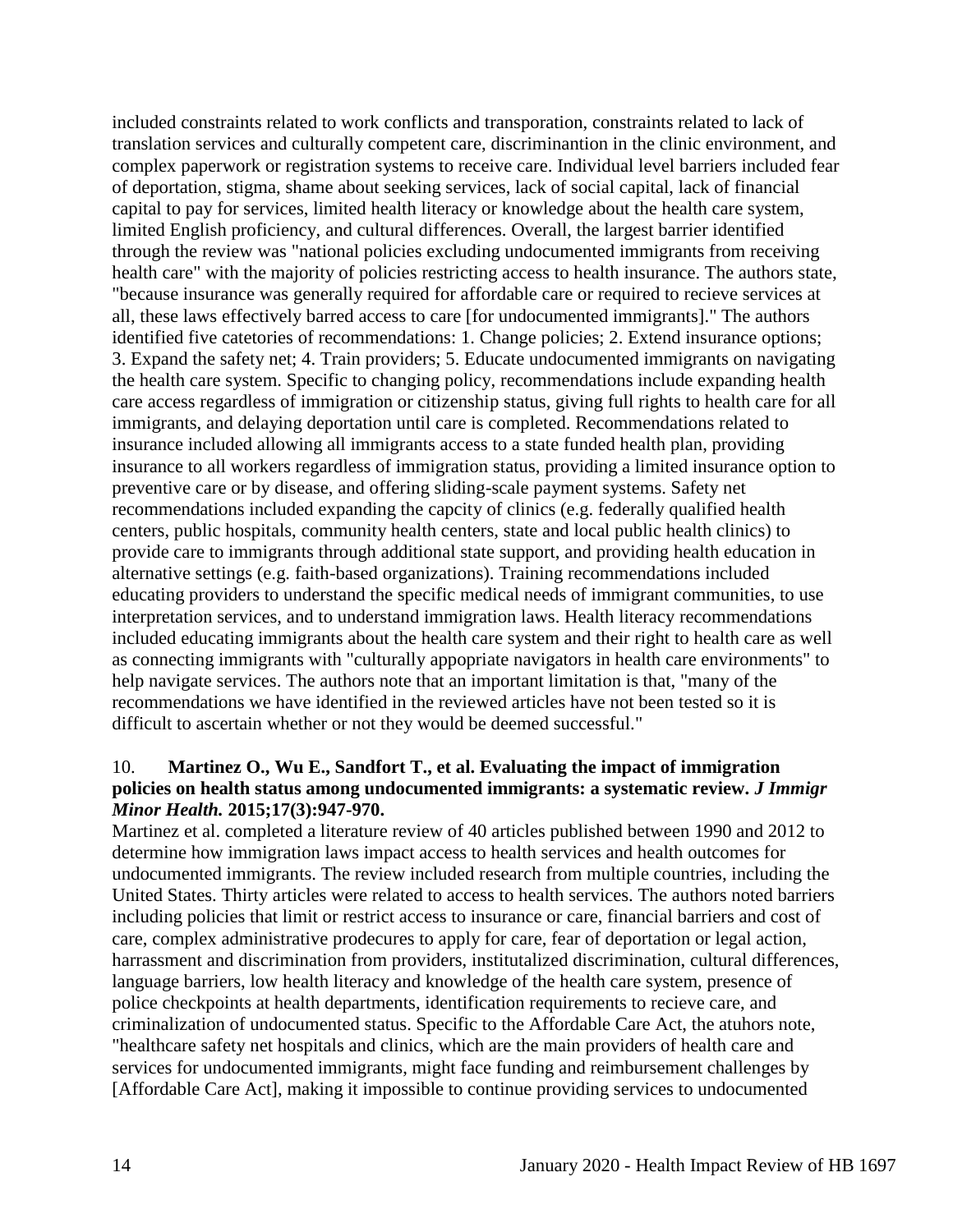immigrants. [Affordable Care Act's] exclusion and denial of participation of undocumented immigrants may lead to further marginalization of undocumented immigrants and alienation from health services..." The authors also noted recommendations from the literature. They recommend revising national policies to extend access to comprehensive primary care (including preventive care like vaccinations and infectious disease screening), prenatal care, and chronic disease management to decrease risk to public health and reduce the cost of emergency care. They recommend developing culturally and linguistically appopriate programs and training providers in cultural competency, linguistic competency, and cultural diversity. They also recommend that health care providers develop relationships and referral systems with community organizations to connect immigrants with information about their rights, citizenship pathways, and educational opportunities. Lastly, they recommend developing new support strategies for safety-net health care facilities (e.g. federally qualified health centers, community health centers).

### 11. **Rich E. Policy Solutions to Improving Access to Coverage for Immigrants. National Family Planning and Reproductive Health Association; 2016.**

This report from the National Family Planning and Reproductive Health Association outlines policy solutions to improve access to health coverage for immigrants in the United States. The report states that access to health coverage and care for immigrants was strongly limited by the 1996 Personal Responsibility and Work Opportunity Reconciliation Act. The act prevented and delayed many immigrants from accessing federal health insurance coverage and care. Other barriers to accessing services include immigration status, limited English proficiency, socioeconomic status, geography, stigma, marginalization, reimbursement rates, provider shortages, and cultural competency. The report states that, without federal changes, states and safety-net providers will continue to be responsible for filling gaps in care. Recommendations to improve access include, establishing a State Basic Plan, which would provide coverage for the ten categories of essential health services outlined in the Affordable Care Act to low-income individuals who have completed or are in the five-year-bar and provide federal dollars for coverage; eliminate the five-year-bar on Medicaid and CHIP enrollment; allowing all immigrants regardless of status the opportunity to purchase marketplace plans with tax credits; and remove proof of citizenship requirements to enroll in health coverage.

### 12. **Munro K., Jarvis C., Munoz M., et al. Undocumented pregnant women: What does the literature tell us?** *Journal of Immigrant and Minority Health.* **2013;15:281-291.**

Munro et al. completed a literature review of 23 articles published between 1987 and 2010 evaluating access to prenatal and obstetric health services for undocumented pregnant migrants. The authors define migrants as, "individuals who...choose to leave their home countries and establish themselves either permanently or temporarily in another country." Based on their review, the authors found that pregnant undocument migrants were more likely to be young, unmarried, engaged in low-income domestic work, and have unintended pregnancies. They were also less likely to access prenatal care than documented migrant women and women in the general population. Reasons for not seeking care were related to lack of legal residency status, lack of health insurance, cost of care, fear of deportation, and confusion about healthcare policies. The authors did not consider strength of study design or quality of research as inclusion criteria for the literature review. In addition, articles included research completed in the United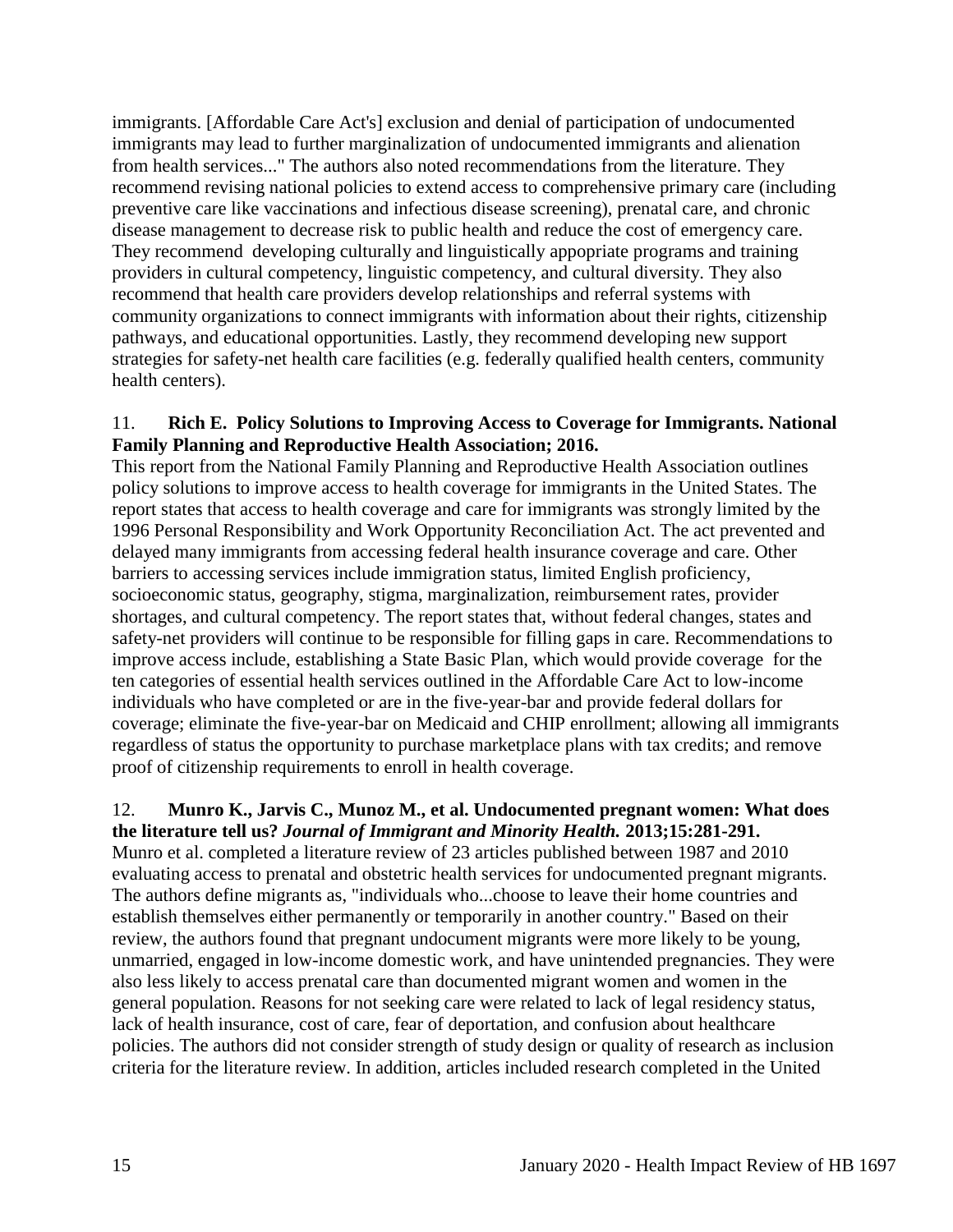States, Canada, and Europe. Therefore, articles may be of varying quality and lower generalizability.

### 13. **Perez-Escamilla R., Garcia J., Song D. Health Care Access Among Hispanic Immigrants: ¿Alguien esta escuchando? [Is anybody listening?].** *NAPA Bulletin.*  **2010;34(1):47-67.**

Perez-Escamilla et al. completed a systematic literature review of 77 articles related to health care access for Hispanic immigrants in the United States. Major barriers to accessing health care included lack of health insurance, stigma, fear of deportation, and low English proficiency. For adolescents, parental citizenship and immigration status has also been identified as a barrier to accessing health care, even for children who are U.S. citizens. Eleven articles examined barriers to accessing women's health care. In addition to general barriers, the review found additional barriers specific to access of women's health services like mammography and prental care, including: lack of culturally competent services (including outreach practices), low self-efficacy, lack of social support, and mobility. The authors also note that, "deeply rooted cultural beliefs about the origin of health and disease within the context of limited access to health insurance may be associated with more prevalent use of traditional healing...as alternative means to access care." Studies have found that language differences, differences in cultural beliefs about health, and percieved discrimination may limited access to health care in the U.S. Based on their reivew, the authors note that "programs relying heavily on community health workers, also known as promotoras, have improved health care access."

### 14. **Harvey S. M., Branch M. R., Hudson D., et al. Listening to immigrant latino men in rural Oregon: exploring connections between culture and sexual and reproductive health services.** *American Journal of Mens Health.* **2013;7(2):142-154.**

Harvey et. al. completed 49 in-depth interviews with male, 18-30 year old, Latino immigrants in rural Oregon to explore access to and use of reproductive health services. The authors cite previous research about barriers to Latino immigrants accessing health care generally, including cost of care, lack of health insurance, language barriers, fear of discrimination and stigma, lack of time to seek services, misinformation, and lack of knowledge about available services. Based on their in-depth interivews with male immigrants, the authors identified barriers to accessing reproductive health care at the individual and structural levels. Individual level barriers included lack of knowledge about services, care and treatment options, clinic locations, and financial assistance; low perception of risk; lack of understanding about what "family planning" entails; cultural norms and beliefs (including *machismo*-related beliefs); and fear and potential shame of diagnosis. The authors state, "when combined with a cultural history that has not embraced the male role in sexual and reproductive health, the cultural belief of *machismo* perpetuates the idea that Latino men do not have to be responsible for their own sexual health or that of their partner." Structurally, the authors identified the importance of *confianza* or privacy, confidentiality, and trust when interacting with providers and front desk staff at clinics. Other structural barriers included lack of formative sexual health education, lack of respect by clinic staff and providers, being treated differently or recieving different counseling due to racism, cost of care, unemployment, lack of health insurance, concerns about documentation, lack of bilingual and/or male providers, and lack of translators (especially male translators). Interviewees also talked about clinic-related barriers, including distance from the clinic, wait times, and clinic hours. The authors suggest that using promotores or other lay health workers to provide reproductive health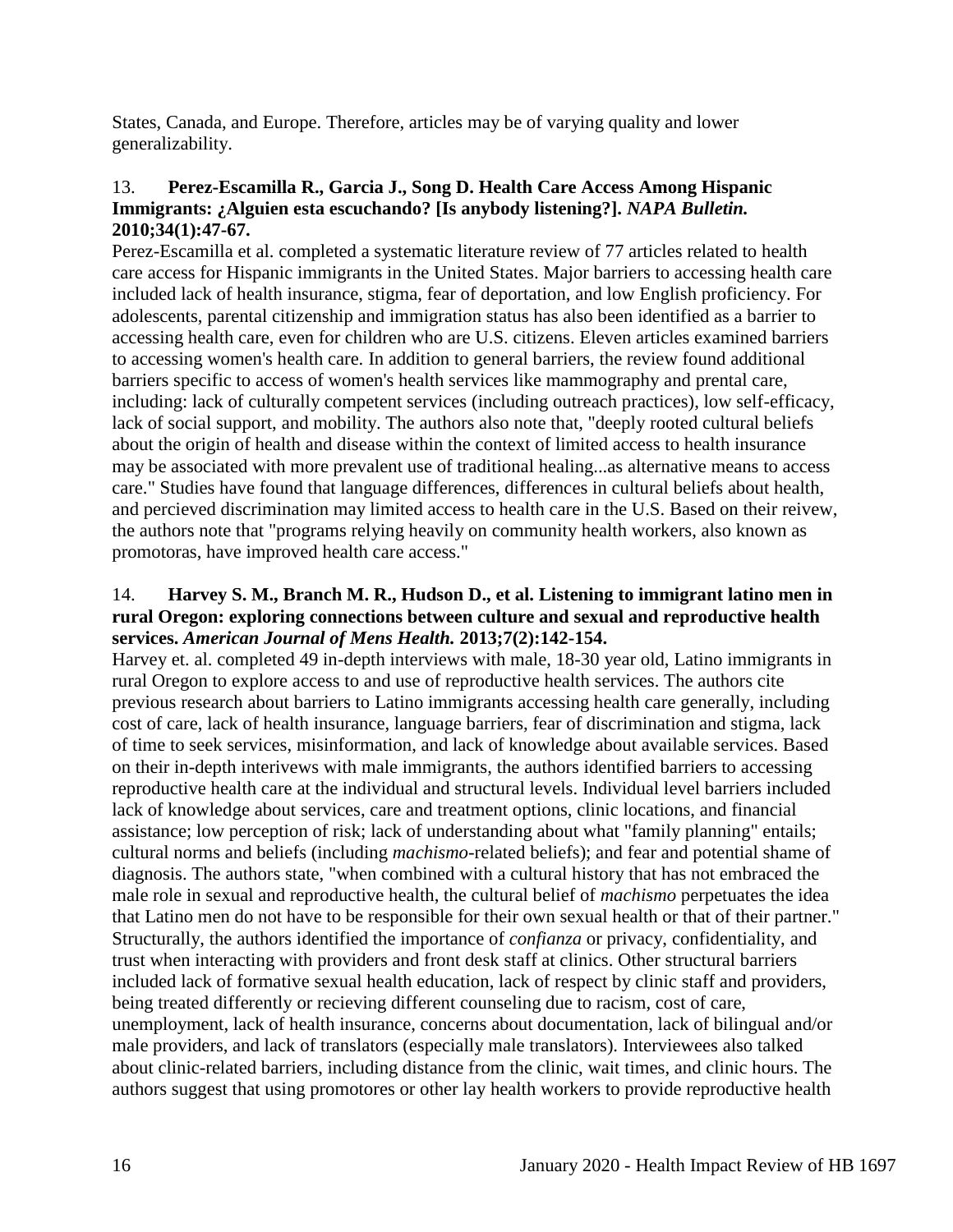education may not be successful with male immigrants, especially due to cultural beliefs and norms. They recommend provider training to improve culturally appropriate care, and to create a "client-provider partnership as a mechanism for Latino men to gain a sense of control over their own health by acting collaboratively."

### 15. **Ho J. R., Hoffman J. R., Aghajanova L., et al. Demographic analysis of a low resource, socioculturally diverse urban community presenting for infertility care in a United States public hospital.** *Contracept Reprod Med.* **2017;2:17.**

Ho et al. summarized the literature about access to infertility care. They stated that only 24% of the demand for assisted reproductive technogies are met in the United States and that geography, income, insurance status, language and cultural barriers, and beaurocracy within the public health system all create barriers to accessessing infertility care. As part of this study, Ho et al. also recurited women who were presenting for infertility treatment at a public, county-based, low resource clinic and at a a high resource infertility clinic in San Francisco. They surveyed 87 patients and collected information related to English proficiency, parity, ethnicity, immigrant status, income level, and education level. They compared these demographics with length of infertility and infertility diagnosis to determine if there were differences by subgroup. Length of infertility served as a proxy for difficulty in accessing health services. Patients at the lowresource clinic were more likley to speak a langauge other than English, to have immigrated to the United States, to have a lower annual income, amd to have less than a college degree as compare to patients at the high resource clinic. They found that, "after controlling for age at the initiation of pregnancy attempt, lower education level, lower income, and immigrant status were significantly correlated with a longer duration of infertility." For example, the authors found that, "[patients] reporting an income [greater than or equal to] \$100,000 presented to clinic approximately 6 months earlier than those with an income [less than]  $$100,000$  ([beta] = -6.2, p= 0.04)." They also found that, "women with insufficient income to pay for [assisted reproductive technologies] services experience an insurmountable gap in access to care." They note that infertility treatments are excluded from coverage under the Affordable Care Act, and that most county, state, and federal public health programs do not cover basic infertility services. The authors state, "in the US, price is a barrier that separates those that are able to pay for standard of care treatment vs those that must accept substandard or no care in many cases." In addition to cost of care, the authors also point out that provider bias and implicit assumptions about income, patient ability to navigate the health care system, and low health literacy may also serve as barriers to recieving care.

### 16. **Mehta P. K., Saia K., Mody D., et al. Learning from UJAMBO: Perspectives on Gynecologic Care in African Immigrant and Refugee Women in Boston, Massachusetts.**  *Journal of Immigrant Minority Health.* **2018;20(2):380-387.**

Mehta et al. analyzed results from 6 focus groups completed with 31 Congolese and Somali female immigrants in Boston, Massachussetts to understand access to and use of gynecological services. They identifed a number of barriers to accessing reproductive health care, including fear of stigma (that seeking care means sexual promiscuity), concerns about privacy and sexual modesty, fear of discrimination, prior experiences with sexual trauma or violence, lack of providers who understand female circumcision/genital cutting, lack of partner support, lack of financial resources and cost of care, lack of insurance, attitudes and beliefs (including cultural beliefs about when to see a doctor and what constituted pain/discomfort), and environmental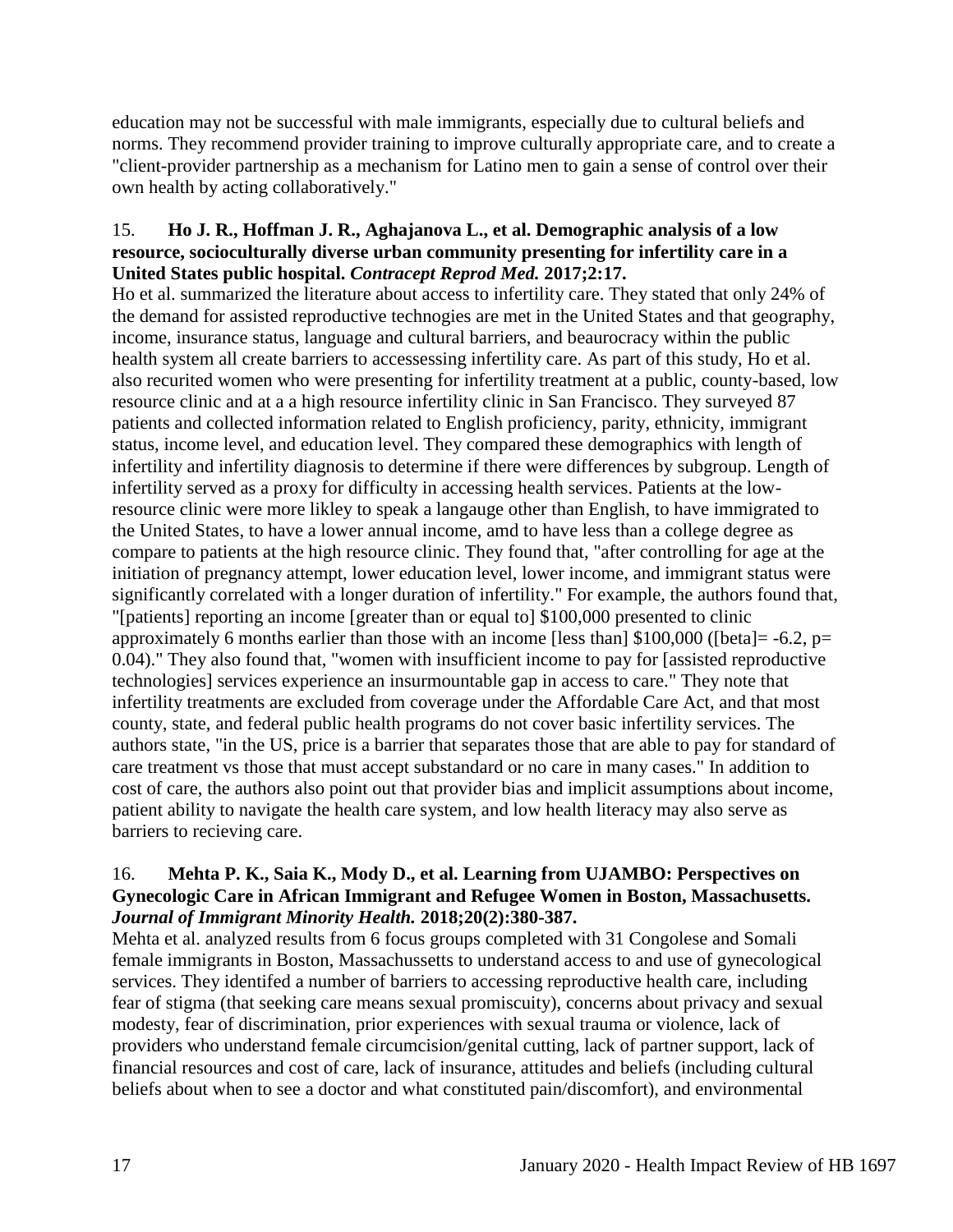constraints (e.g. transportation, cultural limitations on mobility, lack of childcare). Recommendations to improve access include training providers in culturally humble communication and culturally-appropriate and trauma informed care, including understanding of female circumcision/genital cutting; providing health education about preventive care in community-based and religious settings; and developing peer support programs to reduce social stigma.

### 17. **Raymond-Flesch M., Siemons R., Pourat N., et al. "There is no help out there and if there is, it's really hard to find": a qualitative study of the health concerns and health care access of Latino "DREAMers".** *J Adolesc Health.* **2014;55(3):323-328.**

Raymond-Flesch et al. completed nine focus groups with 61 Latino immigrants in California who qulified for the Deferred Action for Childhood Arrivals (DACA) program. The Affordable Care Act excluded DACA recipients from obtaining Medicaid or private insurance through the Health Care Exchanges. The purpose of the focus groups was to understand DACA recipients' access to health care and current health conditions. The authors also identified evidence-based policy changes to address the health needs of undocumented immigrant communities (including DACA recipients). The study was the first to examine the health needs of DACA recipients. The authors identified a number of barriers to accessing health care generally, including cost of care, competing financial priorities (e.g. food, tuition, rent), lack of knowledge about the health care system, low health literacy, long wait times and delays getting appointments, lack of provider knowledge and sensitivity about immigration status and health needs of immigrants, lack of a consistent medical home, lack of a driver's license, fear of discrimination, and fear of deportation or consequences for future citizenship. The authors recommend training providers in culturallysensitive and trauma-informed care, educating providers about immigration law and status, strengthening relationships between providers and community-based organizations, creating local health care and insurance options for undocumented individuals, and educating DACAelgible youth about health care options.

### 18. **Yen W. Health Coverage Disparities Associated with Immigration Status in Washington State's Non-elderly Adult Population: 2010-17. Washington State Health Services Research Project. Washington State Office of Financial Management; May 2019 2019.**

The Washington State Office of Financial Management (OFM) provided a summary of health coverage from 2010 to 2017 for four immigration groups in Washington State: U.S.-born citizens, naturalized citizens, legal immigrants, and individuals who are undocumented. Overall, they found that the percentage of individuals who were uninsured decreased across all four subgroups as a result of the Patient Protection and Affordable Care Act (ACA). Approximately 40.7% of individuals who are undocumented in Washington State are uninsured. OFM also found that, "because of the faster health coverage gains in the citizen groups through [key Affordable Care Act coverage expansion programs], the coverage disparities between the noncitizens, particularly [individuals who are undocumented], and citizens widened." The found that, "the gap between the [individuals who are undocumented] group's uninsured rate and that of the U.S.-born citizen group more than doubled between 2013 and 2017. In 2017, [individuals who are undocumented] were 11.1 times as likely to be uninsured as U.S.-born citizens, when other population characteristics are held as equal." Legally present immigrants were twice as likely to be uninsured. While approximately 5.7% of U.S.-born citizens are uninsured, 40.7% of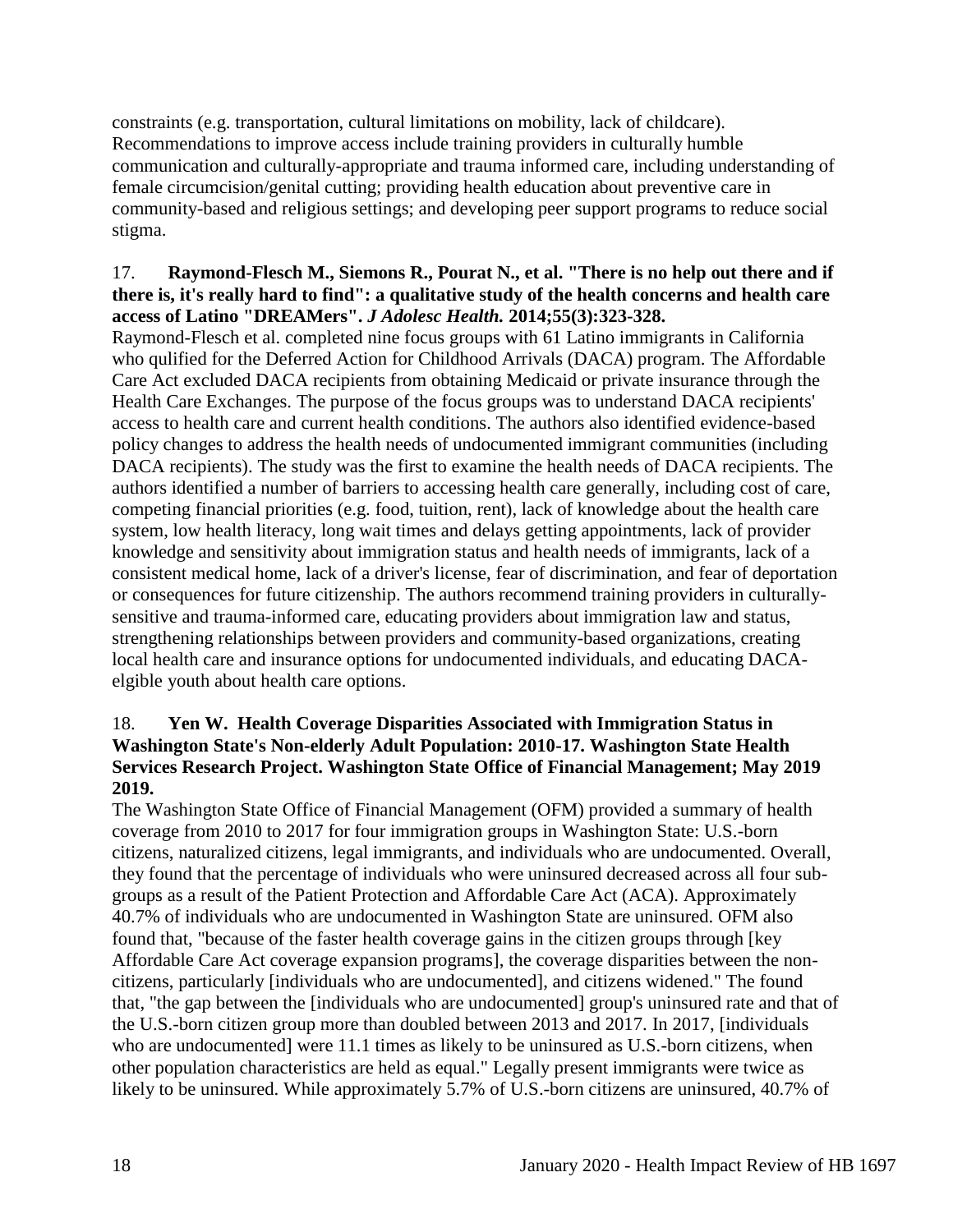individuals who are undocumented in Washington State are uninsured. Prior to the Affordable Care Act, legally present immigrants and individuals who are undocumented accounted for 22.1% of individuals who were uninsured in Washington State. Following the ACA, this percentage increased to 34.7% of Washington State's uninsured population. OFM concluded that, "as gains in expanding coverage among citizens become hard to achieve because of their current very low uninsured rates, new policy considerations aimed at further reducing overall uninsured and health care costs may need to search for ways to reduce the health coverage disparities associated with immigration status."

### 19. **Citizen and immigration status definitions. 2018; Available at:**

### **[https://www.hca.wa.gov/health-care-services-supports/program-administration/citizen](https://www.hca.wa.gov/health-care-services-supports/program-administration/citizen-and-immigration-status-definitions)[and-immigration-status-definitions.](https://www.hca.wa.gov/health-care-services-supports/program-administration/citizen-and-immigration-status-definitions) Accessed June 2018.**

Washington State Health Care Authority defines four citizenship and immigration status groups for the purpose of health insurance coverage eligibility. In Washington State, the four eligibility groups include Lawfully Present "Qualified Alien," Lawfully Present "Unqualified Alien," Not Lawfully Present (Undocumented) Immigrant, and Citizen or U.S. National. For the purposes of insurance coverage, a Lawfully Present "Qualified Alien" includes any non-citizen presently permitted to remain in the U.S. and who has met or is exempt from the 5-year-bar to apply for federal health insurance (Medicaid and Children's Health Improvement Plan (CHIP)). In addition, certain immigrants are exempt from the 5-year-bar, including Hmong or Highland Laotian Tribe members born before May 8, 1975 and their spouses and unmarried dependent children under age 19; Cuban/Haitian individuals approved for the H aitian Family Reunification Parole program; and Iraqi and Afghan Special Immigrants. Lawfully Present "Qualified Aliens" are eligible to apply for federal health insurance (Medicaid and CHIP), to purchase and recieve subsides on the Exchanges, and to enroll in employer-sponsored health insurance. A Lawfully Present "Non-qualified alien" includes any non-citizen presently permitted to remain in the U.S. and who has not met or is not exempt from the 5-year-bar. These individuals are inelgible for federal health insurance, though they can access Alien Emergency Medical program coverage for certain emergencies and can access temporary 8-month coverage under the Refugee Medical Assistance program if they meet eligiblity requirements. "Non-qualified aliens" are also eligible to purchase and recieve subsidies on the Exchanges, and to enroll in employer-sponsored health insurance. In addition, in Washington State, "non-qualified alien" pregnant women and children can recieve a waiver from the state to enroll in Medicaid during the 5-year-bar. Lastly, not lawfully present (undocumented) immigrants are ineligible for federal health insurance and cannot purchase coverage on the Exchanges. They can access Alien Emergency Medical program coverage for certain emergencies. Undocumented immigrants include recipients of Deferred Action for Childhood Arrivals (DACA). In Washington State, undocumented pregnant women can receive a waiver from the state to receive Medicaid coverage during their pregnancy and three months postpartum.

#### 20. **Healthy People 2020: Access to Health Services. 2018; Available at:**

### **[https://www.healthypeople.gov/2020/topics-objectives/topic/Access-to-Health-Services.](https://www.healthypeople.gov/2020/topics-objectives/topic/Access-to-Health-Services) Accessed October 2018, 2018.**

Although the Affordable Care Act of 2010 increased opportunities to access health insurance, many individuals still lack coverage. Access to health insurance and healthcare varies by race/ethnicity, socioeconomic status, age, sex, disability status, sexual orientation, gender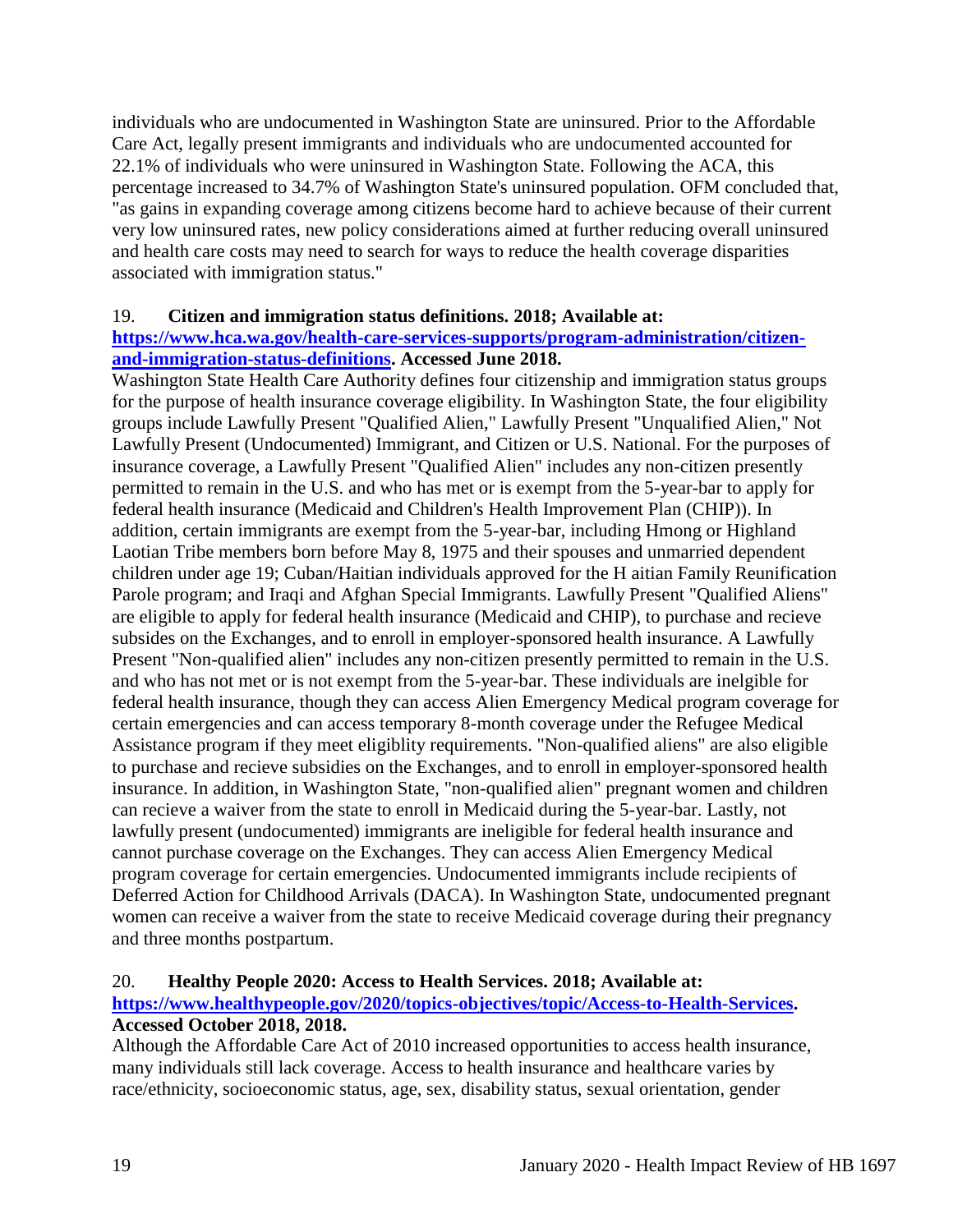identity, and geography. As a result, one goal of the Healthy People 2020 initiative is to improve access to healthcare by improving access to health insurance coverage, health services, and timeliness of care. Healthy People 2020 found that "access to comprehensive, quality health care services is important for promoting and maintaining health, preventing and managing disease, reducing unnecessary disability and premature death, and achieving health equity for all Americans." Barriers to accessing healthcare "lead to unmet health needs, delays in receiving appropriate care, inability to get preventive services, financial burdens, [and] preventable hospitalizations." Access to health insurance is the first step to improving access to health services generally as it provides entry into the healthcare system. Individuals who are uninsured are, "more likely to have poor health status, less likely to receive medical care, more likely to be diagnosed later, and more likely to die prematurely" than individuals with insurance. Improving access to health services includes ensuring people have a "usual and ongoing source of care (that is, a provider or facility where one regularly receives care." Patients with a usual source of care experience better health outcomes, fewer health inequities, lower health costs, and better use of preventive health services. Lastly, delay in healthcare can negatively impact health outcomes and also result in, "increased emotional distress, increased complications, higher treatment costs, and increased hospitalizations." Healthy People 2020 noted that "future efforts [to improve access to care] will need to focus on the deployment of a primary care workforce that is better geographically distributed and trained to provide culturally competent care to diverse populations."

### 21. **Hadley Jack. Sicker and poorer--the consequences of being uninsured: a review of the research on the relationship between health insurance, medical care use, health, work, and income.** *Medical Care Research Review.* **2003;60(June 2003):3S-75S.**

As part of this systematic review of literature more than 9,000 citations were screened for inclusion; 285 distinct, potentially relevant articles were identified for more detailed review; and 54 analyses (in 51 distinct studies) were included in the detailed review. The final set of studies of health outcomes were organized into three major groups: (1) studies of the relationship between insurance status and the outcomes of specific diseases or conditions, (2) studies of the relationship between insurance status and either general mortality or morbidity/health status, and (3) studies of the relationship between medical care use and mortality. "Overall, 43 analyses report statistically significant and positive relationship, and 11 have results that are not statistically significant. However, of those 11, 4 have quantitative estimates that are similar to those of comparable studies with statistically significant results, and 4 provide partial results supporting a positive relationship between health insurance or medical care use and health." Despite all studies reviewed suffered from methodological flaws, "one general observation emerges: there is a substantial degree of qualitative consistency across the studies that support the underlying conceptual model of the relationship between health insurance and health." The author concludes, "there is a substantial body of research supporting the hypotheses that having health insurance improves health and that better health leads to higher labor force participation and higher income."

### 22. **Van Der Wees Philip J., Zaslavsky Alan M., Ayanian John Z. Improvements in health status after Massachusetts health care reform.** *The Milbank Quarterly.*  **2013;91(4):663-689.**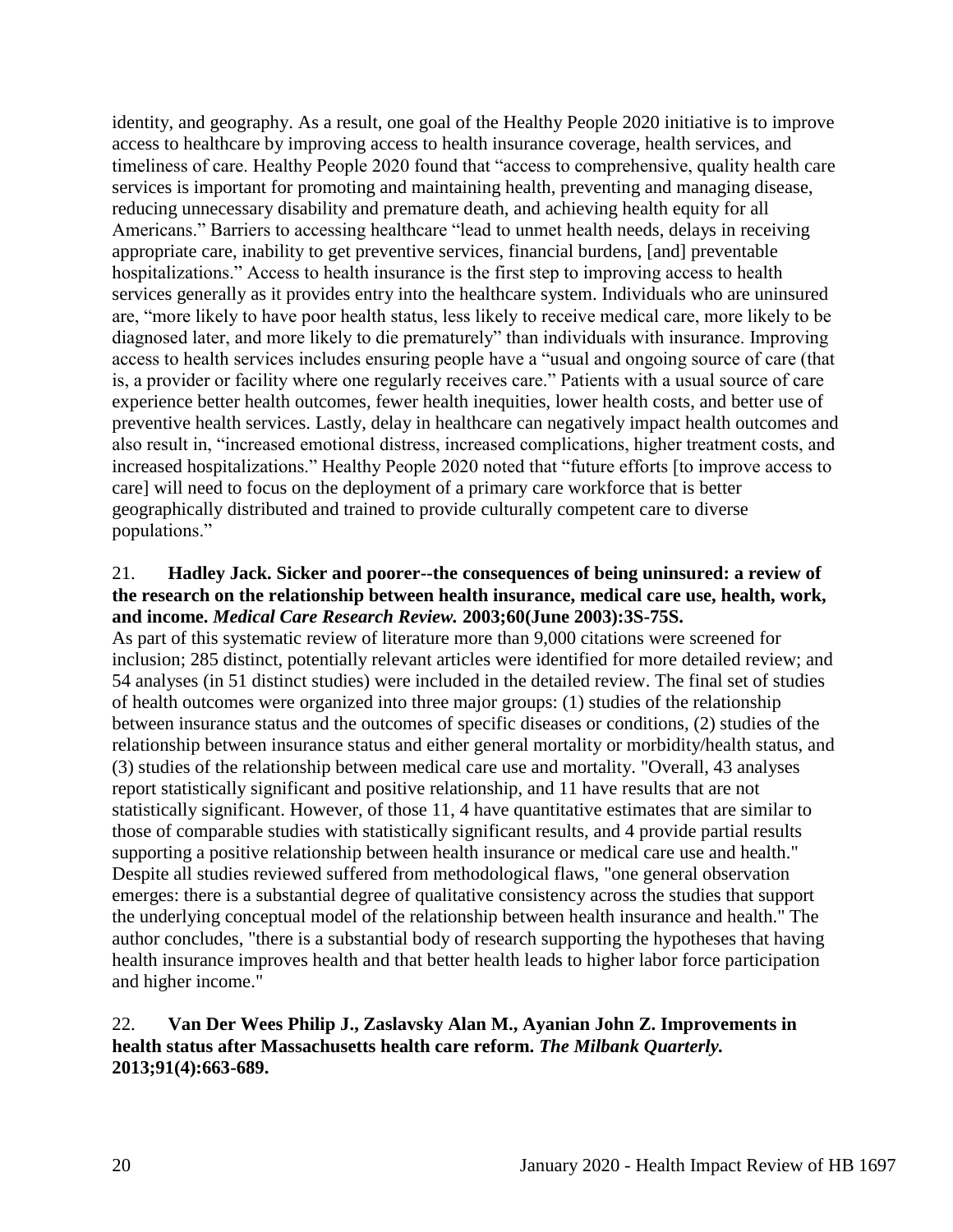Van Der Wees et al. aimed to compare trends in the use of ambulatory health services and overall health status before and after health reform in Massachusetts. In 2006, Massachusetts underwent a health care reform that, among other provisions, established, "...an individual mandate to obtain health insurance if affordable, expanded Medicaid coverage for children and long-term unemployed adults, subsidized health insurance for low and middle-income residents, and a health insurance exchange to help higher-income residents obtain unsubsidized insurance." This study utilized data from the Behavioral Risk Factor Surveillance System (BRFSS) from 2001-2011 for Massachusetts as well as surrounding states that did not undergo reform (Connecticut, Maine, New Hampshire, Rhode Island, and Vermont). The total number of survey participants aged 18-64 that were included in this study was 345,211. The authors found that compared to residents in neighboring states, Massachusetts residents reported better general, physical and mental health, increased use of screening tests for cervical and colorectal cancer, and cholesterol, and a higher likelihood of being covered by insurance and having a personal doctor. These differences remained significant after adjusting for individual sex, age, race/ethnicity, income, employment, marital status, and education, and the annual unemployment rates in each state. In a subgroup analysis, the authors found that Massachusetts residents with an income less than 300% of the federal poverty level had the greatest increase in health status outcomes. The authors conclude that although health care reform in Massachusetts was associated with some meaningful gains, health disparities still exist for low-income residents and that further innovations, as well as federal health care reform, may be necessary.

# 23. **Baker David W., Sudano Joseph J., Albert Jeffrey M., et al. Lack of health insurance and decline in overall health in late middle age.** *The New England Journal of Medicine.* **2001;345(15):1106-1112.**

Baker et al. conducted a prospective cohort study using data from the Health and Retirement Study, a national survey of adults age 51 to 61 in the United States (n=7577). The aim of the study was to examine the relationship between health insurance, or a lack thereof, and changes in overall health from 1992-1996. The authors found that compared to continuously insured participants, continuously and intermittently uninsured participants were more likely to report a major decline in overall health between 1992-1996 (p<0.001), with the continuously uninsured being at the highest risk (adjusted relative risk, 1.63). This increased risk remained even after adjusting for sex, race and ethnicity, and income. Further, continuously uninsured participants were 23% more likely to have a new physical difficulty that affected walking or climbing stairs than privately insured participants. The authors conclude that a lack of health insurance, even intermittently, is associated with increased risk of a decline in overall health and that further efforts are needed to reform the U.S. health insurance system, particularly for older adults.

### 24. **Goldin J., Lurie I.Z., McCubbin J. Health Insurance and Mortality: Experimental Evidence from TaxPayer Outreach. NBER Working Paper Series. National Bureau of Economic Research (NBER); 2019.**

Goldin et al. conducted a randomized study of U.S. taxpayers who paid a tax penalty for not having health insurance as required by the individual mandate provision of the Patient Protection and Affordable Care Act (ACA). Of 4.5 million U.S. households that paid the penalty, 3.9 million were randomly selected to recieve a letter from IRS. Researchers then analyzed data to determine the subsequent uptake of insurance and impact on mortality. They concluded, "our results provide the first experimental evidence that health insurance reduces mortality."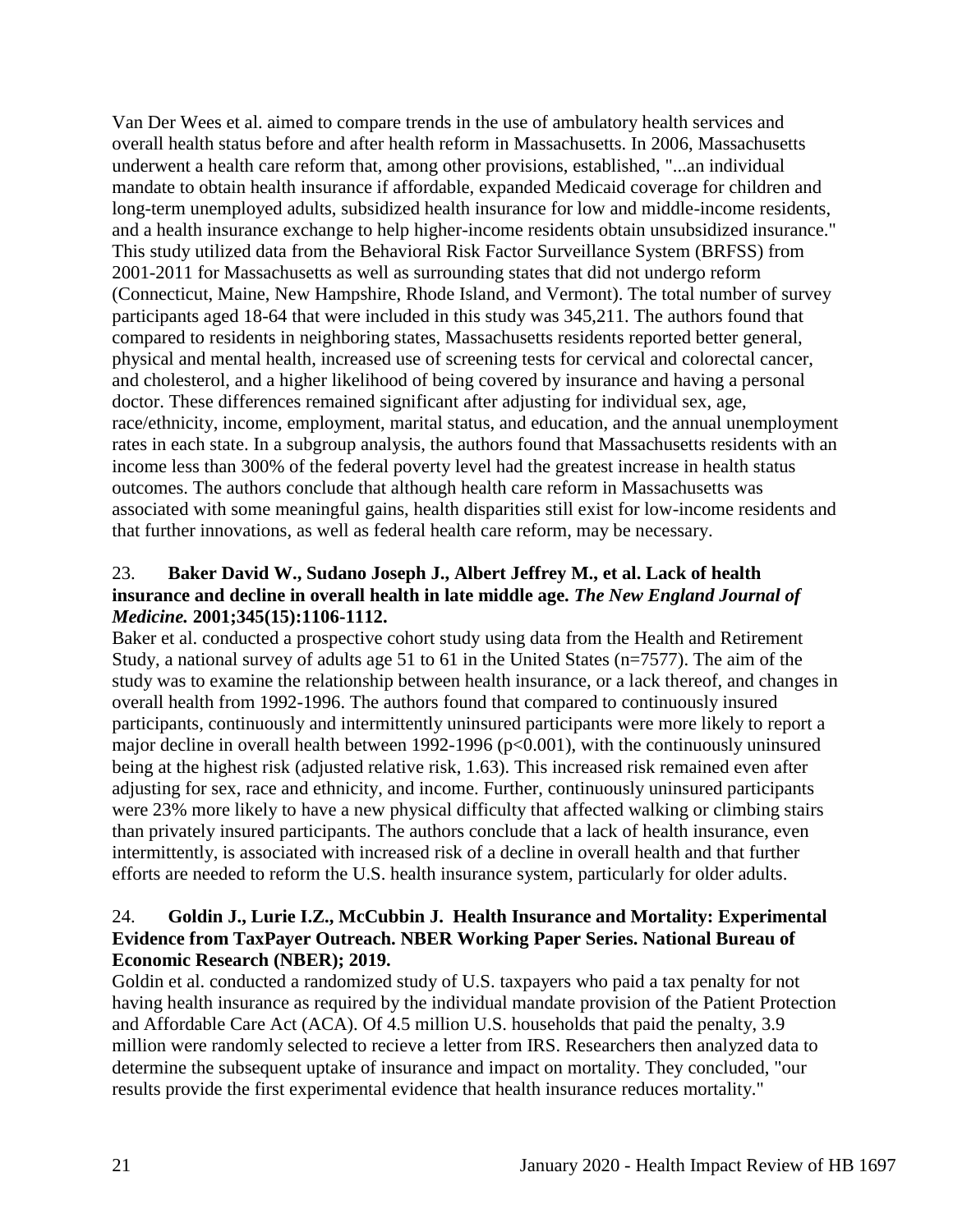Following the intervention, the "rate of mortality among previously uninsured 45-65-year-olds was lower in the treatment group than in the control by approximately 0.06 percentage points, or one fewer death for every 1,648 individuals in this population who were sent a letter. We find no evidence that the intervention reduced mortality among children or younger adults over our sample period." However, the authors note that using mortality as an outcome is more likely to impact middle aged adults than children or young adults.

### 25. **Hadley Jack. Insurance coverage, medical care use, and short-term health changes following an unintentional injury or the onset of a chronic condition.** *Journal of the American Medical Association.* **2007;297(10):1073-1085.**

Hadley used longitudinal data from the Medical Expenditure Panel Surveys from 1997-2004 to compare medical care use and short-term health changes among both insured and uninsured adults following a health shock caused by either a new chronic condition or unintentional injury. The sample included 10,485 cases of new chronic conditions and 20,783 cases of unintentional injury. In looking at the demographic characteristics of the two populations, uninsured individuals were more likely to report being in fair or poor health, have family income below 100% of the federal poverty level, and be a racial/ethnic minority. Uninsured individuals in both the injury and chronic condition groups were significantly less likely to receive care for their new condition and less likely to receive follow-up care if it were recommended. Uninsured individuals also had fewer office-based visits and prescription medicines. At the first follow-up interview, 3.5 months after the health shock, uninsured individuals with chronic conditions reported significantly worse short-term health, and uninsured individuals in the unintentional injury group were more likely to not be fully recovered and no longer in treatment. At 7 months, the difference in health change for insured versus uninsured individuals with new chronic conditions remained significant. Hadley concludes that adverse health outcomes following a health shock may continue to persist and cause deteriorating health unless the problem of uninsurance in the United States is addressed.

### 26. **Institute of Medicine. America's Uninsured Crisis: Consequences for Health and Health Care. Washington, DC: The National Academics Press; 2009.**

In this report published by the Institute of Medicine, the authors present data from two systematic reviews that were commissioned by the Institute to look at the consequences of uninsurance on health outcomes. The primary review of interest, McWilliams 2008 (unpublished), focused on evidence from the adult U.S. population between 2002 and 2008 and resulted in a number of conclusions. First, the authors found that without health insurance, adults are less likely to receive effective preventive services and chronically ill adults are more likely to delay or forgo necessary care and medications. Next, without health insurance, adults are more likely to be diagnosed with cancer (including breast, colorectal, and others) at a later stage and are therefore more likely to die or have poorer outcomes as a result. Without insurance, adults with cardiovascular disease or cardiac risk factors are less likely to be aware of their conditions and experience worse health outcomes, including higher mortality. Further, uninsurance is associated with poorer outcomes for stroke, heart failure, diabetes, heart attack, serious injury or trauma, and serious acute conditions with hospital admission. The report concludes this section by recognizing that even with the availability of safety net health services, there is a need to close the gap in health insurance coverage in the United States.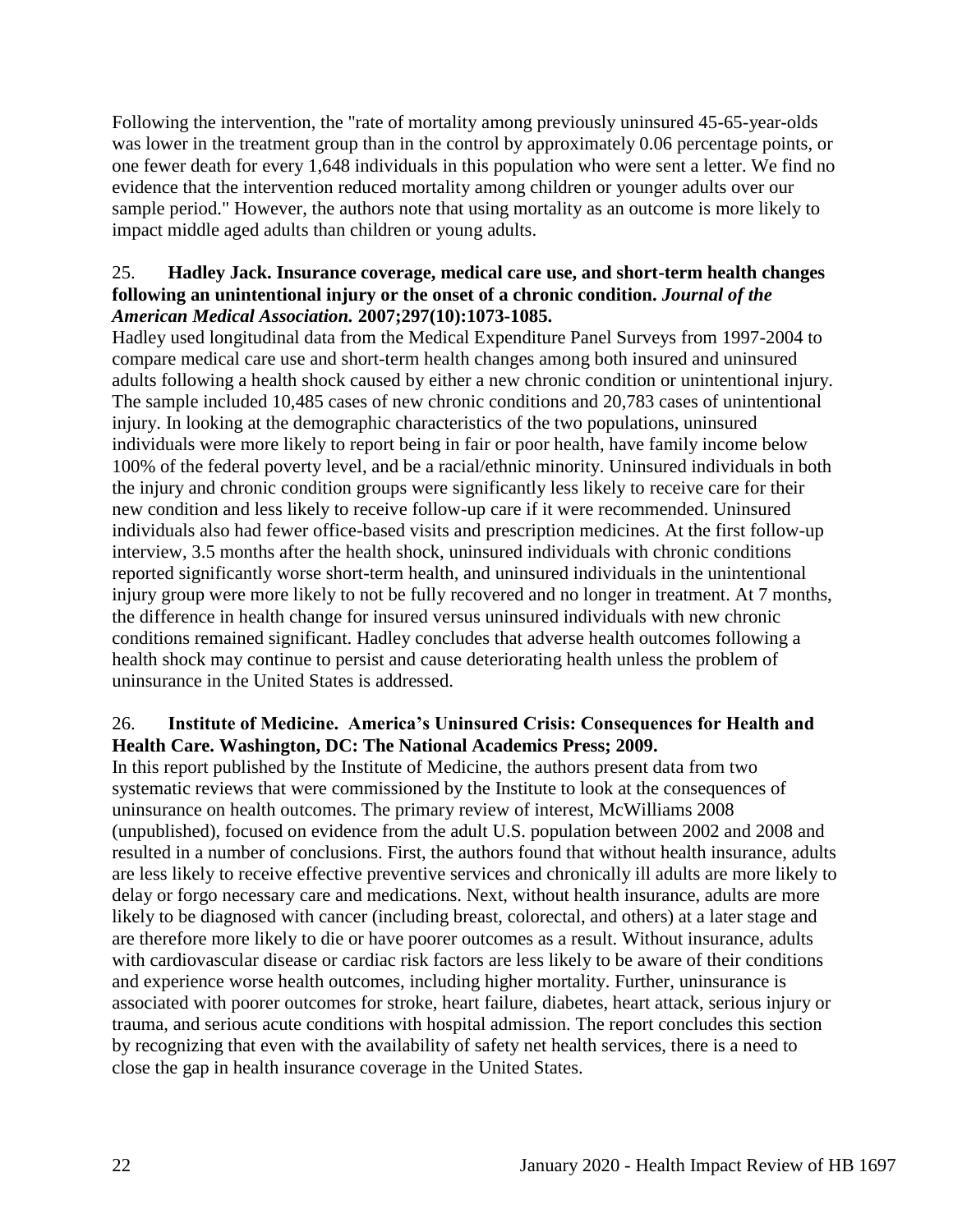### 27. **McManus M., Ovbiagele B., Markovic D., et al. Association of insurance status with stroke-related mortality and long-term survival after stroke.** *Journal of stroke and cerebrovascular diseases : the official journal of National Stroke Association.*  **2015;24(8):1924-1930.**

McManus et al. used data from the National Health and Nutrition Examination Survey(NHANES) to examine the association between health insurance status and long-term mortality after a stroke. The authors used data from NHANES 1999-2004 for adults aged less than 65 years with a follow-up assessment through 2006 for mortality (n=10,786 participants). The risk of mortality from stroke was not significantly different for insured versus uninsured individuals without self-reported history of stroke at the baseline interview. After adjusting for age, sex, race, BMI, poverty-to-income ratio, number of major medical conditions, history of hypertension, and NHANES cycle, uninsured individuals without stroke at baseline were 3 times more likely to die of stroke than insured individuals, although this figure did not reach statistical significance. There was also no difference in all-cause mortality according to insurance status among stroke survivors. While the authors conclude that insurance status influences the risk of mortality from stroke as well as the all-cause mortality among stroke survivors, these findings were not considered significant and further research is needed in this area.

### 28. **Amini Arya, Rusthoven Chad G., Waxweiler Timothy V., et al. Association of health insurance with outcomes in adults ages 18 to 64 years with melanoma in the United States.**  *Journal of the American Academy of Dermatology.* **2016;74(2):309-316.**

Amini et al. analyzed data from the Surveillance, Epidemiology, and End Results (SEER) program of the National Cancer Institute (NCI) in order to investigate whether health insurance correlates with more advanced disease, receipt of treatment, and survival among persons diagnosed with melanoma. The authors included all people age 18 to 65 who were diagnosed with cutaneous malignant melanoma between January 1, 2007 and December 31, 2012 (n=61,650). Using logistic regression, the authors found that after adjusting for patient characteristics, uninsured patients compared with non-Medicaid insured patients more often presented with advanced disease, such as increasing tumor thickness and presence of ulceration, and less often received surgery and/or radiation. In the univariate analysis, the authors found that one important factor associated with worse overall and cause-specific survival was, among others, race, including Asian or Pacific Islander ( $p=.002$  and  $p=.004$  respectively), and insurance status (medicaid insurance  $p=.001$  and uninsured  $p=.001$ ). The authors conclude that socioeconomic and insurance status may contribute to the disparities in treatment and survival and that policies to address issues of access and quality of care may help improve outcomes.

### 29. **Baker David W., Shapiro Martin F., Schur Claudia L. Health insurance and access to care for symptomatic conditions.** *Archives of Internal Medicine.* **2000;160:1269-1274.** Baker et al. developed a list of 15 symptoms that, "...a national sample of physicians had rated as being highly serious or having a large negative effect on quality of life" to include in the 1994 Robert Wood Johnson Foundation National Access to Care Survey. The survey was administered in the spring and summer of 1994 as a follow-up to the 1993 National Health Interview Survey (n=3480). Symptoms included in the survey included, for example, shortness of breath with light work or exercise, back or neck pain that makes it difficult to walk, sit, or perform other daily activities, and loss of consciousness or fainting. Respondents were asked if they had experienced any of the 15 symptoms in the last 3 months. If respondents answered yes to any of the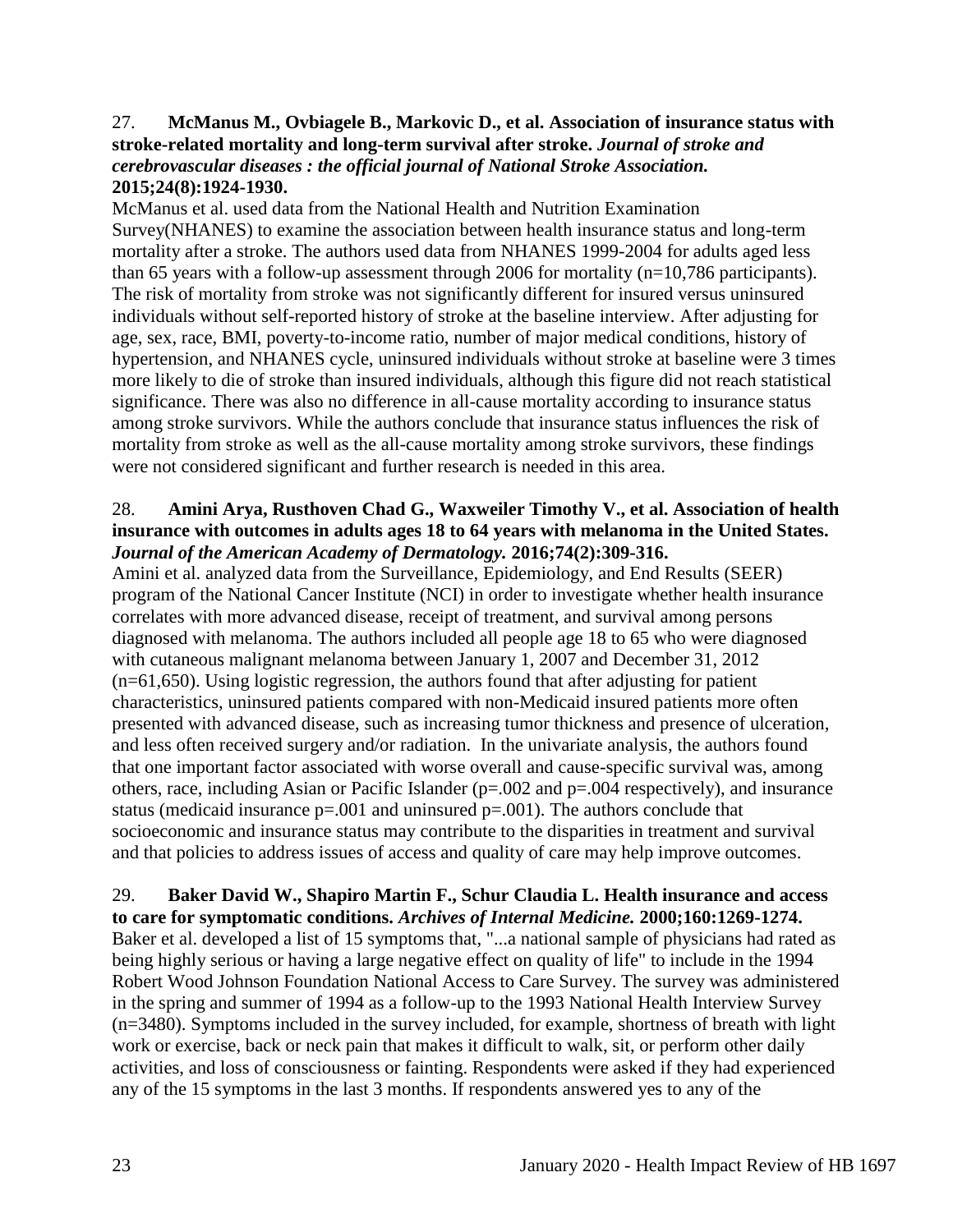symptoms, they were asked whether they received medical care and if not, did they think that care would have been necessary. 16.4% of respondents (n=574) indicated experience with a new serious or morbid symptom and of these, 13.1% (n=75) were uninsured. Compared to insured participants, uninsured participants were less likely to have received medical care for their symptoms and were more likely to say that they thought medical care was needed even though they did not receive it  $(p=.001)$ . The most commonly cited reason for not receiving care even though they thought it was necessary among the uninsured was inability to pay for care (95.2%, p<.001). Further, uninsured participants said that not receiving the necessary care impacted their health (63.2%) and that because they could not receive care, they had personal, household, or work problems (57.1%). The authors conclude that even for serious and morbid symptoms, lack of health insurance is a major barrier to obtaining needed care.

### 30. **Hogan D. R., Danaei G., Ezzati M., et al. Estimating the potential impact of insurance expansion on undiagnosed and uncontrolled chronic conditions.** *Health affairs.*  **2015;34(9):1554-1562.**

Hogan et al. aimed to estimate the relationship between health insurance status and the diagnosis and management of diabetes, hyperchoesterolemia, and hypertension using a nationally representative sample of U.S. adults. The authors analyzed data from the National Health and Nutrition Examination Survey (NHANES) from 1999-2012 for adults aged 20-64. In order to account for potential confounders, the authors used a matching approach where for each uninsured participant in the sample they, "...selected as a match from the insured population an individual who was similar in terms of the following observed characteristics: sex, age, race/ethnicity, household income, marital status, current smoking status, body mass index, and survey round." The total sample included 28,157 respondents and of this, 11,548 had complete data on diabetes, 25,327 had complete data for cholesterol, and 25,576 had complete data for blood pressure. Compared to those without insurance, participants with insurance had a probability of diagnosis that was 13.5% high for diabetes and hypercholesterolemia, and 8.8% higher for hypertension. Among those with a diagnosis, having insurance was further associated with improved management and control of these conditions. The authors conclude that this study provides data to support the relationship between health insurance and diagnosis and control of a number of chronic conditions among nonelderly adults. They further conclude that because nonelderly adults are the primary target of the Affordable Care Act (ACA), these findings suggest that the ACA could have a significant impact on the recognition and management of chronic diseases.

### 31. **Niu X., Roche L. M., Pawlish K. S., et al. Cancer survival disparities by health insurance status.** *Cancer medicine.* **2013;2(3):403-411.**

Niu et al. utilized the New Jersey State Cancer Registry (NJSCR) to examine the association between health insurance status and survival of patients diagnosed with seven common cancers. The cohort included persons aged 18-64 with a primary diagnosis of invasive breast, cervical, colorectal, lung, prostate, and bladder cancers and non-Hodgkin lymphoma (NHL) for a total sample size of 54,002 cases. The authors found that patients without insurance had a significantly higher risk of death within 5 years of diagnosis than privately insured patients for all the examined cancer types except for cervical cancer (hazard ratios 1.41-1.97). This higher risk of death for uninsured patients remained significant after controlling for prognostic factors such as gender, age, race/ethnicity, marital status, SES, and stage of diagnosis. Similarly, patients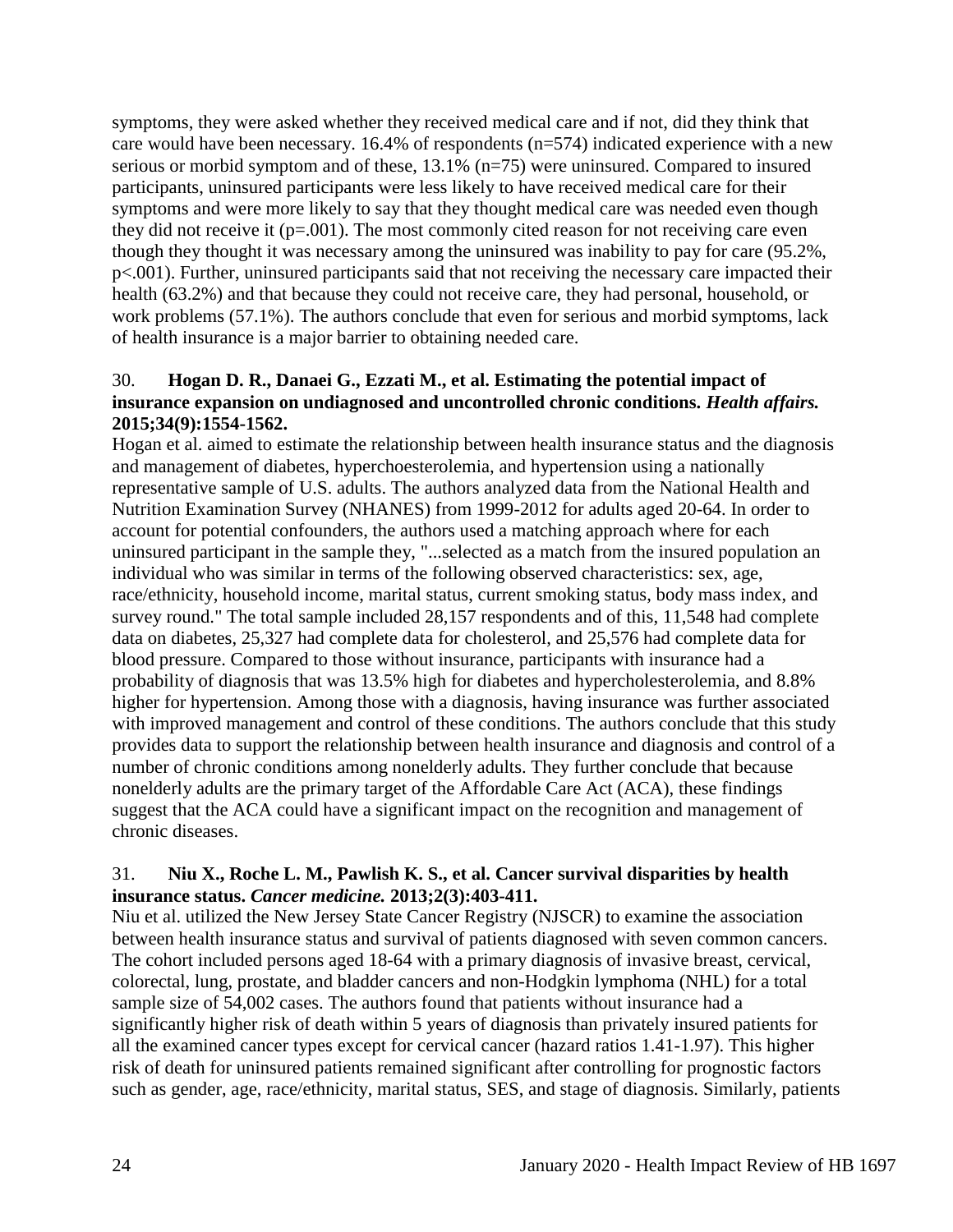with Medicaid also had a 21% to 198% higher risk of dying within 5 years of diagnosis than patients with private insurance for breast, colorectal, prostate, lung cancer, and NHL, even after adjusting for prognostic factors. Finally, the authors examined the 5-year cause-specific survival rates by health insurance status and cancer type for two periods of diagnosis, 1999-2001 and 2002-2004. They found that 5-year survival significantly improved or remained the same across all cancer types, except for cervical cancer, for those with private insurance while survival did not improve for those who were uninsured or Medicaid insured. The authors list a number of possible explanations for the results including, "poorer health with more comorbidity and unhealthy behaviors; no or inadequate preventive health care and management of chronic conditions prior to cancer diagnosis; barriers to receiving treatment and adhering to a treatment regimen such as high cost, inability to navigate the health care system, misinformation about and mistrust of the health care system, lack of a usual source of health care, lack of transportation, lack of time off from work; no treatment or delay in receiving treatment; not all providers accept uninsured or Medicaid insured patients; and lower quality treatment by providers primarily serving the uninsured and Medicaid insured." The authors conclude that the first step to addressing cancer survival disparities is ensuring that everyone has access to adequate health insurance, but they also acknowledge that additional measures will be needed in order to make significant strides.

### 32. **Cheung Min Rex. Lack of health insurance increases all cause and all cancer mortality in adults: an analysis of National Health and Nutrition Examination Survey (NHANES III) data.** *Asian Pacific Journal of Cancer Prevention.* **2013;14(4):2259-2263.**

Cheung et al. utilized National Health and Nutritional Examination Survey (NHANES) III data in order to investigate the relationship between insurance status, all cause, and all cancer mortality. NHANES III was conducted between 1988-1994 and all participants were followed passively until December 31, 2006. In this time period, there were 5,291 all cause and 1,117 all cancer deaths out of a total sample of 33,994 persons. In the univariate logistic regression analysis for all cause mortality, the significant variables were age, poverty income ratio, and alcohol consumption. In the multivariate logistic regression, after controlling for additional socioeconomic, behavioral, and health status variables, the variables that remained significant predictors of all cause mortality included age, having no health insurance, black race, Mexican Americans, poverty income ration, and drinking hard liquor. When considered all together, these variables account for a 70% increase in the risk of all cause mortality associated with having no health insurance. For all cancer mortality, the significant variables in the univariate analysis were age, drinking hard liquor, and smoking. Age, having no health insurance, black race, Mexican Americans, and smoking were the significant and independent predictors of all cancer mortality in the multivariate analysis after controlling for other potential confounders. In total, this equates to an almost 300% increased risk of all cancer death for people without any health insurance. The authors conclude that health insurance significantly impacts all cause and all cancer death and therefore universal health insurance coverage may be a way to remove this disparity in the United States.

### 33. **American Psychological Association. Evidence-Based Practice in Psychology: APA Presidential Task Force on Evidence-Based Practice. 2006;61(4):271-285.**

The American Psychological Association (APA) created a policy indicating that the evidencebase for a psychological intervention should be evaluated using both efficacy and clinical utility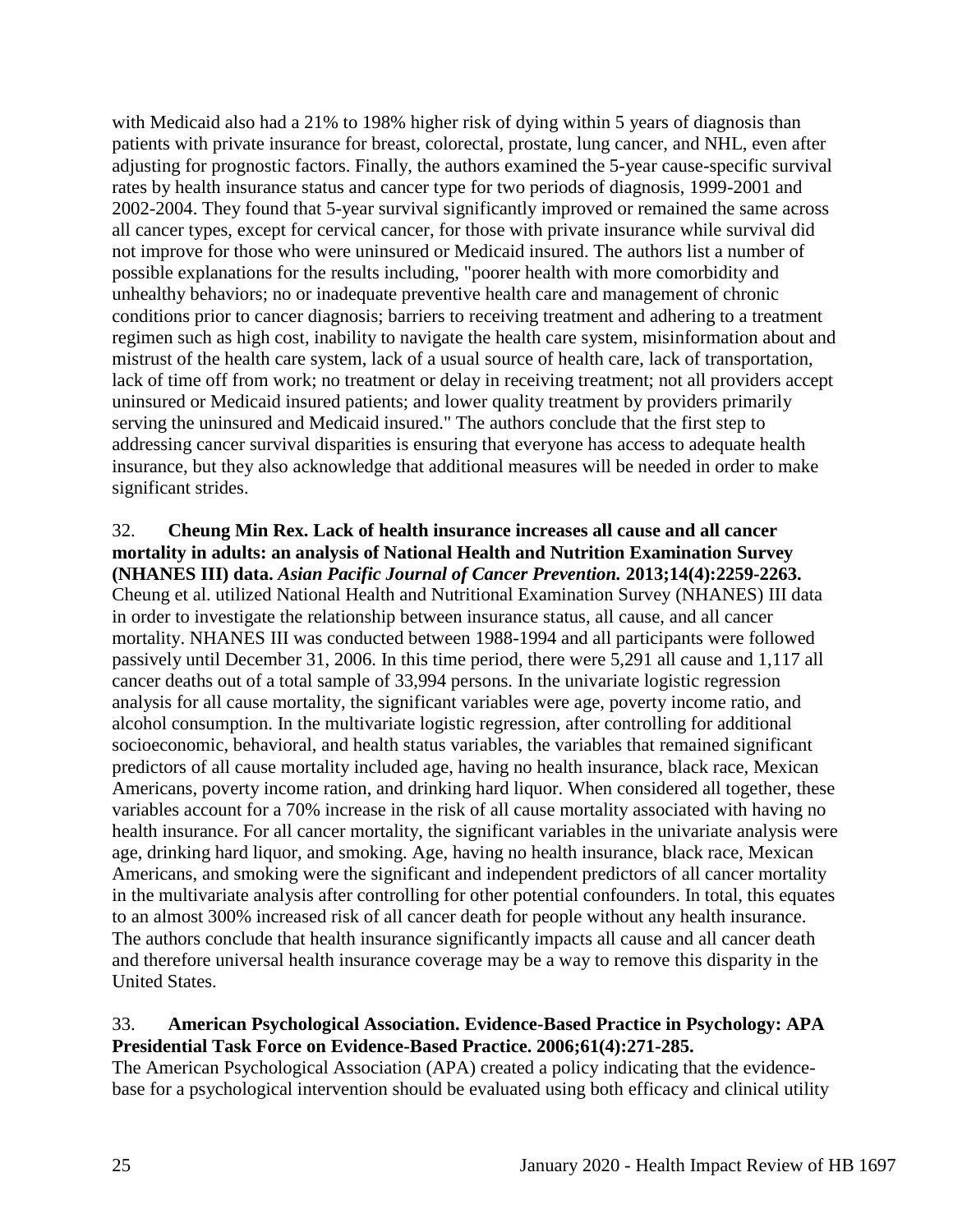as criteria. The Association President appointed the APA Presidential Task Force on Evidence-Based Practice and the task force published this document with the primary intent of describing psychology"s commitment to evidence-based psychological practices. This document, though, also references many research articles providing evidence for the efficacy of a number of psychological treatments and interventions. The reference list for this document highlights the growing body of evidence of treatment efficacy from the 1970s through 2006. Note that this does not indicate that all treatments are effective, but rather than there is a very large body of evidence supporting that evidence-based treatments are available.

# 34. **R Chou, S Selph, T Dana, et al. Screening for HIV: systematic review to update the**  U.S. Preventive Services Task Force recommendation. Evidence synthesis No. 95. *Agency for Healthcare Research and Quality.* **2012.**

The U.S. Preventive Services Task Force (USPSTF) is an independent panel of experts who systematically reviews the evidence and provides recommendations that are intended to help clinicians, employers, policymakers, and others make informed decisions about health care services. This review, which focused benefits and harms of screening for Human Immunodeficiency Virus (HIV) in adolescents and adults, included randomized clinical trials and observational studies. Findings indicate that screening for HIV is accurate, screening only targeted groups misses a large number of cases, and that antiretroviral therapy (ART) reduces the risk death and sexual transmission of HIV.

### 35. **CP Patnode, JT Henderson, JH Thompson, et al. Behavioral counseling and pharmacotherapy interventions for tobacco cessation in adults, including pregnant women: a review of reviews for the U.S. Preventive Services Task Force. Evidence synthesis No. 134.** *Agency for Healthcare Research and Quality.* **2015.**

The U.S. Preventive Services Task Force (USPSTF) is an independent panel of experts who systematically reviews the evidence and provides recommendations that are intended to help clinicians, employers, policymakers, and others make informed decisions about health care services. This summary focused on the effectiveness and safety of pharmacotherapy and behavioral interventions for tobacco cessation and included a total of 54 systematic reviews. The findings indicate that behavioral interventions had a significant impact on increasing smoking cessation at 6 months (risk ratio= 1.76 [95% CI, 1.58 to 1.96]), and that various pharmacotherapy interventions also demonstrated effectiveness. In combination, behavioral therapy and pharmacotherapy demonstrated an 82% increase in tobacco cessation when compared to minimal intervention or usual standard of care. The authors conclude that behavioral and pharmacotherapy interventions are effective interventions to improve rates of smoking cessation both individually and in combination.

### 36. **Hasstedt K., Desai S., Ansari-Thomas Z. Immigrant Women's Access to Sexual and Reproductive Health Coverage and Care in the United States. Guttmacher Institute; 2018.**

In this report, the Guttmacher Institute summarize evidence related to immigrant women's access to reproductive health care. They conducted a rapid literature review of 24 published articles and grey literature since 2011. They found that "existing research suggests immigration status influences women's sexual and reproductive health coverage, care, and outcomes." The authors highlight two main findings: 1) "A smaller proportion of immigrant women-- including both undocumented and those lawfully present-- have health insurance coverage and are less likely to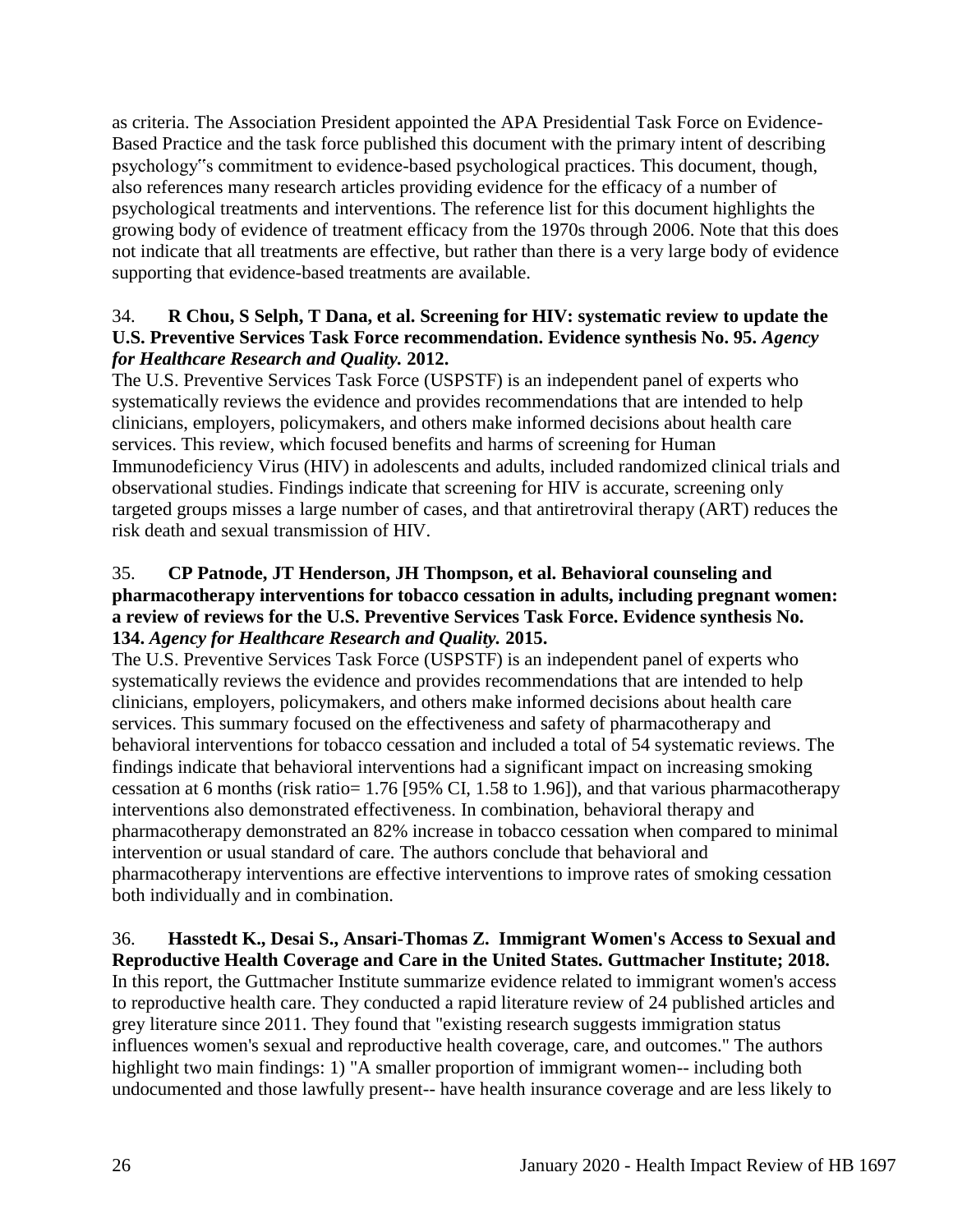use sexual and reproductive health services, compared with U.S.-born women." The report cites data from 2016 that 34% of noncitizen immigrant women of reproductive age in the U.S. were uninsured, compared to 9% of U.S.-born women. 2) "Among immigrant women who do obtain contraceptive care, they are signficantly more likely than their U.S.-born counterparts to visit publicly funded family planning centers." They cite data that 41% of immigrant women who obtained contraceptive coverage used safety-net family planning centers, compared to 25% of U.S.-born women. Approximately 70% of immigrant women reported safety-net providres as their usual source of care. The authors recommend improving access to reproductive health care for immigrant women by expanding insurance eligiblity, providing additional support to health care safety net providers, and supporting community health workers.

# 37. **Officials Association of State and Territorial Health. Immigration Status Definitions. 2010.**

The Association of State and Territorial Health Officials (ASTHO)developed a resource of terminology used to describe the documentation status of immigrants in the United States. It is intended as a reference for state and territorial health agency officials, decision-makers, and staff about the eligibility and qualification of immigrants for federal and state programs. The definitions were compiled from the United States Citizenship and Immigration Services, Department of Health and Human Services, and Congressional Research Service. An Immigrant is defined as individuals that have entered the United States legally as well as those that have entered the United States without inspection. The document provides definitions for various immigration terms and statuses, including legal alien, illegal alien, undocumented individual, lawful permanent resident, parolee, asylee, refugee, non-immigrant, qualified immigrant, nonqualified immigrant, sponsor, public charge, native-born citizen, and naturalized citizen.

# 38. **Thiel de Bocanegra H., Carter-Pokras O., Ingleby J. D., et al. Addressing refugee health through evidence-based policies: a case study.** *Annals of Epidemiology.*  **2018;28(6):411-419.**

The American College of Epidemiology convened an international workgroup of experts in refugee health, epidemiology, policy, and program administration from the United States, Canada, and the European Union to examine literature published between 1999 and 2016 related to examples and challenges of providing health services to refugees. They organized their results by eight key lessons learned for epidemiologists: 1. Definitions for "refugee" and "asylum seeker" vary. 2. Efficent systems are needed to idenify health needs and begin integration into the health system upon arrival at port of entry. This should include questions about pregnancy, pregnancy intention, contraception needs, and chronic diseases. US federal policy only requires documentation of pregnancy status, and states can require more comprehensive assessments of reproductive health needs. 3. Data sources need to be linked in order to allow for ongoing monitoring of refugee health indicators, and data about refugee status should be collected consistently and in additional sources. 4. A "health in all policies" approach is needed to ensure health-promoting environments for refugees and asylum seekers. 5. Refugees and asylum seekers must have equitable access to health services. The authors cite evidence showing that migrants often lack information about how to navigate the health care system and do not recieve culturally appropriate care. 6. Health services for refugees and asylum seekers must be integrated into the existing health care system and be culturally appropriate. 7. Initiatives to improve access to care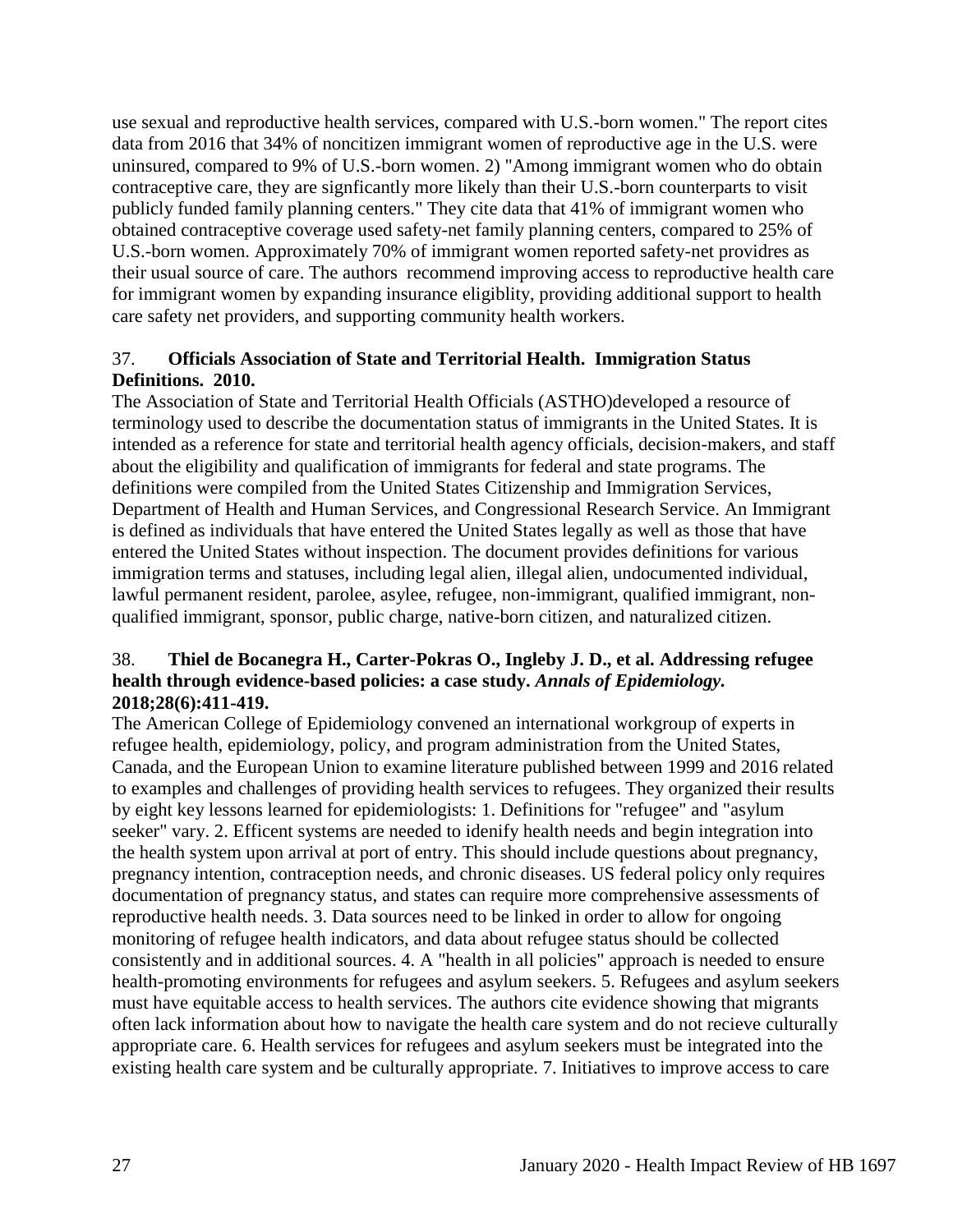need to be evaluated. 8. Epidemiologists need training to engage with policymakers and the public.

### 39. **Wojnar D. M. Perinatal experiences of Somali couples in the United States.** *J Obstet Gynecol Neonatal Nurs.* **2015;44(3):358-369.**

Wojnar completed a literature review and conducted interviews with 48 Somali immigrants (26 women and 22 men) who had arrived in the United States within the past five years to understand their experience with perinatal care (care during and after birth). The review of literature cited past research that identified barriers to Somali immigrants accessing reproductive health care, including lack of transportation, limited access to interpretation services, lack of provider understanding of female genital cutting/circumcision, fear of Western medicine and procedures (e.g. cesarean section). All interviewees lived in the Pacific Northwest and had at least one child born in the United States. He found that access to perinatal care was complicated by lanaguage access, cultural beliefs and preferences (e.g. family size), fear of discrimination or bias, distrust of medical providers and practices, misinformation, limited access to resources, and exclusion of husbands from prenatal education and care. Recommendations to improve access include offering prenatal education in a culturally appopriate setting (ie. separate classes for men and women), training providers in culturally-appropriate care, and training providers in the care of patients with female genital cutting/circumcision.

# 40. **Gelatt J., Zong J. Fact Sheet: Settling In—A profile of the Unauthorized Immigrant Population in the United States. Migration Policy Institute; 2018.**

This report by the Migration Policy Institute presents population estimates and sociodemographic characteristics for unauthorized immigrants living in the U.S. The Migration Policy Institute, in collaboration with Pennsylvania State University and Temple University, developed a methodology to estimate whether an individual is authorized to be in the U.S. Their methodology uses a multiple imputation statistical model to compare measures in the Census Bureau's American Community Survey with measures in the Census Bureau's Survey of Income and Program Participation, which asks participants to report whether they have Lawful Permanent Resident status. They compare measures such as country of birth, year of U.S. entry, age, gender, and educational attainment between the two surveys to estimate unauthorized status. Migration Policy Institute presents data for the U.S. overall, for 41 states, and for 135 counties with the largest population of unauthorized immigrants. This factsheet presents information about country of origin, U.S. designations, length of U.S. residence, educational attainment, English proficiency, employment, income, and homeownership. Overall, Migration Policy Institute estimates there are 11.3 million unauthorized immigrants living in the U.S. Nationally, the majority (53%) of individuals who are undocumented arrive from Mexico, and Yakima County, Washington has the highest share of unauthorized immigrants from Mexico (97% of unauthorized immigrants in Yakima County are from Mexico). The majority of individuals who are undocumented in Washington work in agriculture. Washington is also among the top 10 states with children under the age of 18 who have at least one parent who is undocumented. Migration Policy Institute estimates that 88,000 children in Washington State have at least one parent who is undocumented, and approximately 30% of this group has two parents who are unauthorized.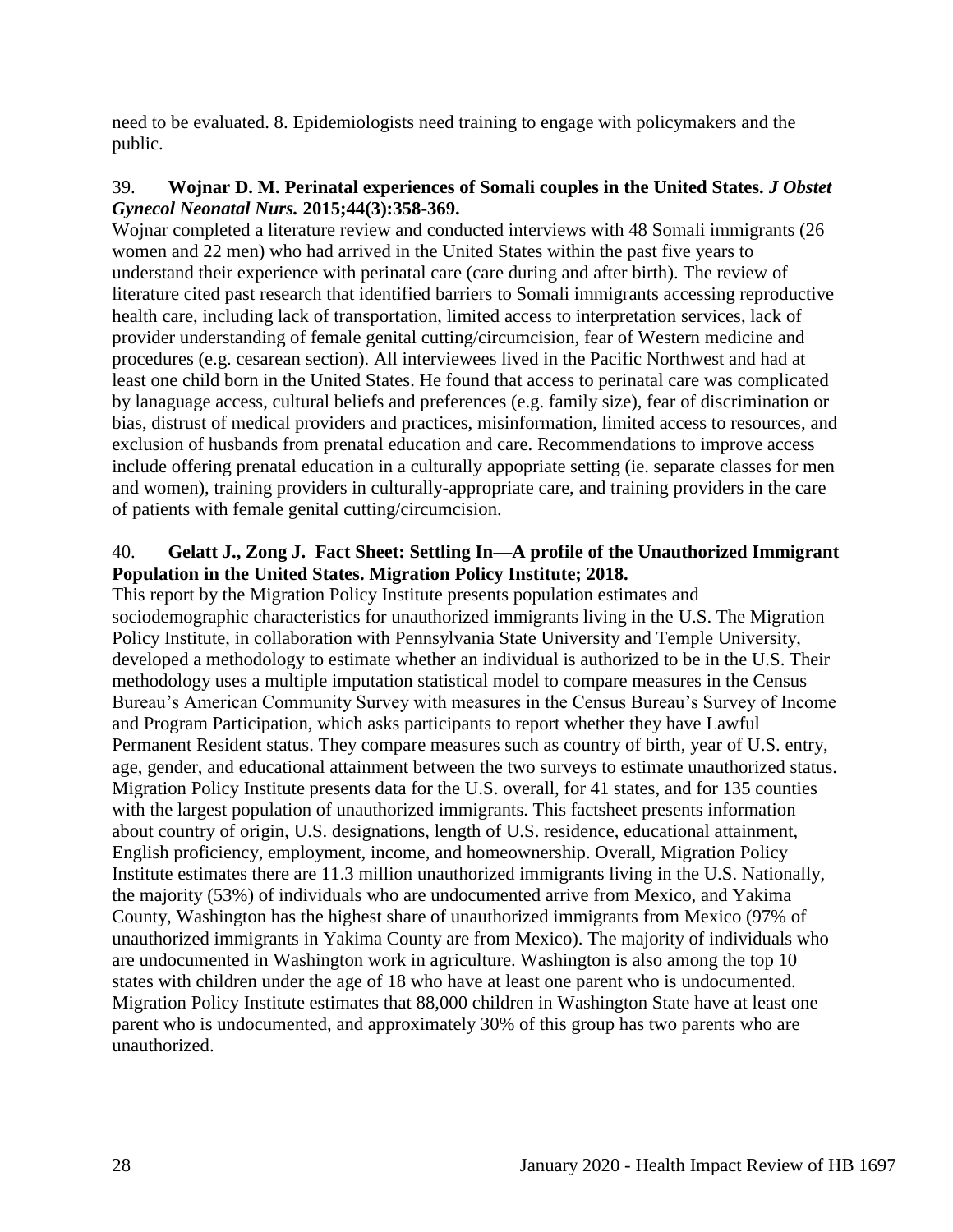# 41. **Profile of the Unauthorized Population: Washington. 2018; Available at:**

**[https://www.migrationpolicy.org/data/unauthorized-immigrant-population/state/WA.](https://www.migrationpolicy.org/data/unauthorized-immigrant-population/state/WA) Accessed 11/19/2018.**

The Migration Policy Institute, in collaboration with Pennsylvania State University and Temple University, provides population estimates and sociodemographic characteristics for unauthorized immigrants living in the U.S. The Migration Policy Institute estimates that 229,000 individuals who are undocumented live in Washington State. Of these individuals, 55% were born in Mexico, 68% are employed, 47% are female, 8% are under the age of 18, and 46% are uninsured.

# 42. **Deferred Action for Childhood Arrivals (DACA) Recipients and Program Participation Rate, by State. 2018; Available at:**

# **[https://www.migrationpolicy.org/programs/data-hub/deferred-action-childhood-arrivals](https://www.migrationpolicy.org/programs/data-hub/deferred-action-childhood-arrivals-daca-profiles)[daca-profiles.](https://www.migrationpolicy.org/programs/data-hub/deferred-action-childhood-arrivals-daca-profiles) Accessed 11/19/2018.**

The Migration Policy Institute, in collaboration with Pennsylvania State University and Temple University, provides population estimates and sociodemographic characteristics for unauthorized immigrants living in the U.S. Nationally, Migration Policy Institute estimates that 1.3 million individuals are eligible for DACA, and 699,350 (54%) had DACA status in August 2018. For Washington State, they estimate that 25,000 individuals are eligible for DACA, and 17,140 (67%) had DACA status in August 2018.

# 43. **Yen W. Washington State's Immigrant Population: 2010-2017. Washington State Health Services Research Project. Washington State Office of Finanical Management March 2019 2019.**

The Washington State Office of Financial Management (OFM) provided a summary of immigrants residing in Washington State between 2010 and 2017. Approximately 14% (1,000,000 individuals) of Washington State's population is immigrants, including naturalized citizens, legal immigrants, and individuals who are undocumented. This percentage has stayed relatively stable over time from 2010 to 2017. OFM provided information by four immigrantion status groups, including U.S.-born citizens, naturalized citizens, legal immigrants, and individuals who are undocumented. In 2017, approximately 3.5% (264,000 individuals) of Washington State's population included individuals who are undocumented. Adults 18 to 64 years of age made up the majority (90.4%) of individuals who are undocumented in Washington State. Approximately 40% of individuals who are undocumented had a family income below 200% of the federal poverty level.

### 44. **Churilla T., Egleston B., Dong Y., et al. Disparities in the management and outcome of cervical cancer in the United States according to health insurance status.** *Gynecologic oncology.* **2016;141(3):516-523.**

Churilla et al. aimed to characterize the presentation, management, and outcomes of patients with cervical cancer with regard to insurance status. The authors analyzed data from the National Cancer Institute Survival, Epidemiology, and End Results (SEER) database for women aged 18- 64 who were diagnosed with invasive cervical cancer between 2007-2011 (n=11,714). Among patients with early stage disease, uninsured patients were less likely to receive surgical management, however, after adjusting for clinical and demographic variables, this association was no longer significant. Among patients that presented with later stage disease, patients that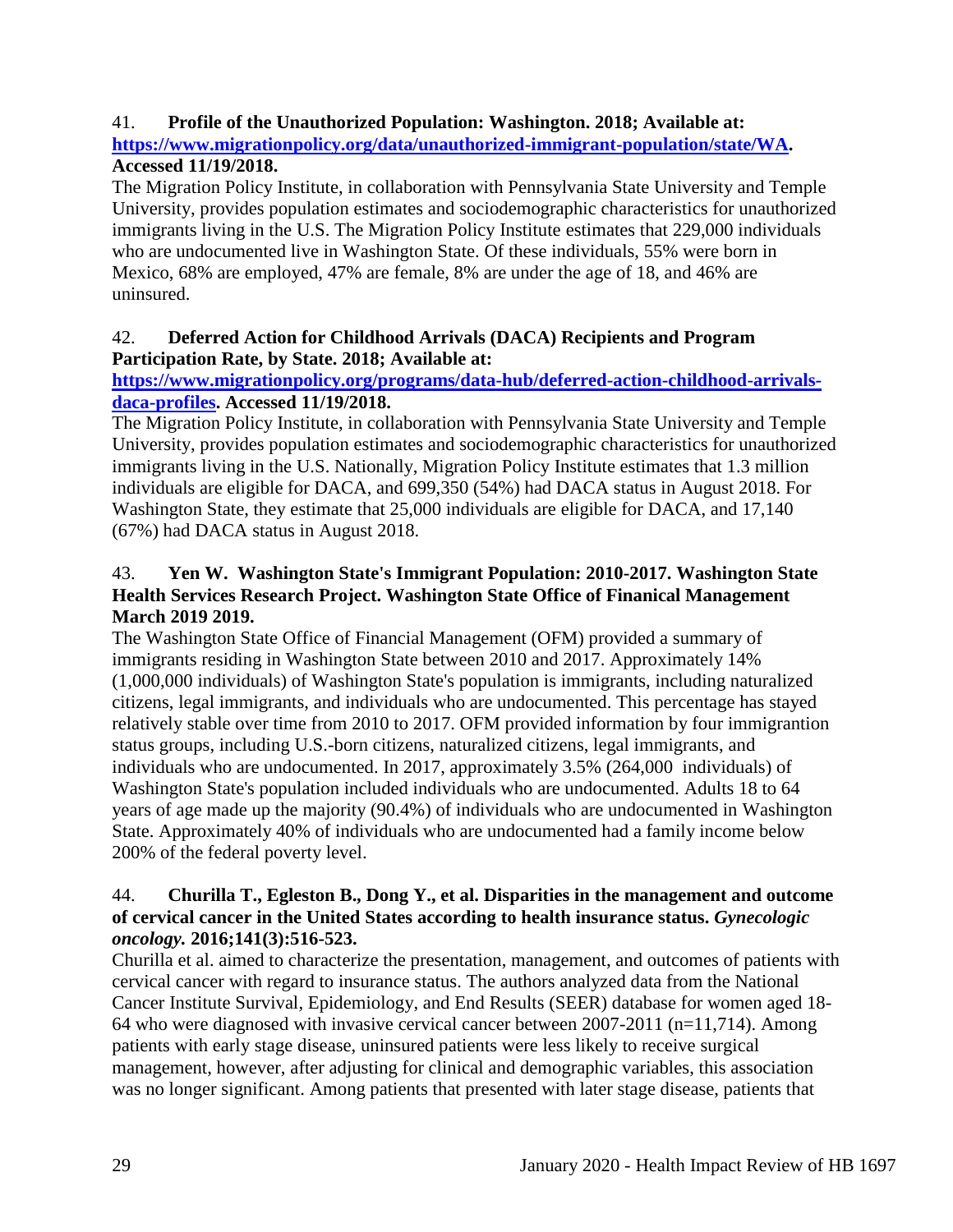were uninsured were significantly less likely to receive optimal radiation treatment and this association remained significant after adjusting for clinical and demographic variables. Further, patients with Medicaid or who were uninsured were more likely to present with advanced stage cervical cancer. Finally, overall survival at a median follow-up of 21 months was significantly higher among insured patients (86.6%) versus Medicaid (75.8%) or uninsured patients (73.0%). The authors conclude that health insurance remains an important barrier for receipt of treatment and outcomes for cervical cancer. The authors also suggest that further studies may be necessary in order to understand the impact that the Affordable Care Act may have on insurance coverage and cervical cancer care.

### 45. **Inverso G., Mahal B. A., Aizer A. A., et al. Health insurance affects head and neck cancer treatment patterns and outcomes.** *Journal of oral and maxillofacial surgery : official journal of the American Association of Oral and Maxillofacial Surgeons.* **2016;74(6):1241- 1247.**

Inverso et al. conducted a retrospective study using Surveillance, Epidemiology, and End Results (SEER) data to examine the effect of insurance status on the stage of presentation, treatment, and survival among individuals with head and neck cancer. The cohort included 34,437 individuals diagnosed with head and neck cancer between 2007-2010 who were under the age of 65. Uninsured individuals were more likely to present with metastatic cancer than insured individuals, which remained significant even after adjustment for patient demographic data and socioeconomic factors (adjusted odds ratio, 1.60; CI, 1.30 to 1.96). Uninsured patients without metastatic cancer were more likely to not receive definitive treatment after adjusting for patient demographics, socioeconomic factors, and tumor characteristics (AOR, 1.64; 95% CI, 1.37 to 1.96). Head and neck cancer specific mortality was significantly lower among insured patients and remained significant after adjustment. The authors conclude that this gap in treatment and outcomes for uninsured individuals should serve as a target for future health policy reform.

# 46. **Gelman A., Miller E., Schwarz E. B., et al. Racial disparities in human**

**papillomavirus vaccination: does access matter?** *J Adolesc Health.* **2013;53(6):756-762.** Gelman et al. used nationally representative data from the National Survey of Family Growth to assess HPV vaccination initiation in 2,168 females aged 15-24 years. Researchers performed a series of regression analyses to determine the independent effect of race/ethnicity on HPV vaccination. They found significant racial/ethnic disparities in HPV vaccination. US-born Hispanics, foreign-born Hispanics, and African Americans were less likely to have initiated vaccination than were whites  $(p<.001)$ . Sociodemographic characteristics and health care access measures (i.e., insurance status and whether the participant had a usual place for receiving health care) both independently reduced disparities for both US-born and foreign-born Hispanics. Adjusting for sociodemographic variables increased the odds of vaccination among Hispanics (AOR, .88; 95% CI, .48-1.63); adding health care access variables into the model further increased the odds of vaccination (AOR, 1.03; 95% CI, .54-2.00). However, African-Americans remained significantly less likely to have initiated vaccination after adjusting for sociodemographic factors and health care access measures (OR, .46, 95% CI, .27-78 ; AOR, .47, 95% CI, .27-82; and AOR, .51, 95% CI, .29-88, respectively). The disparity persists among younger (aged 15-18 years) and older (aged 19-24 years) African-Americans. Authors note that other analyses suggest that HPV vaccination patterns are changing rapidly among adolescent girls, with the greatest increase in vaccination initiation among Hispanics and African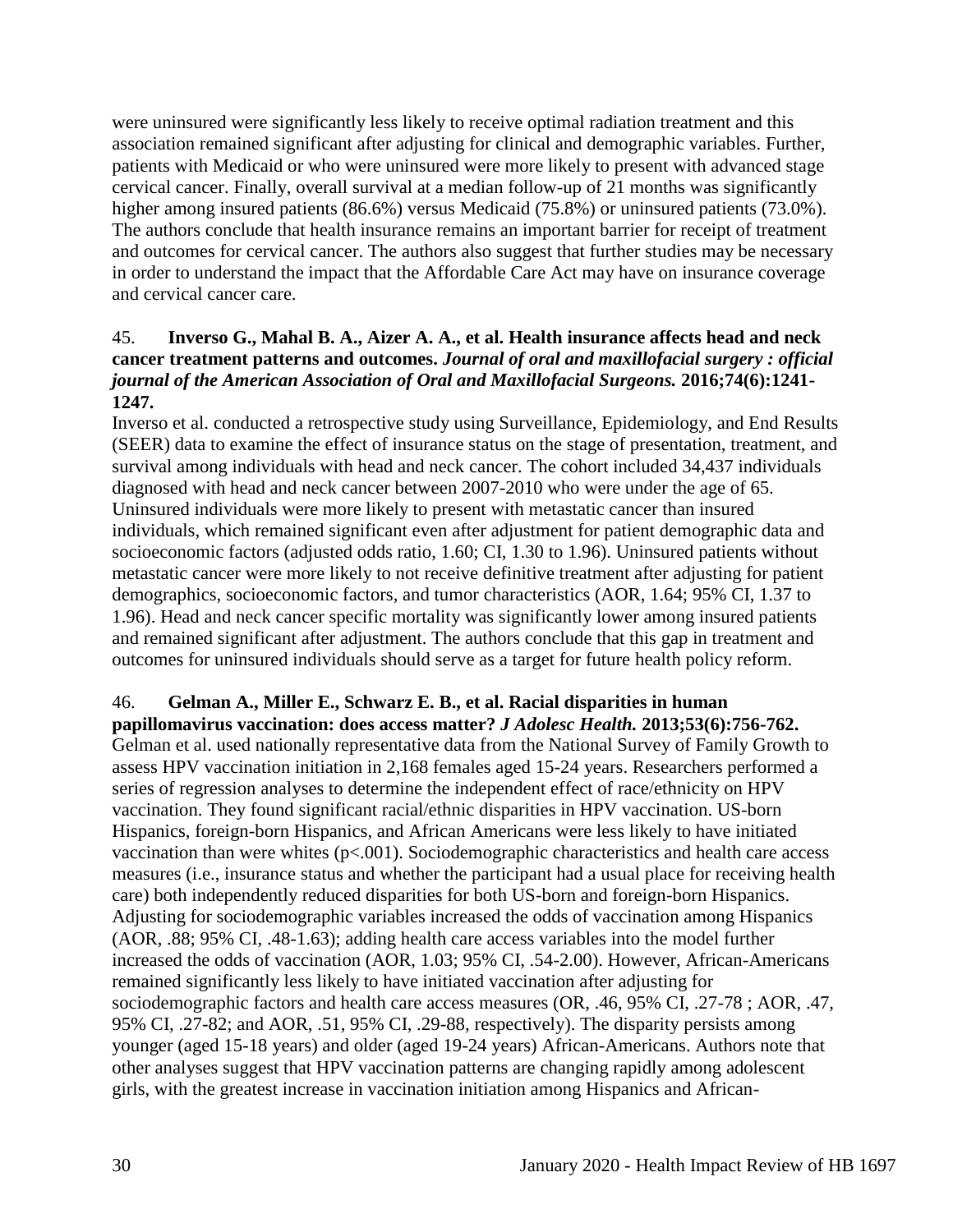Americans. Authors conclude that sociodemographic factors and health care access measures largely explain disparities in in HPV vaccination among Hispanics (US- and foreign-born), but further research is needed to understand disparities experienced by African-American adolescents.

### 47. **Jadav S., Rajan S. S., Abughosh S., et al. The Role of Socioeconomic Status and Health Care Access in Breast Cancer Screening Compliance Among Hispanics.** *J Public Health Manag Pract.* **2015;21(5):467-476.**

Jadav et al. completed a retrospective pooled cross-sectional analysis of 2000-2010 Medical Expenditure Panel Survey data of women aged 40 years and older. Researchers used the Nonlinear Blinder--Oaxaca decomposition method to identify and quantify the contribution of each individual-level factor (predisposing characteristics: race/ethnicity, marital status, age; enabling characteristics: education, employment, income, insurance status, usual source of care, metropolitan statistical area, region; and need characteristics: health status and obesity) toward racial-ethnic disparities in breast cancer screening use among Hispanic versus non-Hispanic White (NHW) women. Authors cite evidence identifying lack of insurance coverage, cultural and linguistic differences, and underrepresentation of Hispanics in health care fields as significant barriers to health care access for Hispanics. Researchers used mammogram screening (MS) and breast cancer screening (BCS), defined as the receipt of both MS and a clinical breast exam, as outcome indicators. Hispanic women included in the study were statistically significantly younger, less likely to be married, less educated, less likely to be employed, more likely to be uninsured, less likely to have a usual source of care, more likely to live in urban areas, less likely to have a good health status, and predominantly overweight or obese, and had lower income as compared with the NHW women. Researchers found "the enabling characteristics (especially education, income, insurance, and having a usual source of care) explained most of the disparities between Hispanics and NHWs." For example, the analysis indicates that "if Hispanic women were insured at the same rate as the NHW women, then the disparity in screening would have reduced by 76.8% for MS and 69.18% for BCS." Furthermore, "If the Hispanic women had similar access to usual source of care as the NHW women, this would have reduced the disparity in MS by 48.92% and BCS by 52.87%." The analysis suggests that if the Hispanic study participants had access to the same enabling resources as the NHWs, "the Hispanics might have a better compliance with screening guidelines than the NHWs." Researchers identified education, income, insurance, and having a usual source of care as the most important factors leading to breast cancer screening disparities between Hispanics and NHWs. Note, cultural beliefs, preferences, and provider characteristics were not incorporated into the analysis due to database limitations, yet they also influence screening rates.

### 48. **Hoffman C., Paradise J. Health insurance and access to health care in the United States.** *Annals of the New York Academy of Sciences.* **2008;1136:149-160.**

Hoffman and Paradise present a synthesis of the literature from the late 1980's to 2006 regarding the evidence that health insurance is associated with access to health care in the United States. Articles are summarized in subgroups relating to access to primary care, acute and trauma care, managing chronic conditions, health outcomes, and premature mortality. The most relevant finding was that a number of studies indicated that uninsured adults reported greater unmet health needs and a large proportion of adults stated that the cost of insurance is the main reason for being uninsured. Further, uninsured adults were twice as likely to report that they, or a family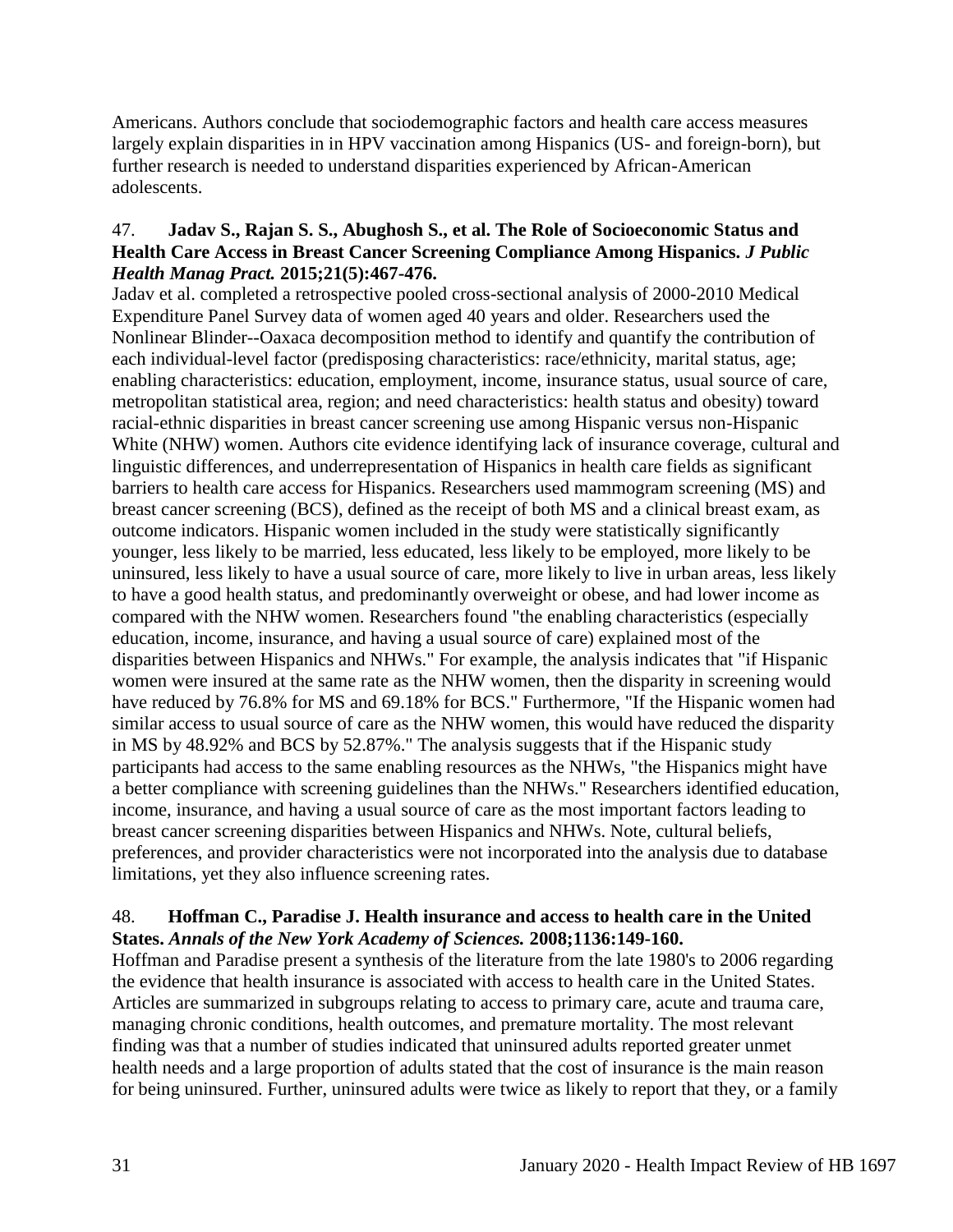member, skipped treatment, cut pills or did not fill a prescription medication some time in the last year because of cost. The authors indicate that there are great personal benefits to having health coverage although health insurance alone is not enough to eliminate disparities or equalize access to care across subgroups of Americans.

49. **Villarroel Maria A., Cohen Robin A. Health Insurance Continuity and Health Care Access and Utilization, 2014. Hyattsville, MD: National Center for Health Statistics; 2016.** Villarroel et al. present a data brief from the National Center for Health Statistics using data from the 2014 National Health Interview Survey. Adults aged 18-64 who were insured for more than a year were more likely than those who were insured at the time of the interview but had a period of uninsurance in the past year to have a usual place for medical care (90.8% versus 73.6%). This difference was even greater when they compared those currently insured versus those currently uninsured but had a period of insurance in the past year and those uninsured for more than a year (57.8% and 44.3% respectively). Next, the authors found that having insurance for more than a year was associated with being more likely to have visited a doctor during the past year compared to those with any period of being uninsured. One in five adults in the sample reported an unmet medical need due to cost in the past year, and this was more likely to be reported by those with any period without health insurance than those with coverage for more than a year. Finally, persistent coverage was associated with a higher likelihood of having been vaccinated against the flu. The authors conclude that the presented data reflect the experiences of those without health insurance and the barriers they may face to receiving health services.

# 50. **Wang Tze-Fang, Shi Leiyu, Zhu Jinsheng. Race/ethnicity, insurance, income and access to care: the influence of health status.** *International Journal for Equity in Health.*  **2013;12(29).**

Wang et al. examined health care access disparities in relation to health status and the presence of functional limitations using data from the 2009 Family Core component of the National Health Interview Survey (NHIS). The authors limited the sample to adults who had visited a doctor or health care professional in the previous two weeks in order to attenuate the differences between those with and without health care experience. The main indictors analyzed with regards to access to care were defined as: (1) no usual place of care, (2) unable to get medical care, (3) delayed medical care, (4) unable to get dental care, (5) unable to get mental health care, and (6) unable to get prescription drugs. The main finding was that participants who were uninsured more frequently reported being unable to get medical care, dental care, mental health care, prescription drugs, and were more likely to have no usual place of care and delaying medical care than insured participants. Further, participants in the lowest income bracket ( $\leq 20,000$ ) had the largest proportion of participants reporting an inability to get medical care, dental care, mental health care, and prescription drugs as well as delaying medical care. In conclusion, the authors noted that insurance and health status were the two most important factors that were associated with access to care and that the Affordable Care Act is expected to contribute even further to reducing these disparities.

### 51. **Centers for Disease Control and Prevention. Vital Signs: Health Insurance Coverage and Health Care Utilization- United States, 2006-2009 and January-March 2010. MMWR. 2010.**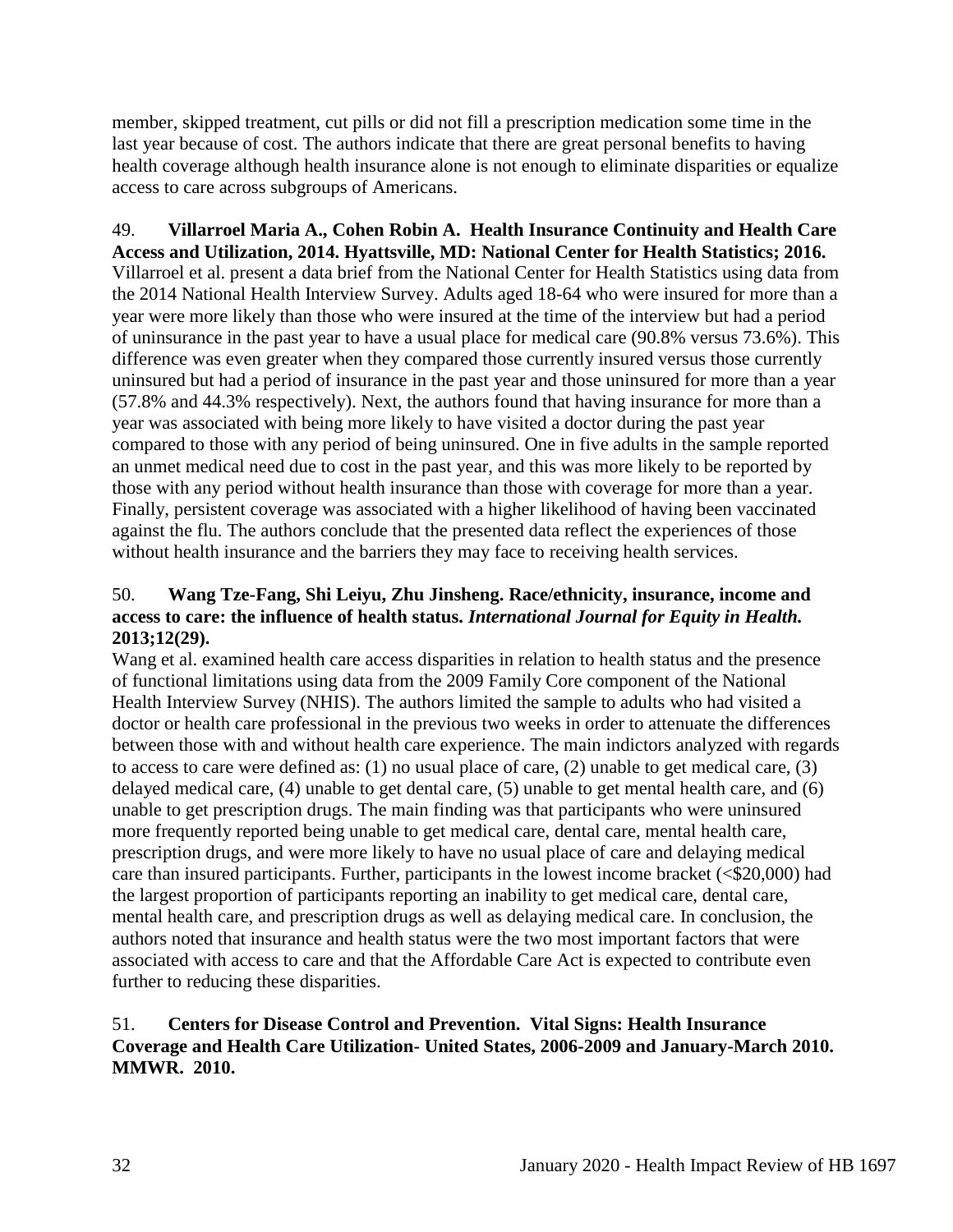In this Morbidity and Mortality Weekly Report (MMWR), published by the Centers for Disease Control and Prevention, the authors use data from the National Health Interview Survey (NHIS) to look at the association between lack of health insurance and delaying or forgoing health care. Data from NHIS was analyzed from 2006 through the first quarter of 2010 with an average participation rate of 82.2% in 2009. Data indicated that adults aged 18 to 64 who did not have health insurance for more than a year at the time of the survey were nearly six times as likely to not have a usual source of care compared to those who were continuously insured (55.2% versus 9.3%). Further, compared to those with continuous coverage and the same chronic conditions, persons without health insurance in the previous year were five to six times as likely to forgo needed care if they had hypertension (42.7% versus 6.7%), diabetes (47.5% versus 7.7%) and asthma (40.8% versus 8.0%). Even short periods of being uninsured showed meaningful differences. Currently insured persons who had a 1 to 3 month gap in coverage were twice as likely to not have a usual source of care (16.4% versus 9.3%) and three times as likely to delay seeking care due to the cost compared to those with continuous coverage (26.5% versus 7.1%). These differences in care seeking behavior persisted irrespective of family income level. The authors conclude that the requirements of the Affordable Care Act may help reduce the proportion of uninsured persons in the United States but that outreach will be necessary to increase enrollment and retention in programs such as Medicaid. They further conclude that continuous health care coverage will allow for increased access to preventative services and will reduce long-term health care costs down the line.

# 52. **Lu P. J., O'Halloran A., Williams W. W. Impact of health insurance status on vaccination coverage among adult populations.** *American journal of preventive medicine.*  **2015;48(6):647-661.**

Lu et al. analyzed data from the 2012 National Health Interview Survey (NHIS), which had a response rate of 61.2%. The authors used the data to estimate vaccination coverage among adults over the age of 18 by health insurance status for seven routinely recommended vaccines: influenza, pneumococcal (PPSV), tetanus and diptheria toxoid (Td) or tetnus, diptheria, and acellular pertussis (Tdap), hepatitis A (Hep A), hepatitis B (Hep B), herpes zoster (shingles), and human papillomavirus (HPV). Having health insurance was significantly associated with a greater likelihood of receiving the influenza vaccine, Td, Tdap, and PPSV, even after adjusting for age, gender, race/ethnicity, marital status, education, employment status, poverty level, number of physician contacts in the past year, usual source of care, self-reported health status, U.S.-born status, and region of residence. Further, vaccine coverage for influenza, PPSV, shingles, and HPV were two to three times higher among those with health insurance. Overall, individuals who reported having a regular physician were more likely to have received the recommended vaccines, regardless of their insurance status. The authors conclude that comprehensive strategies need to be tailored to improve vaccination coverage among adults, especially those without health insurance.

# 53. **Baicker Katherine, Taubman Sarah L., Allen Heidi L., et al. The Oregon Experiment — effects of Medicaid on clinical outcomes.** *New England Journal of Medicine.*  **2013;368(18):1713-1722.**

Baicker et al. examined the effects of health insurance coverage on health care use and health outcomes approximately 2 years after the Oregon Medicaid lottery. The Oregon Health Plan Standard is a Medicaid program for adults aged 19-64 who have an income below 100% of the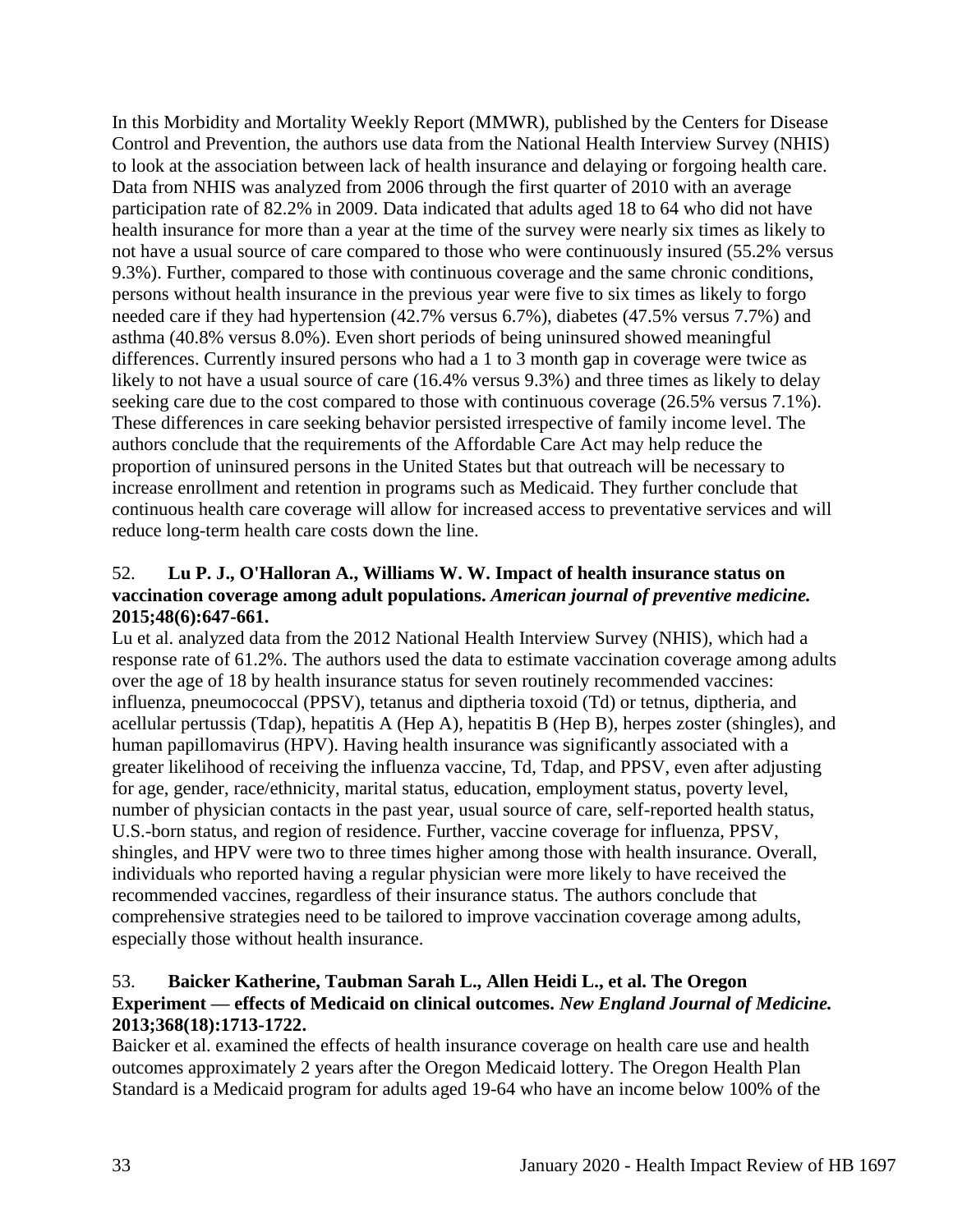federal poverty level. The program closed to new enrollment in 2004 but began a waiting list in 2008 to fill a limited number of new openings. Between March and September of 2008, approximately 30,000 people were selected through a lottery drawing from the waiting list of nearly 90,000 names. This lottery process allowed for a quasi-experimental approach to studying the effects of insurance on health with the use of a random assignment. The authors of this study interviewed a sample population of 12,229 people in Portland, Oregon, half of which were selected in the lottery and half of which were not, between September 2009 and December 2010. The findings indicated that Medicaid coverage did not have a significant effect on the prevalence or diagnosis of hypertension or high cholesterol levels but did increase the probability of a diagnosis for diabetes and the use of medications to control diabetes. Further, Medicaid coverage was associated with a substantial reduction in the risk of a positive screening for depression. Compared to those without coverage, Medicaid coverage was associated with a 7.84% increase in the proportion of people who indicated that their health was the same or better than 1 year previously. Finally, Medicaid coverage led to a reduction in financial strain from medical costs, and an increase in the number of prescription drugs received, office visits made in the previous year, perceived access to care, and use of preventative services such as cholesterol screening, mammograms, and pap smears in women. The authors conclude that while Medicaid coverage led to no significant improvements in measured physical health, it did increase access to and utilization of health care and can serve as evidence of the effects of expanding Medicaid to lowincome adults in the United States.

# 54. **Finkelstein Amy N., Taubman Sarah L., Wright Bill J., et al. The Oregon Health Insurance Experiment: evidence from the first year.** *Quarterly Journal of Economics.*  **2012;127(3):1057-1106.**

Finkelstein et al. utilize data from the Oregon Health Insurance Experiment to examine the effects of expanding access to public health insurance on health care utilization, financial strain, and health outcomes of low-income adults. The Oregon Health Plan Standard is a Medicaid program for adults aged 19-64 who have an income below 100% of the federal poverty level. The program closed to new enrollment in 2004 but began a waiting list in 2008 to fill a limited number of new openings. Between March and September of 2008, approximately 30,000 people were selected through a lottery drawing from the waiting list of nearly 90,000 names. This lottery process allowed for a quasi-experimental approach to studying the effects of insurance on health with the use of a random assignment. In this study, the authors obtained individual-level hospital discharge data for the entire state or Oregon from January 2008-September 2009. The authors matched this data to the lottery list based on information such as full name, zip code, and date of birth. In addition, the authors obtained credit records, mortality data from the Oregon Center of Health Statistics, and mailed out a supplemental survey to nearly all individuals selected through the lottery. In total, the authors were able to survey 29,834 individuals who were selected by the lottery and 45,088 who were not selected and acted as controls. The data indicate that enrollment in Medicaid is associated with an iincreased hospital admissions, outpatient visits, and prescription drug use, and increase in compliance with recommended preventative care, improvement in self-reported mental and physical health measures, perceived access to and quality of care, and overall well-being. Further, the authors found a decline in substantial out-of-pocket medical costs and total medical debts. The authors conclude that these results provide meaningful insights into the benefits of Medicaid but also call for a careful costbenefit analysis of Medicaid expansion taking into account the inputs provided in this study.